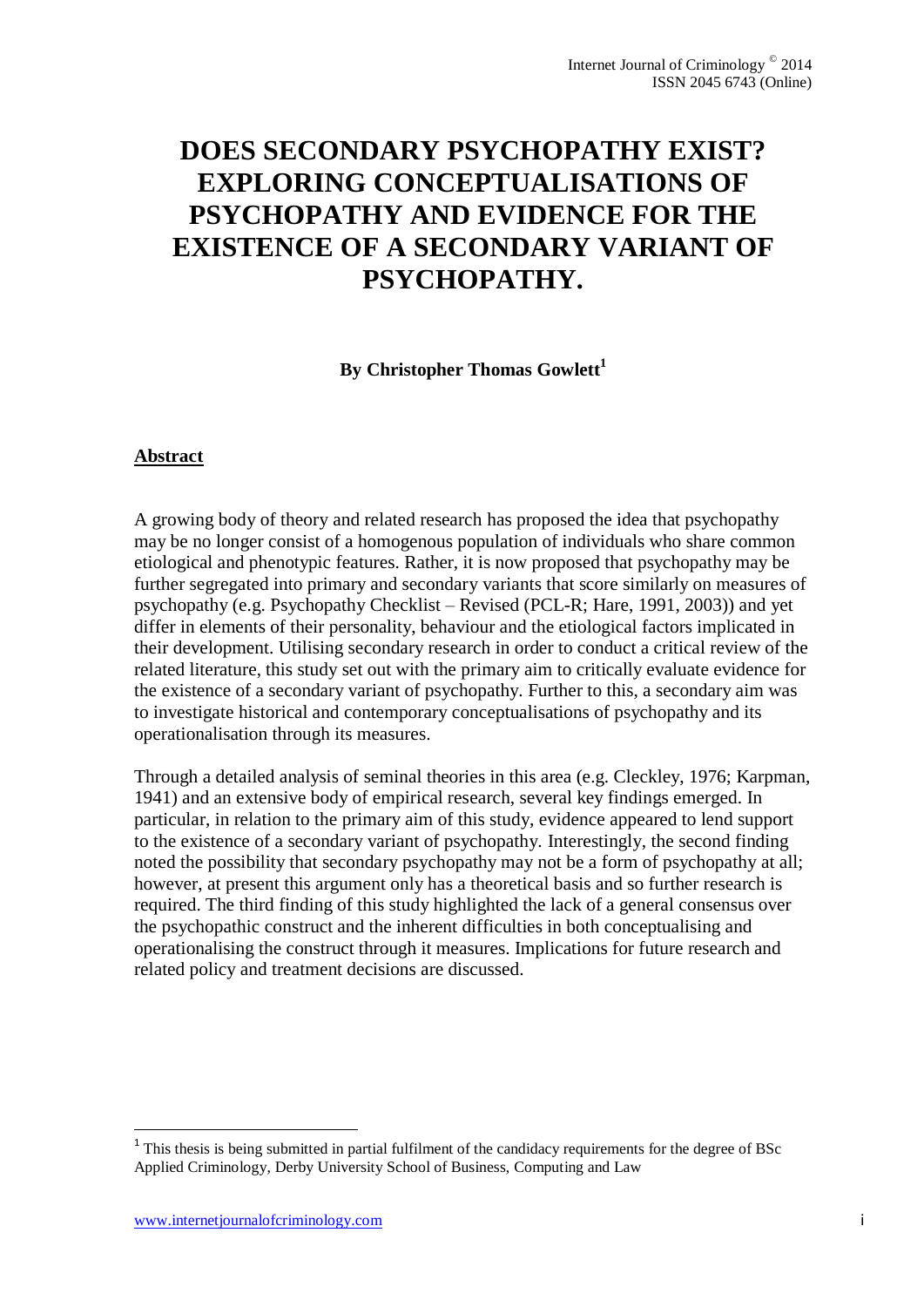### **Acknowledgements**

This study has proven itself to be a deeply fascinating but complex and, at times, frustrating process. It could of course not have been completed without the help and support of several people whom will be briefly mentioned now.

I would like to thank all of the members of my family for their help and support in particular my fiancée, Kerby Walker for putting up with my incoherent ramblings and my uncle Dr Tony Gowlett, for his expert guidance.

I'd also like to thank my supervisor Dr Dave Walsh for his continued help and assistance and for putting up with my last minute panicking.

Finally, I'd like to thank my fellow ground breaking criminologists, Josh Morris and Kieran Arrundale, we've found the gap guys!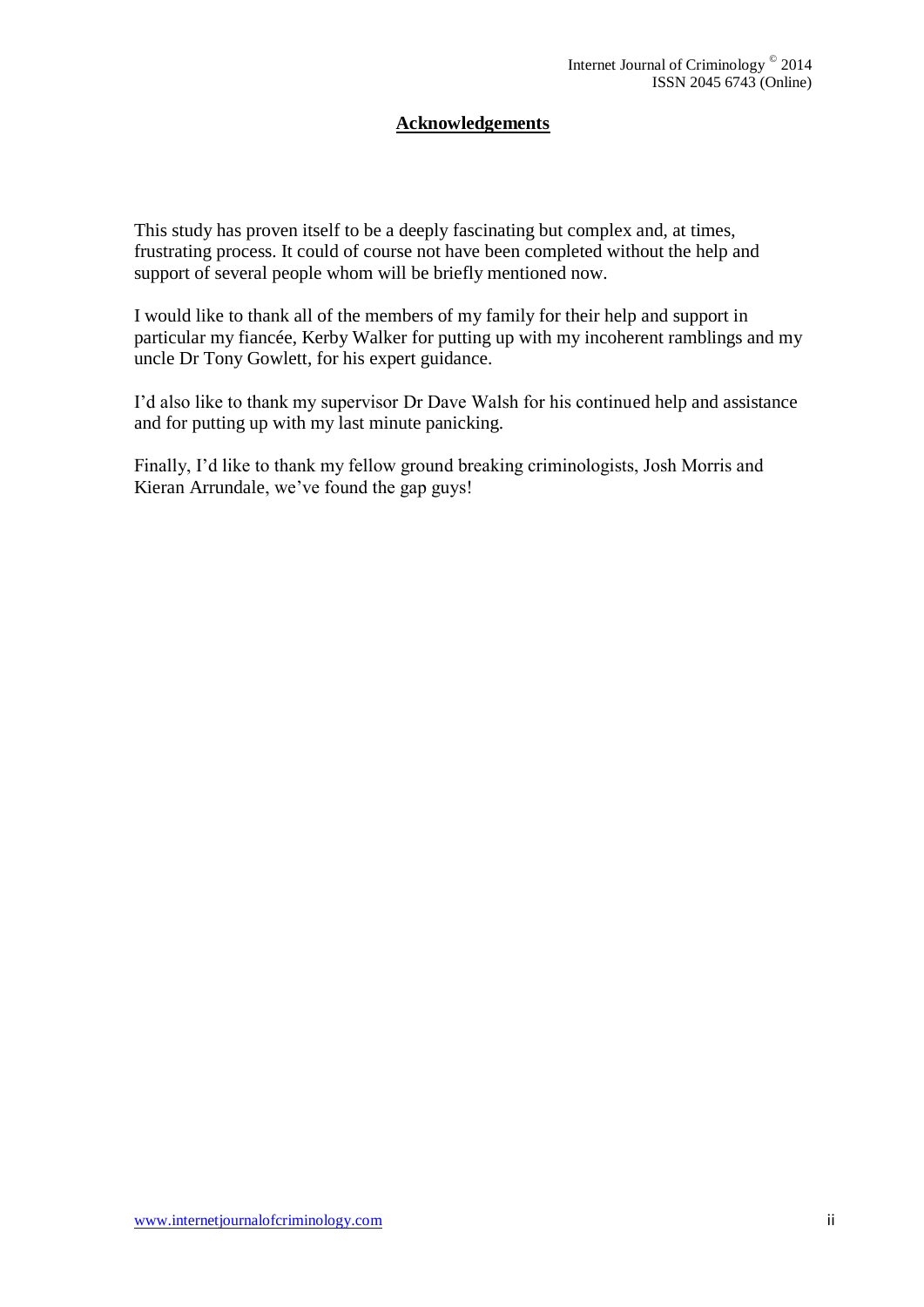### **List of Tables**

**Table 1: Cleckley's (1976) 16 Diagnostic Criteria for Psychopathy. (Pg. 1)**

**Table 2: Psychopathy Checklist-Revised (PCL-R) Factors, Facets, and Items. (Pg. 14)**

**Table 3: A Table depicting the Factors and associated subscales of the PPI-R. (Pg. 15)**

### **List of Figures**

**Fig. 1: A graph that summarises Skeem et al.'s (2003) key dimensions on which distinctions between primary and secondary psychopathy may be made and the levels at which these dimensions are considered to play a role in each variant. (Pg. 29)**

**Fig. 2: A theoretical illustration of the dimensional nature of the psychopathic continuum, theoretical conceptualisations of its primary and secondary variants, and the possibility for the existence of an overlap between these variants. (Pg. 38)**

#### **List of Acronyms:**

**APD** – Antisocial Personality Disorder

**DSM-IV** – Diagnostic and Statistical Manual – 4<sup>th</sup> Edition

- **FFM** Four Factor Model (PCL-R)
- **PCL-(R)** Psychopathy Checklist (Revised)
- **PPI-(R)** Psychopathic Personality Inventory (Revised)
- **TFM** Two Factor Model (PCL-R)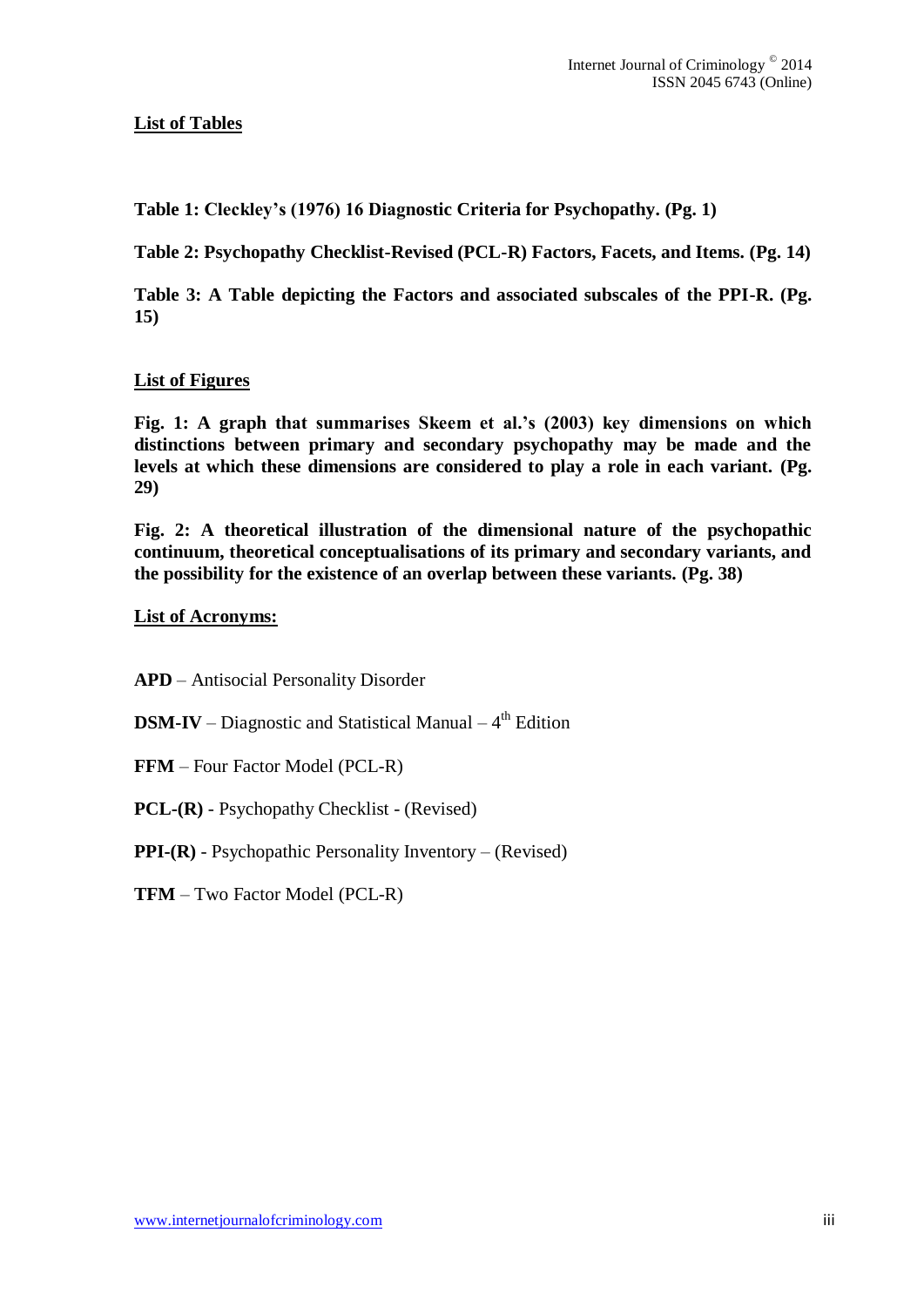### **Introduction**

Psychopathy is a deeply complex and illusive construct. Very much like the character of a psychopath themselves, the concept of psychopathy is shrouded in mystery regarded by some as a 'mythical entity' and 'a moral judgement masquerading as a clinical diagnosis' (Blackburn, 1988, P.511). The vast and ever increasing amount of research into psychopathy would suggest it far from being a 'mythical entity', however, therein potentially lies one of the biggest challenges to the formation of the psychopathic construct. As McCord and McCord (1964) highlight;

'the proliferation of definitions, the tendency to expand the concept to include all deviant behaviour, the discrepancies in judgment between different observers – these pitfalls In the history of the concept – are enough to make a systematic diagnostician weep' (p. 56).

This lack of a general consensus over what psychopathy actually is, takes on greater importance when we consider its relationships with crime. Perhaps surprisingly, psychopaths are not by definition criminals. This may seem at odds to the general public's perception of psychopaths who often consider the term in relation to notorious serial killers (Edens, 2006). This view is no doubt, in part, perpetrated by the media where the terms '*psychopathic'* and '*killer'* are often used in conjunction with each other (Skeem, Polasheck, Patrick & Lilienfeld, 2011). Yet despite this, whilst criminal activity may not be central to the psychopathic construct there is a large body of evidence displaying a clear link between psychopathy and crime (see Hare, 1993). This is further highlighted when we consider estimates as to the number of individuals with psychopathy in prison believed to be around 15 -30% (Hart & Hare, 1997). This relationship between crime and psychopathy has attracted the attention of practitioners and policy makers, who wish to make use of the potential for measures of psychopathy to predict violence and other crime, and to identify 'inalterably dangerous youth' (Skeem et. al., 2011, P. 139). This is concerning given the largely held belief that psychopaths are inherently 'untreatable' (Karpman, 1941; Cleckley, 1976; Skeem et al., 2011), particularly in light of the lack of a general consensus over what constitutes psychopathy. Indeed, how can accurate and reliable policy decisions be made on the basis of a fragmented and incomplete construct? This question will looked at more closely in the Chapter Three of this study.

In Chapter One, both past and present research will be critically analysed in an effort to piece together our current understanding of the psychopathic construct. Firstly, a brief look will be taken at psychopathy's often synonymous relationship both with the DSM-IV diagnosis of Antisocial Personality Disorder (APD). Then, utilising the early work of Cleckley (1941, 1976) as its basis, the Chapter will consider the operationalisation of the psychopathic construct through two of its most prominent measures, the Psychopathy Checklist Revised (PCL-R; Hare, 2003) and the Psychopathic Personality Inventory (PPI-R; Lilienfeld and Widows, 2005). Finally, Chapter One will consider the role that the recently developed triarchic model can play in helping us to understand the complex research landscape that psychopathy presents us.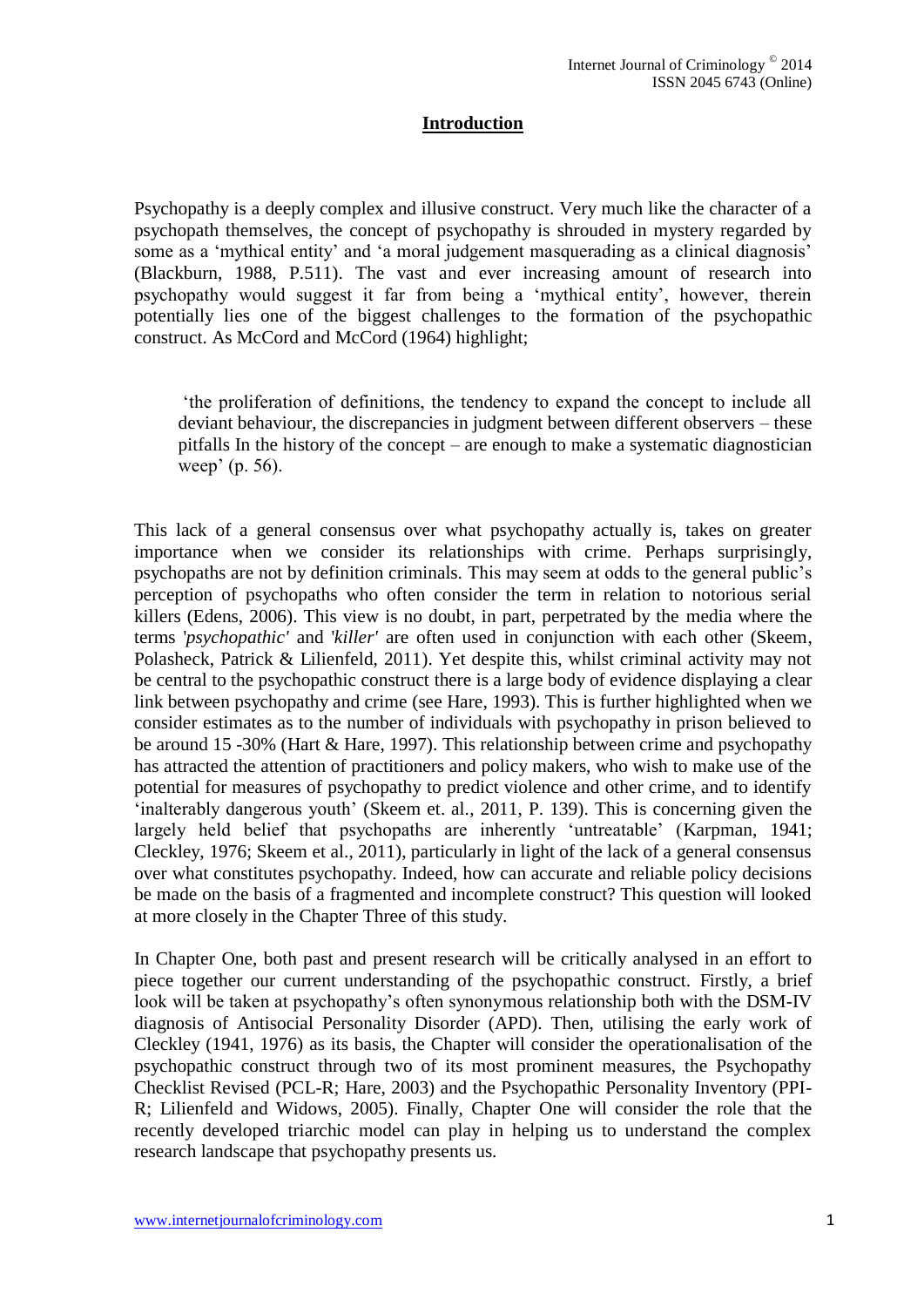Early theories into psychopathy generally believed it to be a unitary construct, comprising of a homogenous population (Cleckley, 1976). There now appears, however, to be a growing body of research not only suggesting that psychopathy is actually dimensional in nature (Edens, Marcus, Lilienfeld & Poythress, 2006) but also that it is heterogeneous and comprises of more than one population. In particular, numerous studies have cited the possibility that psychopathy can be segregated into primary and secondary variants. In Chapter Two, theories relating to these variants (e.g. Karpman, 1941, Lykken, 1995; Mealey, 1995; Porter, 1996; Skeem et al., 2003) will be analysed along with evidence collected from empirical studies (e.g. Hicks et al., 2004, Poythress, Edens, et al., 2010; Hick's et al., 2010) in order to clarify whether a secondary variant of psychopathy exists.

In light of the content that will be analysed in these chapters, this study will set out with two main research aims. The primary aim of this study will be:

 To critically evaluate evidence for the existence of a secondary variant of psychopathy.

In order to examine this primary research aim, it is first necessary to clarify our current level of understanding regarding the psychopathic construct and therefore a secondary aim of this study will be:

 To investigate historical and contemporary conceptualisations of psychopathy and the operationalisation of its construct through its measures.

In Chapter Three, an analysis of the key findings of this study in relation to the aforementioned aims will occur. Following this, the implications of these for research, policy and treatment decisions will be considered.

In order to fulfil these research aims, this study will consist of a desk based, critical review of the present literature in this field. Secondary research has been chosen for several reasons. Firstly, there are severe time and funding limitations in relation to undergraduate study. Secondly, there are numerous difficulties with gaining access to specialists in the area of psychopathy or indeed psychopaths themselves, in order to conduct primary research. In fact the deceitful nature of psychopaths (Hare, 1993) makes the process of interviewing them a challenging experience and applications of measurement tools such as the PCL-R can only be utilised by trained professionals. This researcher thus considers it much more beneficial to analyse and evaluate the work of those who have the necessary experience and expertise to carry out experiments and studies in this area.

In addition to this, secondary analysis has also being chosen as it allows for a 'readily accessible data set [that] can enable students to carry out their own analysis in an area of substantive importance' (Dale et al, 1988, P. 3). Clearly, it is not possible to review every piece of literature in the extensive body of research associated with psychopathy. Therefore, care has been taken to source the most relevant and extensively peer reviewed studies, in order to make the findings of this study as valid as possible. Resources such as Google Scholar and Ebsco have proved highly useful in the sourcing of material in addition to extensive library and journal based searches.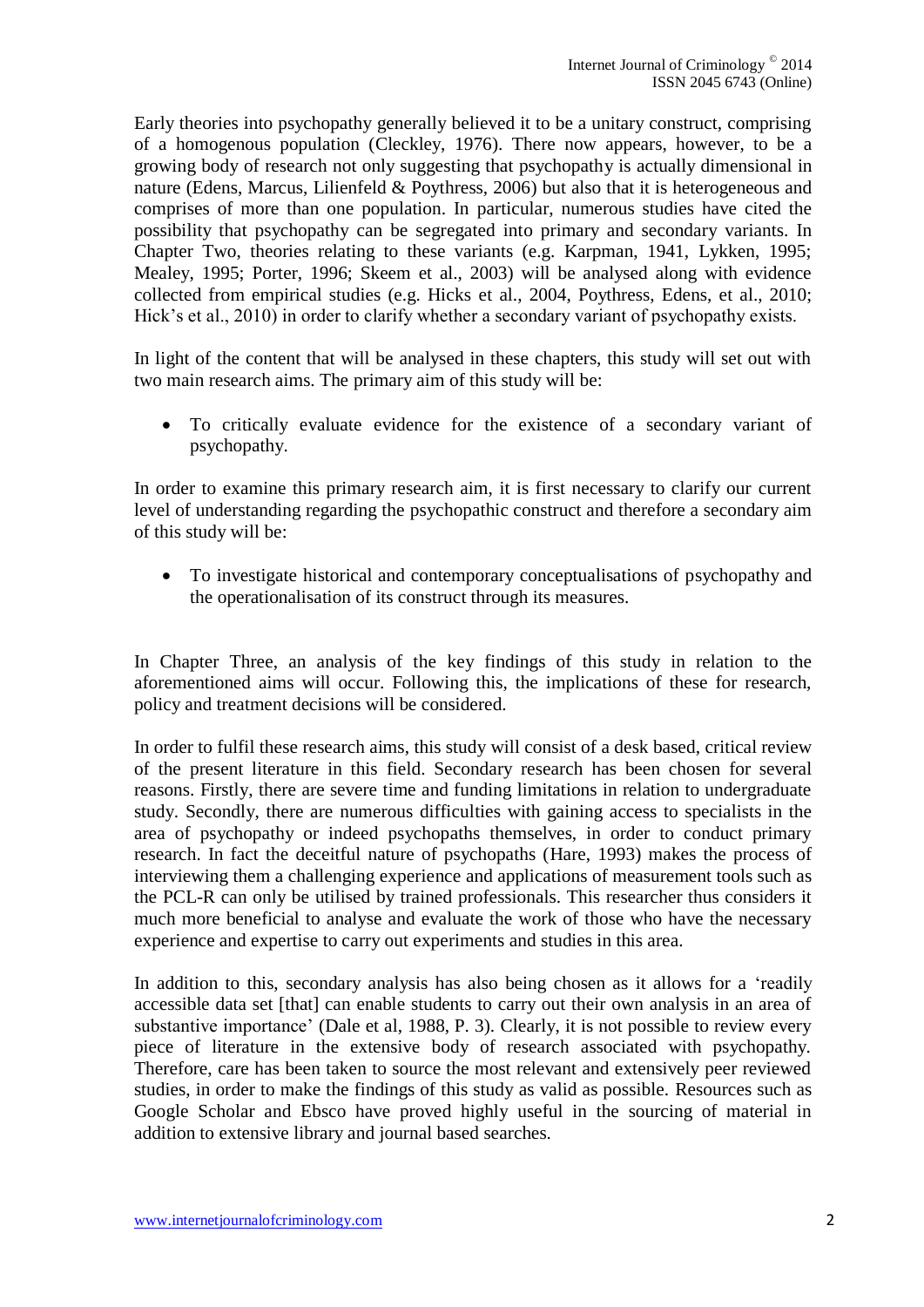Whilst there are less ethical considerations to be taken into account with this study in comparison to one utilising primary research, this does not mean that none have to be considered. In particular, extreme care has been taken to accurately reference all work that has been cited, to ensure that no plagiarism has occurred. Further to this, as this study consists of a critical review of the available literature care has been taken to ensure that all criticisms levelled at previous studies are well formed, and backed up with reliable evidence. With these ethical considerations in mind, attention will now turn to an investigation into historical and contemporary theories of psychopathy and its operationalisation through its measures.

#### **Chapter One: Investigating historical and contemporary conceptualisations of psychopathy and its operationalisation through its measures.**

This chapter will critically analyse the current research in an effort to piece together a coherent construct of psychopathy that will form the conceptual framework for the rest of this dissertation. It will consider psychopathy's relationship with Anti-Social Personality Disorder (APD), it's origins in the work of Cleckley (1941, 1976) and others; the operationalization of the psychopathic construct through its measures in particular the Psychopathy Checklist - Revised (PCL-R; Hare, 1991, 2003); the Psychopathic Personality Inventory - Revised (Lilienfeld & Widows, 2005). Finally, a critical evaluation appertaining to the triarchic model of psychopathy will be made (Patrick, Fowles & Krueger, 2009) which attempts to draw together the existing, and sometimes conflicting conceptualisations of psychopathy, and present them within a coherent framework.

### *1.1 - Psychopathy and APD*

Before we consider the development of the psychopathic construct, it would be pertinent to note that there is no common consensus of opinion as to the construct and symptomology relating to "psychopathy" as a diagnostic entity (Skeem et al., 2011). Perhaps the closest related diagnosis available to psychiatrists is that of APD in the Diagnostic and Statistical Manual –  $4<sup>th</sup>$  Edition (DSM IV; American Psychiatric Association, 1994) categorises APD as;

'a pervasive pattern of disregard for, and violation of, the rights of others that begins in childhood or early adolescence and continues into adulthood'.

Psychopathy and APD have often been considered synonymous with each other with some individuals considering them to be the same diagnosis but with different names (e.g., Blackburn, 1988; Stout, 2005). There are however, key differences between the two constructs. As Hare (1993, 1996) suggests, criminal behaviour is central to the construct of APD, whereas psychopathy is a set of personality traits that can lead to criminality. This view is supported by Cleckley (1941), and Hare (1991), who consider the main advantage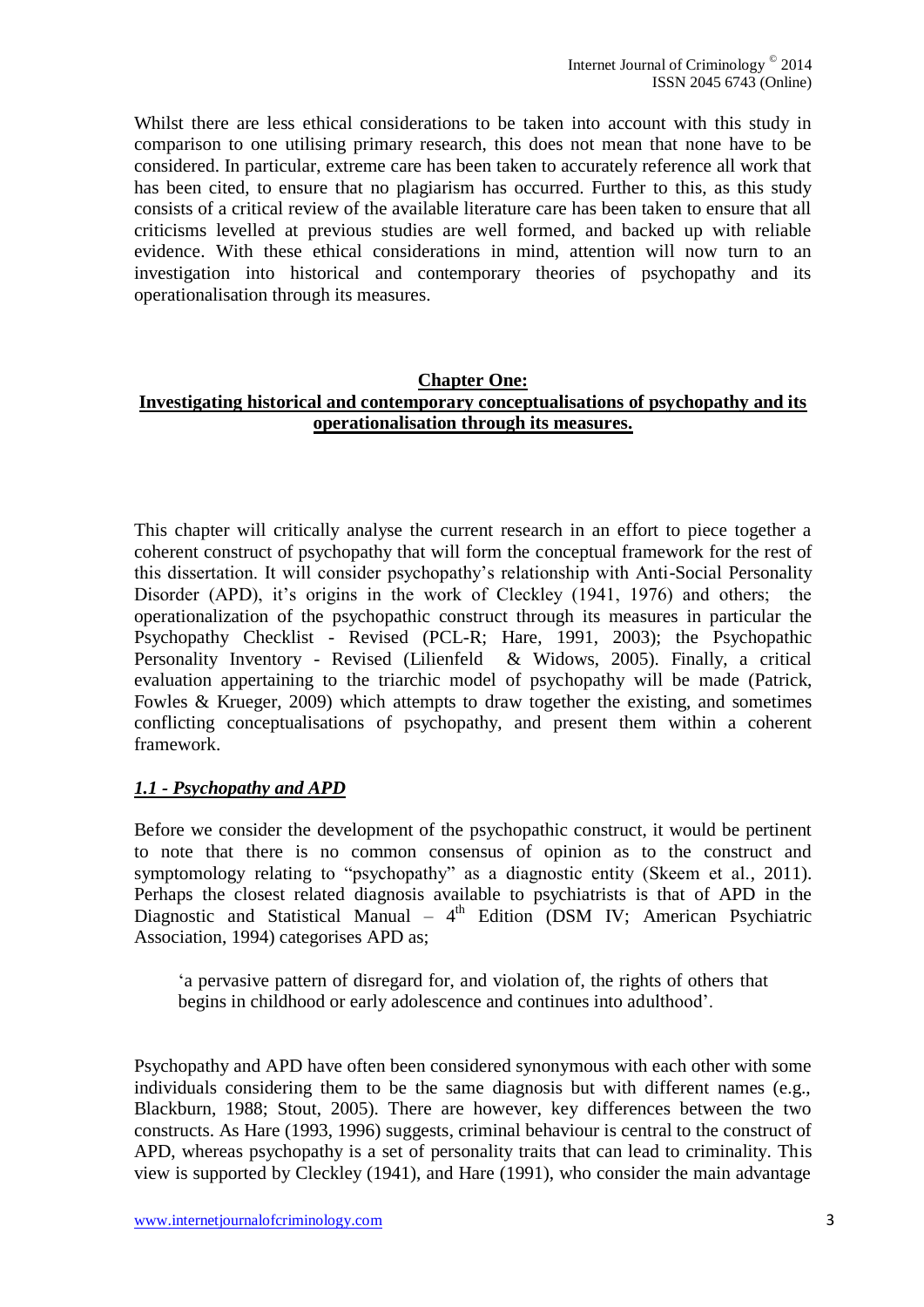of a diagnosis of psychopathy over that of APD is that it not only takes into account an individual's behaviour but also their personality. Moran (1999), argues that too much inference is required to study an individual's personality and that this can lead to low inter-rater reliability when it is measured. Despite this, there is no evidence of low interrater reliability associated with the PCL-R, one of the primary measures of psychopathy (Hare, 1991). Given that psychopathy itself can be understood as a collection of personality traits such as remorselessness, callousness, deceitfulness, egocentricity, failure to form close emotional bonds, low anxiety proneness, superficial charm and externalisation of blame (Lillienfeld, 1998), it is clear to see why the examination of personality traits is so important in the study of psychopathy.

APD itself has received a certain amount of criticism for its potential for overinclusiveness (Lilienfeld, 1994). Figures indicate that 50-80% of incarcerated individuals typically qualify for a diagnosis of APD, when we compare this to psychopathy the figures are much lower, 15-30% (Hart & Hare, 1997). These figures would suggest that these conditions therefore are not mutually exclusive a view which is supported by the fact that well-validated measures of psychopathy correlate to a lesser degree with APD than would be expected of measures of the same construct (Hare, 2003).

So whilst there is a link between psychopathy and APD, this is not strong enough to suggest that these terms should be held synonymous with each other. Rather, APD should be better seen as a diagnostic expression of criminality due to exclusive emphasis on antisocial, criminal and (to a lesser extent) violent behaviour, whereas psychopathy presents a much more complex condition which takes into account personality traits and behaviours, some of which can predispose individuals to acts of antisociality. The fact that these are not central to construct of psychopathy however, shows a clear distinction between psychopathy and APD. Attention will now turn to an in-depth look at early theories relating psychopathy, starting with the work of Hervey Cleckley.

### *1.2 - Early Concepts of Psychopathy:*

Whilst the term 'psychopathy' has been around since the  $19<sup>th</sup>$  century<sup>2</sup>, modern interpretations of it can be traced back to the work of Hervey Cleckley in his seminal work, *The Mask of Sanity* (1941; 1976). Through his observations of adult psychiatric patients, Cleckley developed a set of 16 criteria (see Table 1.) which he believed were behavioural characteristics of psychopaths. Notably, whilst Cleckley considered antisocial behaviour to be a key characteristic of psychopathy (Patrick, 2006), he did not characterise psychopaths as 'explosively violent, dangerous, predatory or cruel' (Skeem et al. 2011). In contrast McCord & McCord (1964) considered psychopaths to have a much more hostile and aggressive disposition, with personality features such as callousness, impulsivity and parasitic exploitation (Skeem et al., 2011). They did however, share Cleckley's opinion that emotions in psychopaths were very much on a surface level and that their behaviour often lacked in motivation (Skeem et al., 2011).

 $\overline{a}$ 

<sup>&</sup>lt;sup>2</sup> See Skeem et al. (2011) for a brief overview of earlier conceptualisations of the term psychopathy, which due to their marked differences from contemporary theories, are not considered here.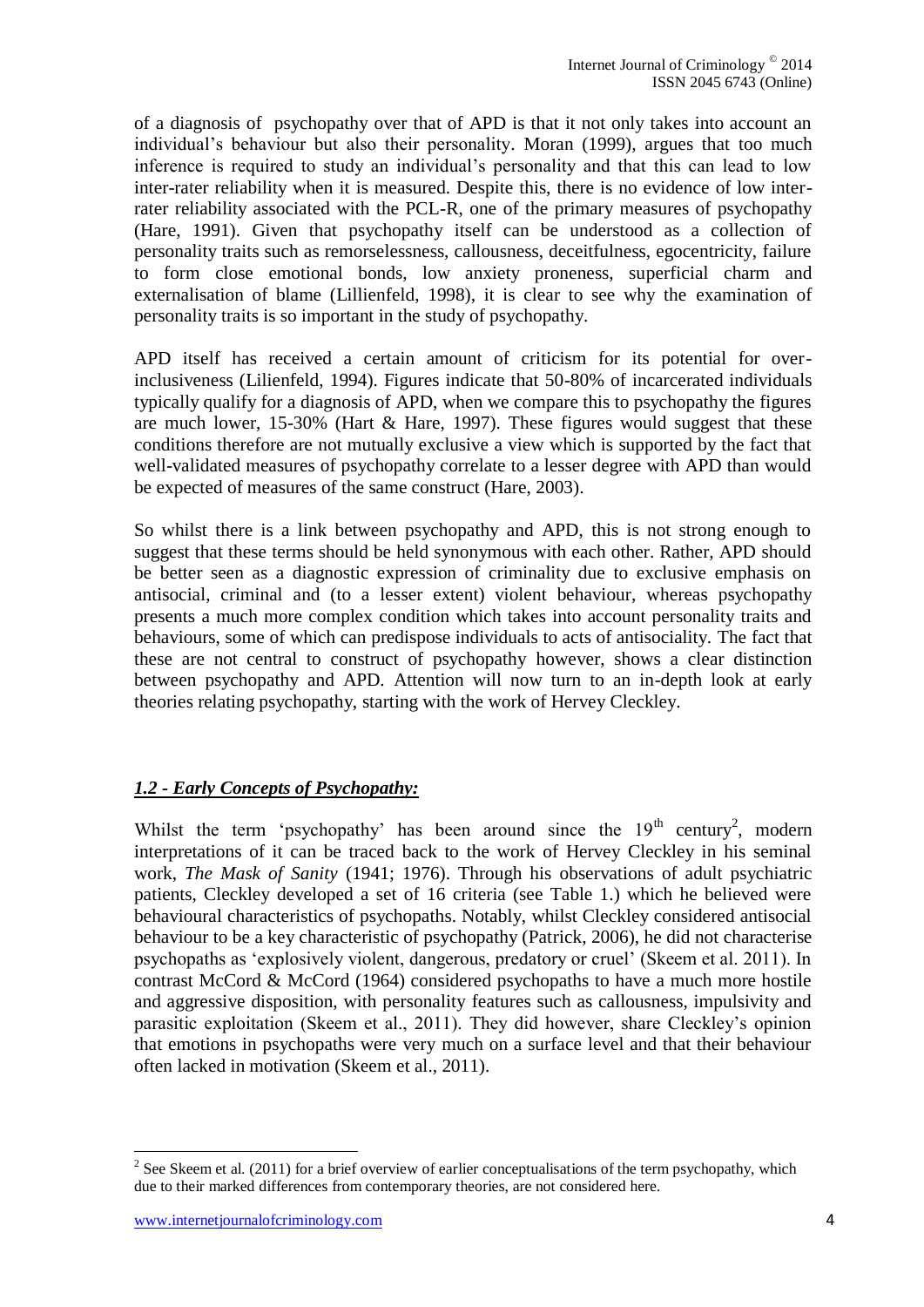Cleckley's psychopathic construct seems at odds to empirical data from the PCL-R suggesting that psychopathy is closely related to the personality traits of aggression and antagonism (Lynam & Derefinko, 2006). Aggressive behaviour and violent recidivism can also be reliably predicted in criminal offenders through their PCL-R scores (Douglas, Epstein & Poythress, 2008). This distinction between psychopathy as measured by the PCL-R and what we shall term 'Clecklyan psychopathy' could well be down to differences in the populations in which Cleckley and Hare based their research, with a prison population potentially more violent than the psychiatric one which formed the basis of Cleckley's studies. We are also able to see the influence of the work of McCord & McCord (1964), in the Hare's development of the PCL-R which like Hare, was based on the study of criminals. The PCL and later the PCL-R provided both experimenters and practitioners with one of the first reliable methods of scoring personality characteristics. Attention will now turn to how these measures, and others, have helped to increase our understanding of the psychopathic construct.

| <b>Item Category</b>                 | No.              | <b>Description</b>                                               |  |  |
|--------------------------------------|------------------|------------------------------------------------------------------|--|--|
| Positive adjustment:                 | 1.               | Superficial charm and good "intelligence"                        |  |  |
|                                      | 2.               | Absence of delusions and other signs of irrational               |  |  |
|                                      |                  | thinking.                                                        |  |  |
|                                      | 3.               | Absence of "nervousness" or psychoneurotic                       |  |  |
|                                      |                  | manifestations.                                                  |  |  |
|                                      | 14.              | Suicide rarely carried out.                                      |  |  |
| Behavioural deviance:                | 7.               | Inadequately motivated antisocial behaviour.                     |  |  |
|                                      | 8.               | Poor judgment and failure to learn by experience.                |  |  |
|                                      | $\overline{4}$ . | Unreliability.                                                   |  |  |
|                                      | 13.              | Fantastic and uninviting behaviour with drink and                |  |  |
|                                      |                  | sometimes without.                                               |  |  |
|                                      | 15.              | Sex life impersonal, trivial, and poorly integrated.             |  |  |
|                                      | 16.              | Failure to follow any life plan.                                 |  |  |
| Emotional-interpersonal<br>deficits: | 5.               | Untruthfulness and insincerity.                                  |  |  |
|                                      | 6.               | Lack of remorse or shame.                                        |  |  |
|                                      | 10.              | General poverty major affective reactions.                       |  |  |
|                                      | 9.               | Pathological egocentricity and incapacity for love.              |  |  |
|                                      | 11.              | Specific loss of insight.                                        |  |  |
|                                      | 12.              | Unresponsiveness<br>in<br>general<br>interpersonal<br>relations. |  |  |

**Table 1**: **Cleckley's (1976) 16 Diagnostic Criteria for Psychopathy** Categorised by Patrick (2006, P. 612).

Building on the early work of those such as Cleckley (1941, 1976), and McCord  $\&$ McCord (1964), the following measures of psychopathy have afforded us the opportunity to operationalise the psychopathic construct by measuring it. In other words, by measuring the individual characteristics we deem to be a part of psychopathy, it allows us consider the relationships between individual personality traits and how they interact in order to give us a clearer picture as to what psychopathy actually is.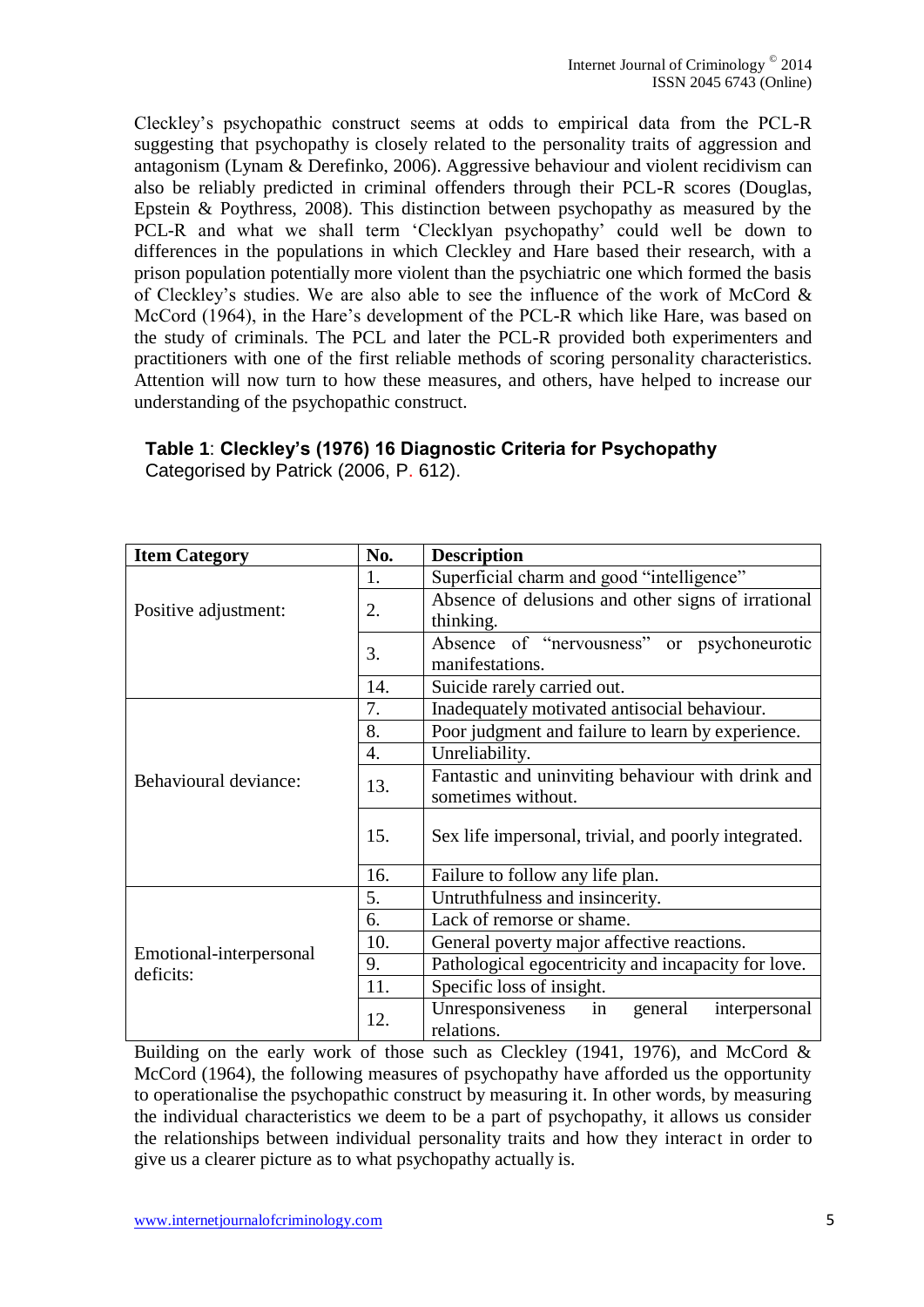This section will specifically consider two such measures of psychopathy, the PCL-R and the PPI-R. Whilst there are of course other measure such as the Antisocial Personality Screening Device (Frick & Hare, 2001) focus has been afforded to these two measures for two reasons. Firstly, the PCL-R is the most widely used measurement device in the study of psychopathy which allows for an in-depth consideration of its relationship to psychopathy and also some of the criticisms it has faced. Secondly, the PPI-R is beginning to be considered as a potentially useful alternative to the PCL-R due to its potential for assessing populations of differing types (e.g. community samples). The PPI-R is also closely related to the constructs of the triarchic model of psychopathy which we will consider at the end of this chapter.

# *1.3.1 - The Psychopathy Checklist – Revised (PCL-R):*

Originally developed as the PCL (Hare, 1980), the PCL-R (Hare, 1991; 2003) has perhaps become the most widely used measurement tool in the research and diagnosis of psychopathy. Hare created the PCL-R as he felt that 'research on psychopathy was quite chaotic, with different investigators using definitions and measures of the disorder that often were unrelated to one another and of uncertain reliability and validity' stating that, 'we now have an impressive body of replicable and meaningful empirical findings, due in large part to the widespread adoption of the PCL-R and its derivatives<sup>3</sup> as a common working model of psychopathy' (Hare & Neumann, 2008). It is without doubt that the creation of the PCL-R has been an important step in increasing our knowledge of the psychopathic construct. Its dominance in the field, however has led to it receiving a fair amount of criticism which we will consider shortly.

The PCL-R consists of a list of 20 items<sup>4</sup> (see Table 2.) which are given a score of 0 if the item does not apply at all to the individual being assessed, 1 if there is a slight match or 2 if the item provides a reasonably good match for the individual. Only those fully trained in using the PCL-R can assess individuals with it, this assessment usually takes the form of a face to face interview in conjunction with a review of further information (e.g. case files etc.).

Ratings however, can be completed using file information alone (Skeem et al., 2011). Once these ratings are collected the individual is then given a score between 0 and a maximum of 40. Hare (2003) suggests that when using the PCL-R scores of 30 or over are suitable for a diagnosis of psychopathy. In research however, there are often examples of a lower cut-off, such as 25 being used (Skeem et al., 2011). Clearly, the use of differing cutoff scores raises the possibility that the results of some studies may not be as compatible with those of others due to inconsistencies in what score would indicate psychopathy. The fact that there is a cut-off score utilised in the application of the PCL-R would seem to suggest that psychopathy is taxonomic in nature; in other words, you either are or aren't a psychopath. As Skeem et al. (2011) point out however, 'this practice rests on little or no research support'. Rather, current research would seem to indicate that psychopathy is actually dimensional in nature (Edens et al., 2006) consisting of numerous configurations of psychopathic traits. As Edens et al. (2006) suggest, individuals cannot be labelled

 $\overline{a}$ 

<sup>&</sup>lt;sup>3</sup> Due to the scope of this study, it will not consider the variants of the PCL-R, namely the

Psychopathy Checklist: Youth Version (PCL:YV; Forth, Kosson, & Hare, 2003) and the Psychopathy Checklist: Screening Version (PCL: SV; Hart & Hare,1995). It can be noted however, that scores on these devices are strongly correlated with scores on the PCL-R (Skeem et al., 2011).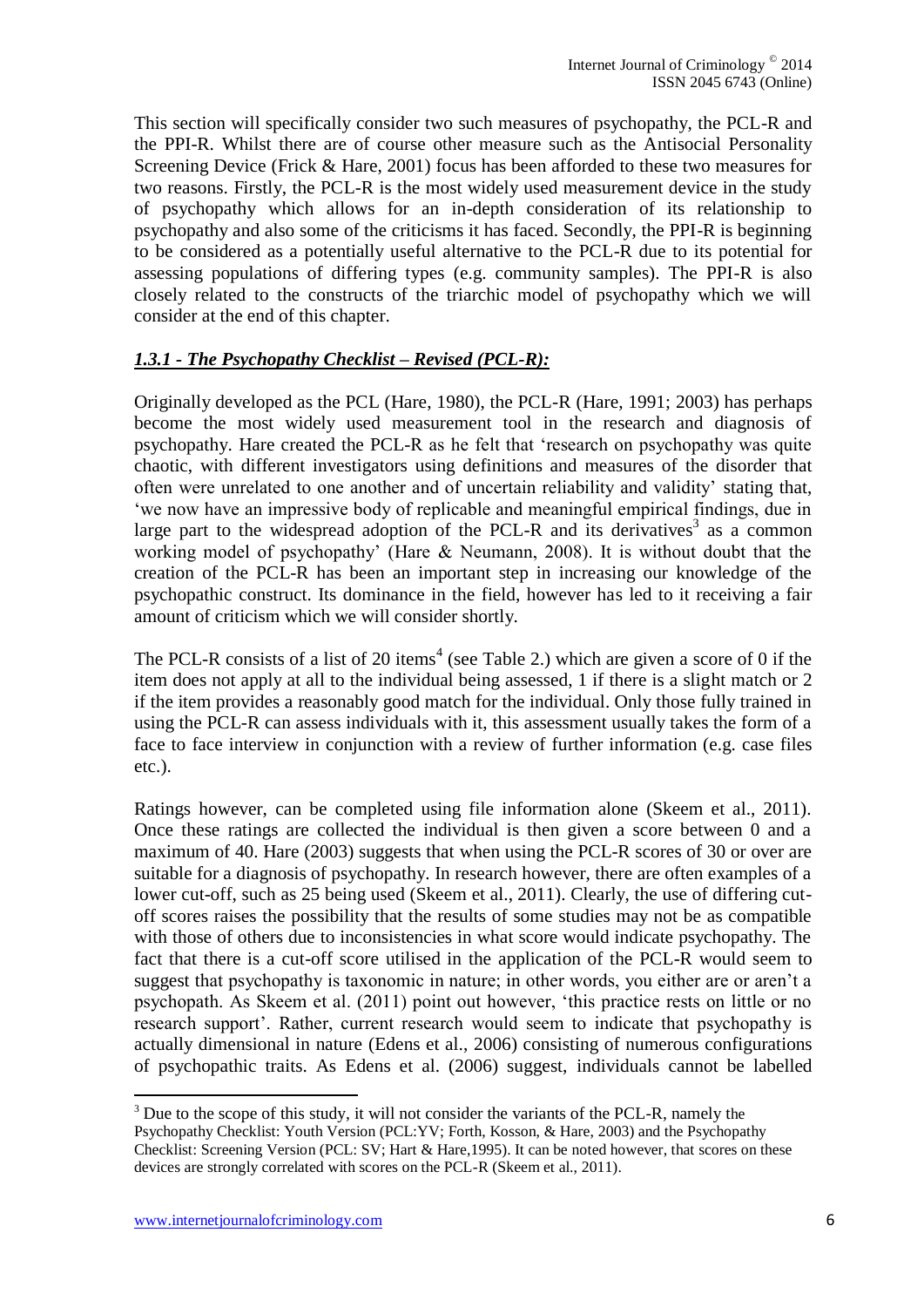purely as psychopaths, rather should be considered as relatively 'psychopathic'. This of course has wide ranging implications for particularly the treatment of those considered psychopathic. As Skeem et al., (2011) allude to, those that consider psychopathy to be taxonomic, utilise this perspective to argue that psychopaths are inherently untreatable. This viewpoint will be further considered in Chapter Three.

Although the PCL-R was intended to measure psychopathy as a unitary construct (Hare & Neumann, 2008), the individual items on the PCL-R consist of a range of components from the emotional, interpersonal and behavioural spectrum. Because of this, there is a strong possibility that there is an overlap between items which correlate closely with each other. By carrying out a factor analysis, 'items that correlate with each other can be grouped together to form a cluster of traits, or a factor, that refers to a more general facet of the disorder' (Blair, Mitchell, & Blair, 2006).

Both the original PCL and the PCL-R were found to have a two-factor structure (Hare, Harpur, Hakstian, Forth, Hart & Newman, 1990). As Table 2 shows, Hare (2003), further divided each factor into two facets that of interpersonal and affective (Factor 1), and lifestyle and antisocial (Factor 2). This is often referred to as the four-factor model (FFM) of the PCL-R. As Hare and Neumann (2008) state, the traditional two-factor model (TFM) is still widely used in by investigators as a way of helping them to organise and understand the correlates of psychopathy but whilst the FFM can easily be converted to the TFM, they contend that use of the FFM may be more appropriate in some instances, particularly as some evidence collected by Bishopp  $\&$  Hare (2008), suggests that to comprehensively map psychopathy, at least four domains may be required. Interestingly, Cooke and Michie (2001), proposed a three factor model of the PCL-R and whilst it received initial support is has now been generally disregarded due to severe statistical problems inherent in its creation. Because of this it will not be considered here, for a critique (see Neumann, Vitacco, Hare, & Wupperman, 2005; Neumann & Hare, 2007).

As the vast amount of research considered in this body of work is based upon the TFM, this shall form the basis of this study's focus. The interpersonal-affective factor (factor 1) is generally associated with narcissism and low empathy (Hare, 2003), and has a much closer relationship to Cleckley's (1941, 1976), concept of psychopathy than factor 2 (Skeem et al., 2011). It is inversely associated with features of negative emotionality such as fear, distress and depression (Hicks & Patrick, 2006). This will be examined in more detail in Chapter Two, when we consider the role negative emotionality plays within secondary psychopathy.

The antisocial scale or factor 2 of the TFM, is generally found to be moderately correlated with factor 1 (Harpur, Hakstain & Hare, 1988) and is quite closely related to the diagnosis of APD (Hare, 2003). Despite this, it is largely focused on maladaptive characteristics and behaviours and is associated with impulsivity and sensation seeking, generally emphasising antisocial behaviour (Skeem et al., 2011). This has led to a great deal of discussion as to the role that antisocial behaviour, and in particular criminality, plays in the psychopathic construct. Agreement appears to have been reached that criminality in itself is not a core or essential feature of psychopathy; rather it is a downstream correlate of it (Skeem et al., 2011). Debate still continues however, as to how important antisociality is to the construct of psychopathy. Some have argued that in particular the antisocial facet of the FFM, is merely a consequence of the core psychopathic traits (Cooke, Michie & Hart, 2006).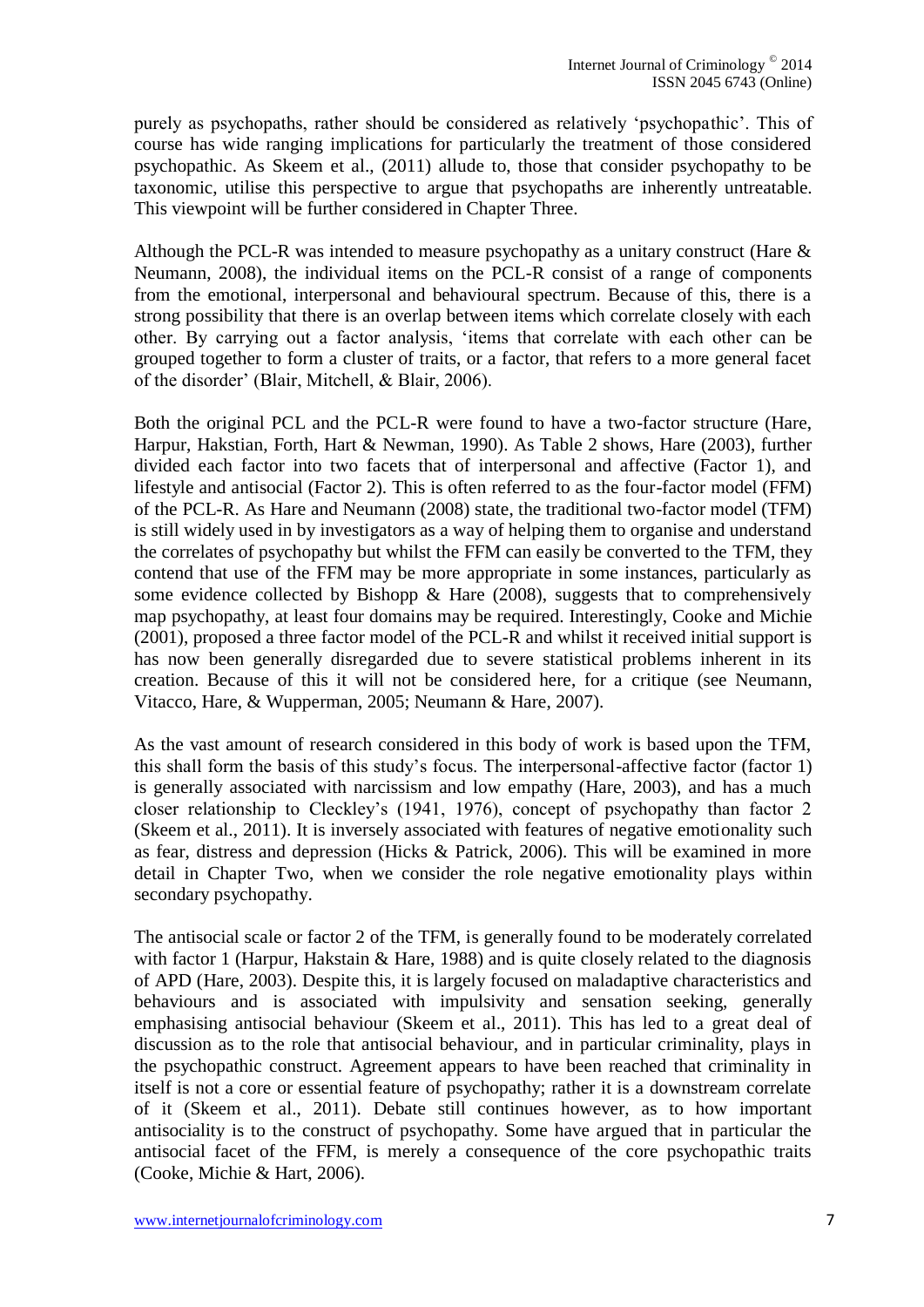Another explanation that Skeem et al. (2011) consider to be plausible, is that rather than considering the behaviours and traits as described in the PCL-R as static entities, they should be considered 'interactive and reciprocal' (Hare & Neumann, 2005). In essence this means that traits and behaviours associated with psychopathy are continually interacting and influencing each other. Whilst further research in this area would be extremely interesting, it is difficult to see how these processes could be effectively isolated for experimentation.

The PCL-R has evidently displayed itself to be an incredibly useful tool in developing our understanding of psychopathy. It has not been without criticism however, with some suggesting that it represents too great a 'construct shift' from Cleckley's (1976) conceptions of psychopathy, particularly due to the omitting of his positive-adjustment indicators (Patrick, 2006). A Hare & Neumann (2008) argue though, psychiatric disorders, including personality disorders, are typically defined by their maladjustive not positive adjustment features.<sup>5</sup> Hare and Neumann also argue that the critique of 'construct shift' from Cleckley's work needs to be put into perspective. They point out that Cleckley based his work on clinical observations over half a century ago with virtually no empirical data, whilst the construct the PCL-R measures is based upon hundreds of studies involving 'thousands of individuals from a variety of populations' (2008, P. 224). This does not mean they are suggesting abandoning the work of Cleckley, indeed it heavily influenced the development of the original PCL-R (Hare, 1980). Instead, they feel that it should be subjected to the same rigorous testing that the PCL-R has been subjected to (Hare & Neumann, 2008).

A further criticism of the PCL-R is its effective dominance in the field, with no other major external measuring device having emerged (Skeem et al., 2011). This over dominance in the field has led some to express concerns that it has now replaced the psychopathic construct (Skeem & Cooke, 2010). Considering that all measures of construct are by definition fallible (Cronbach & Meehl, 1955), this is concerning especially when considered in the context of the PCL-R widespread use in policy and treatment decisions. This debate will be examined in the final chapter of this study.

The PCL-R undoubtedly has advanced our understanding of psychopathy to a greater level than it would now be if it hadn't have been created. Yet despite this, there are very valid concerns regarding in particular, its over dominance in the field. Whilst, as mentioned, at present it is the only recognised external method of measuring psychopathy, this does not mean that there are other ways we can measure it. Self-report measures present themselves as another one such example of which is the PPI-R (Lilienfeld & Widows, 2005) which shall be considered now.

 $\overline{a}$ 

<sup>&</sup>lt;sup>5</sup> See Hare and Neumann (2008, p. 227) for a defence of the exclusion of Cleckley's (1976) positiveadjustment features.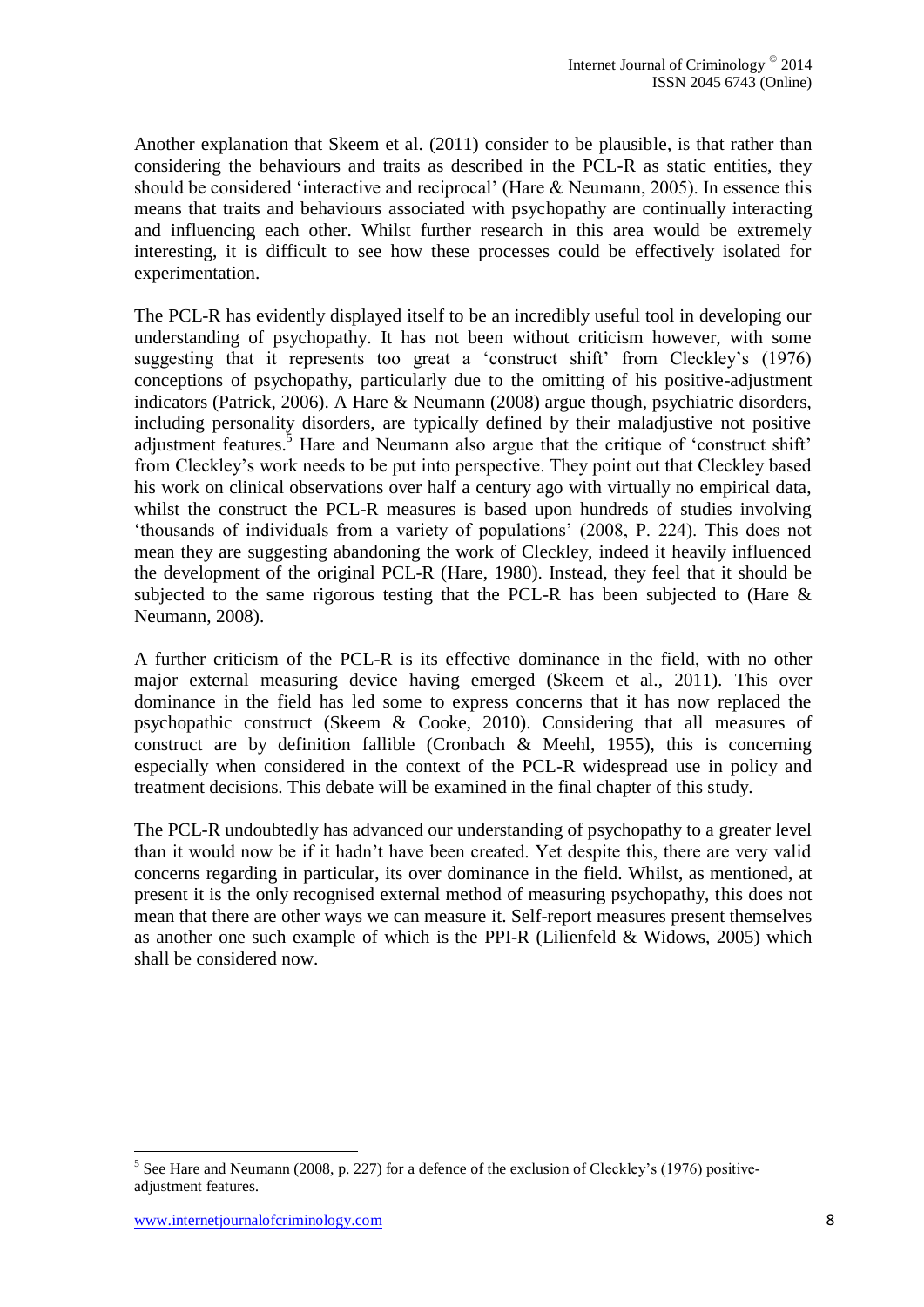| <b>Factor 1: interpersonal-affective scale</b> |                         | <b>Factor 2: antisocial scale</b>             |                   |  |
|------------------------------------------------|-------------------------|-----------------------------------------------|-------------------|--|
| <b>Facet 1</b>                                 | Facet 2                 | Facet 3                                       | <b>Facet 4</b>    |  |
| <b>Interpersonal</b>                           | <b>Affective</b>        | Lifestyle                                     | <b>Antisocial</b> |  |
| Glibness/superficiality                        | Lack of remorse or      | Need<br>for                                   | Poor              |  |
| charm                                          | guilt                   | stimulation/proneness to                      | behavioural       |  |
|                                                |                         | boredom                                       | controls          |  |
| of<br>Grandiose<br>sense                       | Shallow affect          | Parasitic lifestyle                           | Early             |  |
| self-worth                                     |                         |                                               | behavioural       |  |
|                                                |                         |                                               | problems          |  |
| Pathological lying                             |                         | Callousness/lack of   Lack of realistic long- | Juvenile          |  |
|                                                | empathy                 | term goals                                    | delinquency       |  |
| Conning/manipulative                           | Failure<br>accept<br>to | Impulsivity                                   | Revocation of     |  |
|                                                | responsibility<br>for   |                                               | conditional       |  |
|                                                | own actions             |                                               | release           |  |
|                                                |                         |                                               |                   |  |
|                                                |                         |                                               |                   |  |
|                                                |                         |                                               |                   |  |
|                                                |                         | Irresponsibility                              | Criminal          |  |
|                                                |                         |                                               | versatility       |  |

**Table 2: Psychopathy Checklist-Revised (PCL-R) Factors, Facets, and Items.** Source: Skeem et al. (2011)

### *1.3.2 - The Psychopathic Personality Inventory - Revised (PPI-R ):*

The original PPI was created by Lilienfeld  $\&$  and Andrews (1996) and has since been revised (PPI-R; Lilienfeld & Widows, 2005) to comprise of 154 items organised into eight uni-dimensional subscales. In contrast to the PCL-R, the PPI-R is a self-report scale and was originally developed to 'comprehensively index trait dispositions represented in Cleckley's model and related personality-based conceptualizations of psychopathy in nonclinical (e.g. undergraduate) samples' (Skeem et a., 2011). Due to its origins, the PPI-R therefore does not index explicitly antisocial or criminal items like the PCL-R and does include subscales that capture Cleckley's positive-adjustment related features whose absences from the PCL-R is one of the criticisms which were discussed above.

Through a factor analysis, seven of the eight subscales of the PPI-R have being found to conform to two distinct higher-order factors; PPI-I (Fearless Dominance, see table 3; Benning, Patrick, Blonigen, Hicks & Iacono, 2005) and PPI-II (Impulsive Antisociality, see table 3; Benning, Patrick, Blonigen, Hicks & Iacono, 2005; or self-centered impulsivity; Lilienfeld & Widows, 2005). Unlike the factors of the PCL-R, these factors are not found to be typically correlated (Benning, Patrick, Hicks, Blonigen, Krueger, 2003). The final of the eight subscales; 'coldheartedness' is unable to be loaded onto the other two factors (Benning et al., 2003) and is thus largely independent of them (see table 3; Skeem et al., 2011).

www.internetjournalofcriminology.com 9

**PPI-I PPI-II**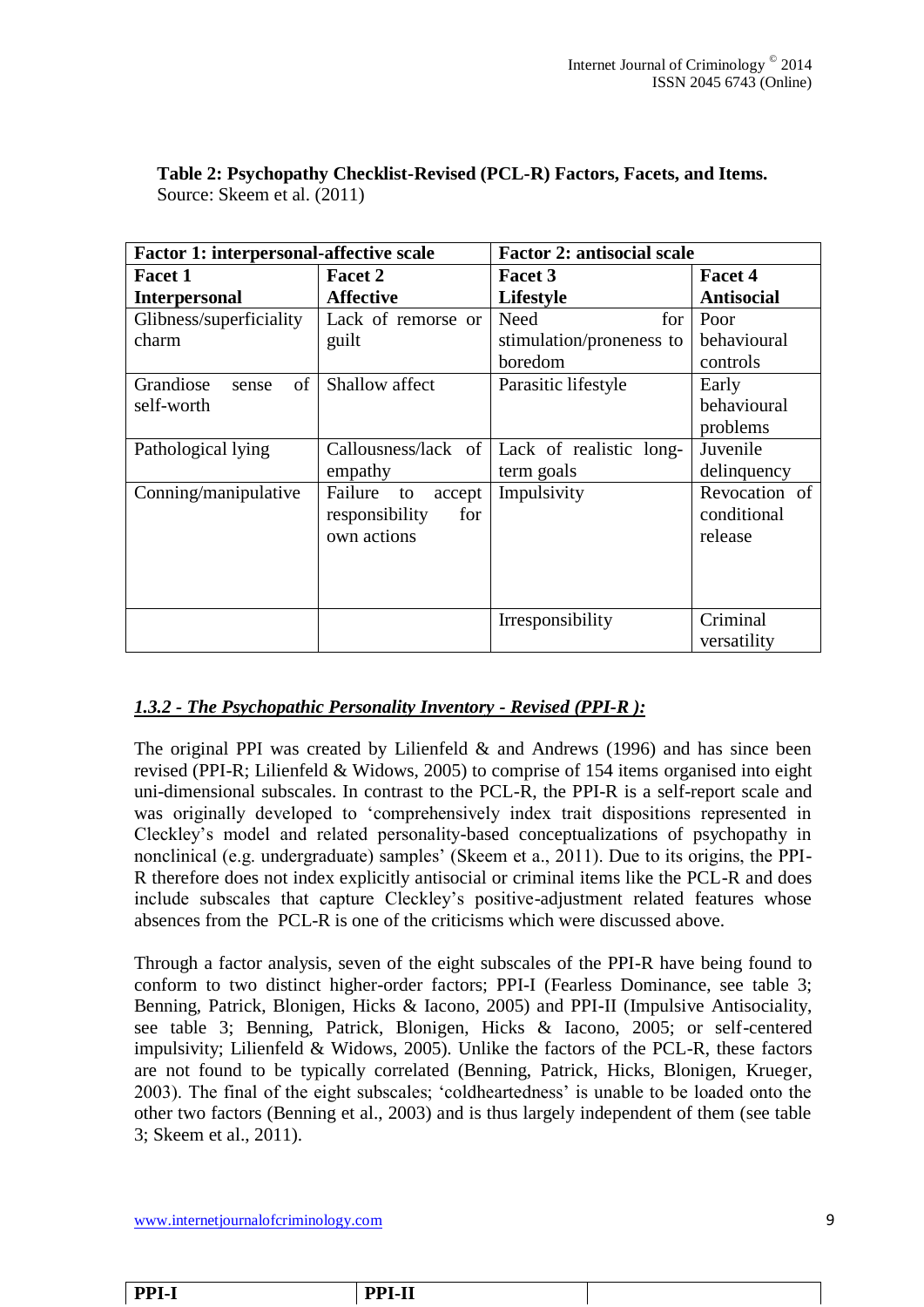$\mathbf{I}$ 

| $\mathbf{F}$ Table 3: A Table depicting the Factors and associated subscales of the PPI-R |                                     |  |  |  |  |  |
|-------------------------------------------------------------------------------------------|-------------------------------------|--|--|--|--|--|
| $\vert S \vert$ Source: Skeem et al. (2011)                                               |                                     |  |  |  |  |  |
| Teamooneoo                                                                                | <b>INVUVIIIUUD HUHVUIIIUIIIIIII</b> |  |  |  |  |  |
| Stress immunity                                                                           | Blame externalization               |  |  |  |  |  |
|                                                                                           | Carefree nonplanfulness             |  |  |  |  |  |

Lilienfeld and Widows (2005), consider high scores on the Fearless Dominance (PPI-I) factor to; 'reflect a tendency towards lack of anticipatory social and psychical anxiety, low levels of tension and worry, low harm avoidance and high levels of interpersonal dominance' (p.22). It has also been found to be associated with higher narcissism and thrill seeking behaviour and reduced empathy (Benning, Patrick, Blonigen et al., 2005; Benning, Patrick, Salekin & Leistico, 2005; Douglas et al., 2008; Patrick, Edens, Poythress, Lilienfeld & Benning, 2006). High scores on the Impulsive Antisociality factor are considered by Lilienfeld and Widows (2005) to; 'reflect a tendency towards selfcenteredness, ruthless use of others, brazen flouting of traditional values, propensity to attribute blame to others for one's mistakes and reckless impulsivity' (p.22). When we compare total scores of psychopathy on both the PCL-R and the PPI-R, studies seem to indicate that there is at least a reasonable correspondence between the measures (Malterer, Glass, & Newman, 2010; Copestake, Gray, & Snowdon, 2011). However, at a factor level, there appears to be little relationship between the factors of the PCL-R and those of the PPI. Copestake et al. (2011) offer two potential explanations for this; firstly, the two measurement instruments may have differing conceptualisations of psychopathic traits. This is perhaps best highlighted when the two measures are considered in relation to the triarchic model of psychopathy, with the PCL-R appearing not to cover the concept of boldness particularly well (Copestake et al., 2011) whilst the PPI domain of Fearless Dominance appears to emphasis it (Patrick, 2010). This will be considered in more depth later on in the chapter.

Secondly, according to Copestake et al. (2011) psychopaths may have an inability to report on certain aspects of their emotions or interpersonal behaviours. This relates to Cleckley's (1988) concept of 'semantic aphasia', whereby the process of reporting the presence or absence of a particular emotion must be difficult for an individual who has not experienced it. As Copestake et al. (2011) aptly describe it:

'If the psychopath is not able to feel some particular emotion (such as empathy for another who has been injured) he may well mistake whatever feelings he is having (such as excitement) due to the labelling he hears from others. He may well then report on his levels of emotions (quite honestly) but does not appreciate that his is not reporting on the same emotion as other people' (P. 178).

This is not of course to suggest that the PPI-R is now a redundant measuring device for the concept of psychopathy. Rather, researchers need to be careful not to consider factors of the PPI-R and the PCL-R to be synonymous (e.g. Justus & Finn, 2007; Rilling, Glenn, Jairman, Pagnoni, Goldsmith, Elfenbein, & Lilienfeld, 2007) and to take into account that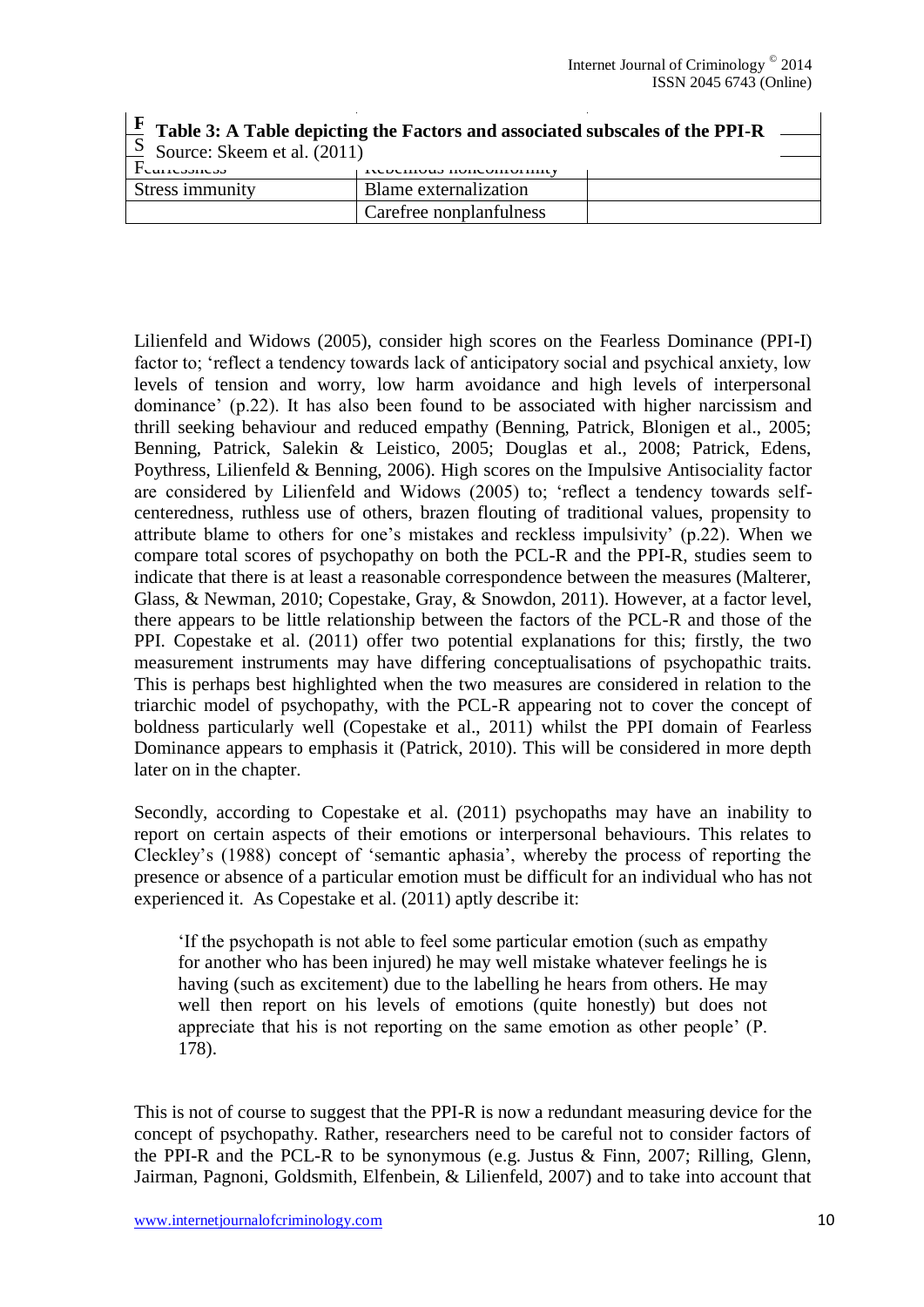the two devices may be measuring differing conceptualisations of psychopathy. The presence of features such as semantic aphasia may also influence self-report measures when utilised in a psychopathic population. As previously mentioned, the PPI-R presents a potentially useful addition to the PCL-R, due to its ability to arguably better capture the positive adjustment features of Cleckleys (1976) psychopath, encapsulated with the triarchic models concept of boldness. Attention will now turn to a brief consideration of this model and its use in bringing together differing conceptualisations of psychopathy.

### *1.4 - Triarchic model of psychopathy:*

Developed by Patrick, Fowles and Krueger (2009), the triarchic model of psychopathy can be considered as a framework through which the competing and often contradictory theories of psychopathy can be considered. As Skeem et al. (2011) stress however, whilst the theory provides an integrated perspective on what psychopathy is phenotypically (i.e. its observable traits and behaviours), it is not intended to represent a direct template for conceptions of etiology. Whilst the model itself is relatively new and has yet to be rigorously tested (Skeem et al., 2011) it can still be useful in clarifying current conceptions of psychopathy within a single framework.

The triarchic model consists of three phenotypic constructs: 'disinhibition', 'boldness' and 'meanness'. Whilst these are distinct constructs there is still a level of interaction and overlap between them. We will now briefly consider each of these constructs in turn and their relationship to present and past research.

### *1.4.1 - Boldness:*

Boldness tends to capture elements such as low stress reactivity, toleration of unfamiliarity and danger, high self-confidence, social assertiveness and thrill/adventure seeking. Whilst as Skeem et al., (2011) point out, these are essentially adaptive features, boldness has also been found to be associated with certain maladaptive characteristics such as narcissism, thrill seeking and lack of empathy (Benning, Patrick, Blonigen et al., 2005; Miller, Watts & Jones, 2011). Boldness is particularly well indexed by first factor of the PPI-R, 'Fearless Dominance' which is largely independent of its second factor 'Impulsive Antisociality'. This contrasts with PCL-R, which whilst capturing elements of boldness, particularly in the 'Interpersonal' facet of the FFM, does not appear to measure boldness separately from disinhibition and antisocial behaviour (Skeem et al., 2011). This may well be due to the subscales of the PPI-R measuring characteristics such as social potency, stress immunity and (to a lesser degree) fearlessness, which are less directly tapped by the PCL-R (Patrick et al., 2009). Boldness in itself is not synonymous with the term 'fearlessness' which is generally considered genotypic in nature<sup>6</sup>. Rather, Boldness is just one way of expressing fearlessness phenotypically.

# *1.4.2 - Meanness:*

 6 This will be considered in more depth in Chapter Two when we examine Lykken's (1995) low fear hypothesis and in particular its relationship to Gray's (1982) and Fowles (1980) concepts of the Behavioural Inhibition System (BIS) and the Behavioural Activation System (BAS).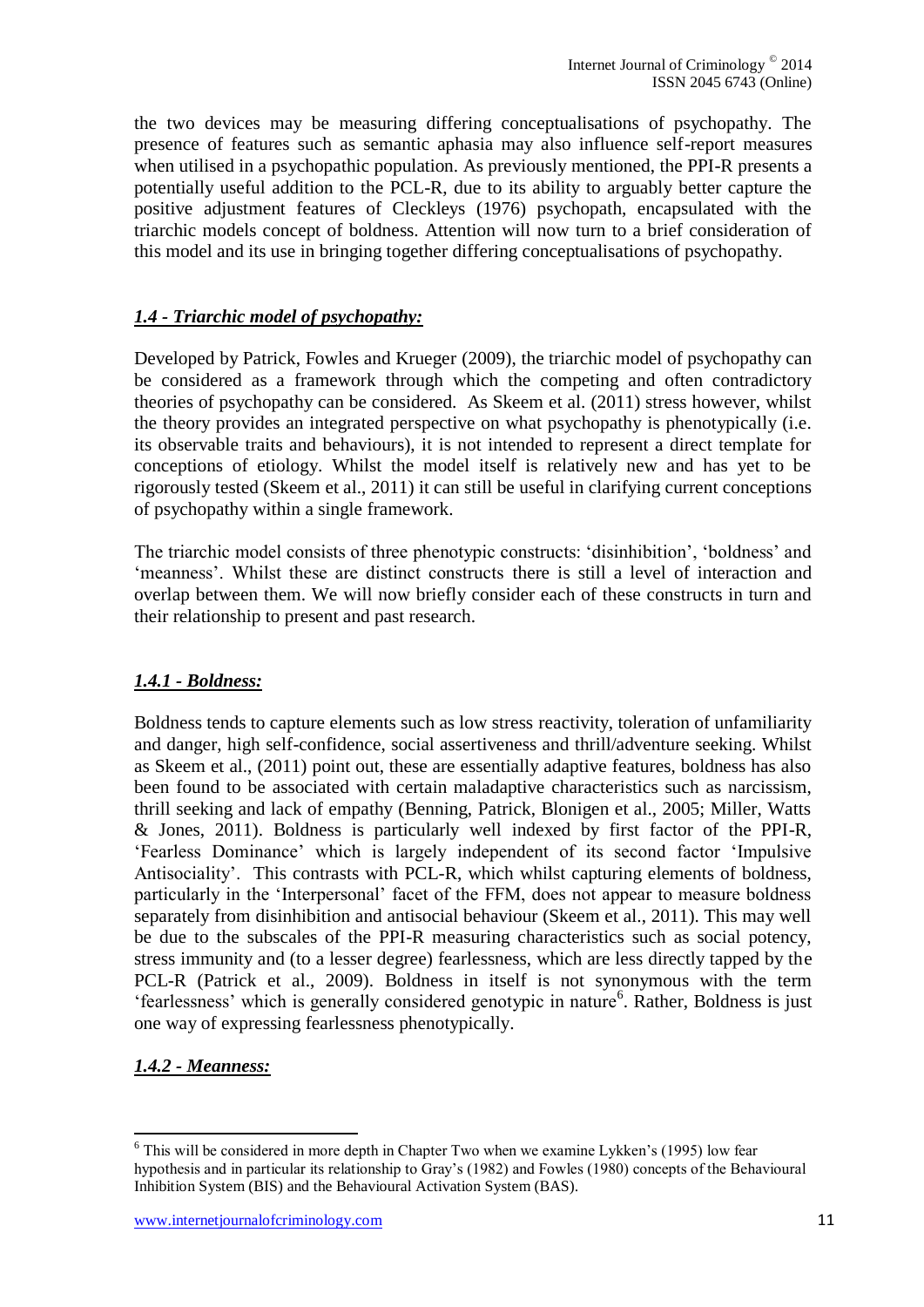Meanness is characterised by features such as deficient empathy, a disregard for and inability to form close attachments with others, rebelliousness, exploitative tendencies, destructive excitement seeking, and empowerment through cruelty. The construct of meanness is arguably captured by the PCL-R as a whole in general, although perhaps particularly so in some of the elements of the interpersonal –affective factor of the TFM (factor 1; e.g. callousness, insensitivity, exploitativeness, and disdain for others). As Skeem et al. (2011) note however, the PCL-R does not seem to separate this construct of meanness particularly effectively.

In contrast to the PCL-R, meanness appears to be most encapsulated in the separate 'Coldheartedness' feature of the PPI-R. It can also be found in some elements of the 'Impulsive Antisociality' factor (e.g. Machiavellian egocentricity, rebellious nonconformity) although as Skeem et al. (2011) point out, these subscales also contain elements of the triarchic construct of disinhibition (which we shall consider shortly) and together with other subscales contained within the 'Impulsive Antisociality' factor (e.g. carefree nonplanfulness and blame externalization) make this factor predominantly a measure of disinhibition. This inability for the PPI-R to measure the construct of meanness within its two factor model is perhaps related to its development in a community population, as meanness, by its very nature, is more likely to occur in conceptualisations of psychopathy based on criminal offender populations (Skeem et al., 2011). This would explain why conceptualisations of psychopathy, such as Cleckley's (1976), emphasise the construct of boldness over meanness due to their community and psychiatric population focus, contrasting with those put forward by McCord & McCord (1964) and Hare (2003) who predominantly worked with incarcerated individuals.

### *1.4.3 - Disinhibition:*

Disinhibition describes a general propensity towards impulse control problems, which manifests itself through a lack of planfulness and foresight, impaired regulation of emotions and impulses, a need for immediate gratification and deficient behavioural restraint (Patrick et al., 2009). Patrick, Hicks, Krueger, & Lang (2005) found disinhibition to substantially underlie the distinctive variance in the antisociality element of the PCL-R (Factor 2), whilst Blonigen, Hicks, Krueger, Patrick, & Iacono (2005) found the impulsive antisociality component of the PPI (PPI-II) to exhibit a robust genetic association. Considering that disinhibition is relatively well captured by both the PCL-R and PPI it is interesting to note that the majority of the personality features it captures, such as impulsivity and negative affectivity, appear incompatible with many classical conceptions of psychopathy which emphasise features such as affective shallowness, imperturbability and low anxiousness (Cleckley, 1976; Lykken, 1995; McCord & McCord, 1964). As will become apparent in Chapter Two, these features appear closely aligned with what many refer to as secondary psychopathy (Karpman, 1941, Lykken, 1995, Porter, 1996).

The triarchic model is useful in that it provides a framework through which to view past and present theories and how they relate to each other. However, it is arguable that it does little in furthering our understanding of psychopathy. A particular problem with it is that it does not take into account etiological factors associated with psychopathy which, as Skeem et al. (2007), argue is crucial in furthering our understanding and conceptualisations of psychopathy. So whilst the triarchic model can be useful in clarifying current conceptions of psychopathy within a single framework (Skeem et al.,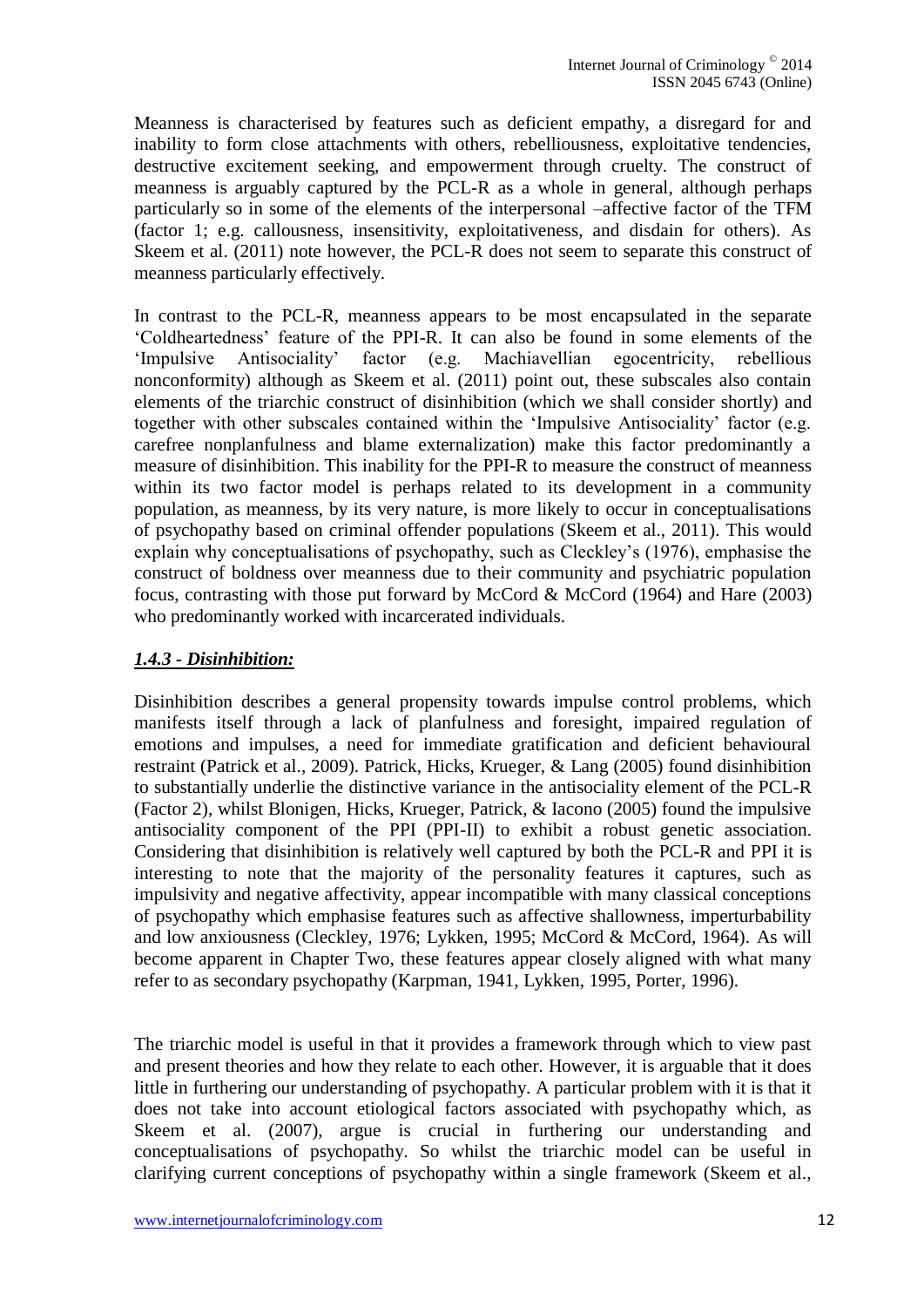2011) until it is able to incorporate etiological considerations within its model, it is difficult to see how it can assist in the formulation of the psychopathic construct.

The existence of disinhibiton within the triarchic model, throws up the interesting possibility that psychopathy may actually comprise of a secondary variant. This view is supported by both theory and evidence and so attention will now turn to an examination and evaluation of this evidence in order to determine the existence of this secondary variant.

#### **Chapter Two: Examining Theories and Evidence Relating to the Existence of a Secondary Variant of Psychopathy**

Following Chapter One's investigation into historical and contemporary conceptualisations and its operationalisation through its measures the possibility that a secondary form of psychopathy may exist, arose. This has interesting implications for research, policy decisions and treatment interventions relating to psychopathy. These implications will be unpacked later in Chapter 3, however first it would be pertinent to analyse key theories relating to the existence of a secondary variant of psychopathy. The relevant empirical evidence in this area will then be evaluated in order to gauge the level of support that exists for a secondary variant of psychopathy.

### *2.1 - History of psychopathic variants:*

### *2.1.1 - Karpman:*

At a similar time to when Cleckley was first conceptualising his theories, Benjamin Karpman was also considering the nature of psychopathy. In what could perhaps be considered the basis for current typologies of psychopathy (Skeem, Poythress, Edens, Lilienfeld & Cale, 2003), Karpman considered there to be two distinct variants, 'primary'<sup>7</sup> and 'secondary' (also known as 'neurotic') psychopathy. On the surface these individuals possessing these variants would present themselves in very similar ways; they 'lie, cheat and swindle… seemingly to have no feeling or regard for others, and no guilt feelings. Their affectionate relationships with others are fleeting and undependable, and they seem not to profit by experience' (Karpman, 1948, P.147). However, whilst similar in appearance Karpman considered them to be 'entirely different' and felt that they should be distinguished on the basis of their etiology and the motivations behind their behaviours (Karpman 1941, 1948).

Karpman felt that whilst primary psychopaths behaviour reflected 'instinctive emotional constitutional deficits' (Karpman 1948, P. 533) with an arguably genetic basis, secondary psychopaths behaviour could be seen as a conditioned adaptation to environmental factors such as harsh punishment and parental rejection (Skeem et al. 2003). Karpman also argued

 $\overline{a}$ 

 $<sup>7</sup>$  As Skeem et al. (2003) note, Karpman segregated the primary psychopathy typology down further into the</sup> aggressive-predatory and passive-parasitic variants. See Karpman (1946, p. 287) for a description.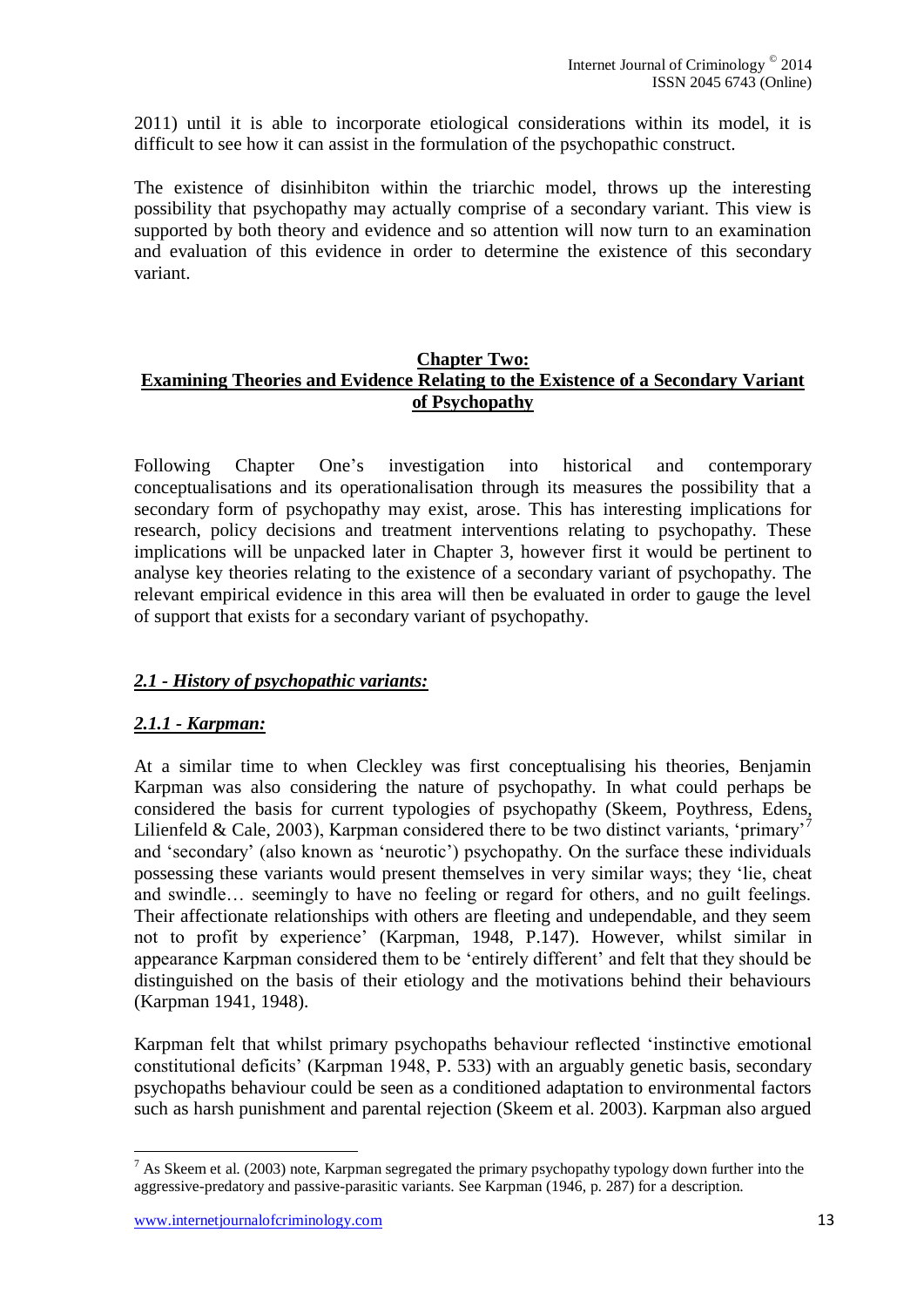that whilst secondary psychopaths possess a conscience, this would be strongly inhibited due to the influence of environmental factors early in life. Despite this, Karpman considered secondary psychopaths to be able to occasionally 'manifest a positive social trait or human emotion, such as guilt, empathy, love, or a wish for acceptance' (Skeem et al. 2003). Primary psychopaths on the other hand have an absence of conscience making them much more calculating and selfish with a distinct lack of interest in gaining the affection of others (Karpman, 1941).

Central to Karpman's description of the secondary psychopath is the level of neuroticism they experience (hence him labelling them as neurotic psychopaths), making them prone to greater levels of anxiety than their primary counterparts. This is perhaps reflected in secondary psychopaths more impulsive and emotionally reactive outbursts, through such feelings as hatred and revenge, compared to primary psychopaths whom Karpman considered to act in a more purposeful and deliberate manner (Karpman, 1948). Perhaps most notably, when considered in the context of treatment and policy decisions regarding psychopathy, Karpman felt that whilst secondary psychopaths could potentially be amenable to treatment, primary psychopaths were inherently 'untreatable' due to them lacking the emotional capacity to benefit from treatment (Karpman, 1948).

Karpman's early theory of primary and secondary psychopathy set a template for many of the following theories that will be discussed shortly, which span biological, evolutionary, interpersonal and other paradigms (Lykken, 1995; Mealey, 1995; Porter, 1996; Blackburn, 1998). Whilst his theory has not been directly tested, several lines of contemporary research on the etiology and correlates of psychopathy are relevant to it (Skeem et al., 2003). In relation to primary psychopathy there are a growing number of neurological studies which suggest that many psychopaths demonstrate cognitive processing deficits (e.g. Blair, Jones, Clark, & Smith, 1997; Patrick, Bradley & Lang, 1993; Patrick, 1994). It is argued that many of these deficits are more strongly associated with Factor 1 than Factor 2 of the PCL-R (Patrick, Zempolich & Levenston, 1997). Whilst studies such as these may lend support Karpman's belief that primary psychopathy has an underlying genetic cause, Skeem et al. (2003), suggest that caution should be exercised as the heritability of these psychophysiological and laboratory variables is as yet, unclear. In support of Karpman's theory of secondary psychopathy, there is research which suggests that factors such as neglect and abuse are associated with antisocial behaviour and psychopathy later in life (Skeem, Johansson, Andershed, Kerr & Louden, 2007). There is also evidence supporting Karpman's distinction between "high anxious" (secondary) and "low anxious" (primary) psychopaths (Kosson & Newman, 1995). Further to this, there is evidence to suggest that high-anxious psychopaths appear more responsive to environmental factors such as punishment than low-anxious ones (Kosson & Newman, 1995). This links in well with the attempts of authors such as Lykken (1995), to apply the Fowles-Gray<sup>8</sup> model to Karpman's theories. Attention will now turn to a discussion of Lykken's work in this area.

# *2.1.2 - Lykken:*

Lykken (1995), like Karpman, considered secondary psychopaths to have a tendency towards greater levels of impulsivity, anxiety and other negative emotions in comparison to primary psychopaths. However, his 'low-fear hypothesis' considered biological factors

 8 Fowles (1980)) application of Gray's (1987) and neurophysiological work on anxiety.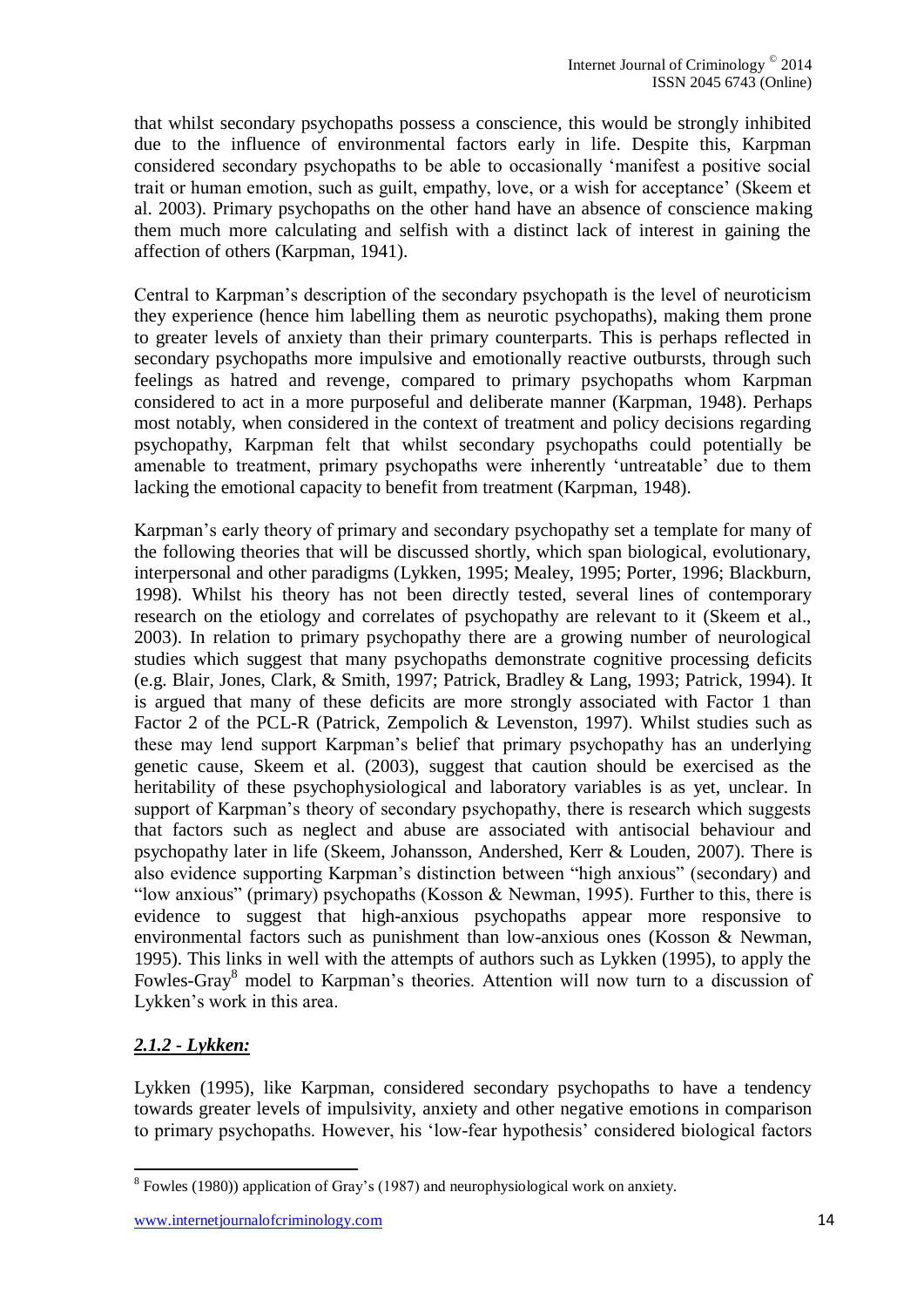to play a bigger role in this than Karpman had previously suggested. Lykken suggested that an innately fearless temperament to be an underlying cause of primary or 'Clecklyan psychopathy'. Taking into account behaviourist principles, Lykken considered that whilst individuals can acquire two of the three components of socialisation through positive reinforcement, the third component (the inhibition of forbidden impulses and antisocial behaviours) is usually manifested through punishment techniques utilised by parents and the conditioned fear avoidance that this leaves behind. As Lykken felt that primary psychopaths had reduced fear sensitivity, he hypothesised that these individuals would have little response to the punishment of parents and teachers and this was thus a significant factor in their propensity to antisocial and impulsive behaviours and a distinct lack of conscience.

Lykken's secondary psychopaths however, are considered to have relatively normal fear sensitivity but elevated reward sensitivity. This means they have a lack of control over urges and impulses which often results in their normal inhibitions being overwhelmed, leading to antisocial and impulsive behaviours. This would result in them potentially displaying more impulsive and reactive behaviours than primary psychopaths but at the same time suffering higher levels of anxiety and other negative emotions due to their normal levels of fear sensitivity. In creating his theories of primary and secondary psychopathy, Lykken drew heavily from the work of Fowles (1980) and Gray (1982, 1987), making use of constructs from Gray's reinforcement sensitivity theory (RST). In particular, he utilised two of the three systems which, Gray hypothesised, played a role in the control of emotional behaviour in humans. These are the Behavioural Approach System (BAS) (also called the Behavioural Activation System, Fowles, 1980) which is associated with impulsivity and regulates appetitive motivation, and the Behavioural Inhibition System (BIS) which regulates responsiveness to aversive stimuli and is associated with anxiety. According to Lykken's application of the Fowles-Gray model, primary psychopaths possess a weak BIS and do not experience anticipatory anxiety that causes most people to inhibit activity that leads to punishment or non-reward (Skeem et al., 2003). Lykken conceptualised this lack of anticipatory anxiety as fearlessness. Alternatively, Lykken believed secondary psychopaths to possess an unusually active BAS which is in keeping of Gray's linking of this system to impulsivity (Newman & Wallace, 1993).

Lykken's (1995) 'low-fear' hypothesis has received a great deal of scrutiny. His belief that primary psychopathy and its associated core deficits occur solely as a result of an innate fearlessness as categorised by an under active BIS, has been criticised for the importance it attaches to the concept of fearlessness (e.g. Fowles & Dindo, 2009). As Fowles & Dindo (2006) suggest '…it is not completely clear that the deficit in psychopathy is specifically one of low fear rather than a combination of low fear and low anxiety' (P.29). Whilst evidence does appear to suggest that fearlessness is a key component of psychopathy, Skeem et al. (2011) conclude that it is unlikely to account for 'all of the affective, interpersonal, and behavioural aspects of the condition' (P. 113).

# *2.1.3 - Porter:*

In a similar vein to Karpman (1941), Porter (1996) believed that secondary psychopathy resulted due to the greater influence of environmental factors than in primary psychopathy which he considered to be innate. Rather than characterising secondary psychopathy as a character neurosis like Karpman however, Porter conceptualised it as a dissociative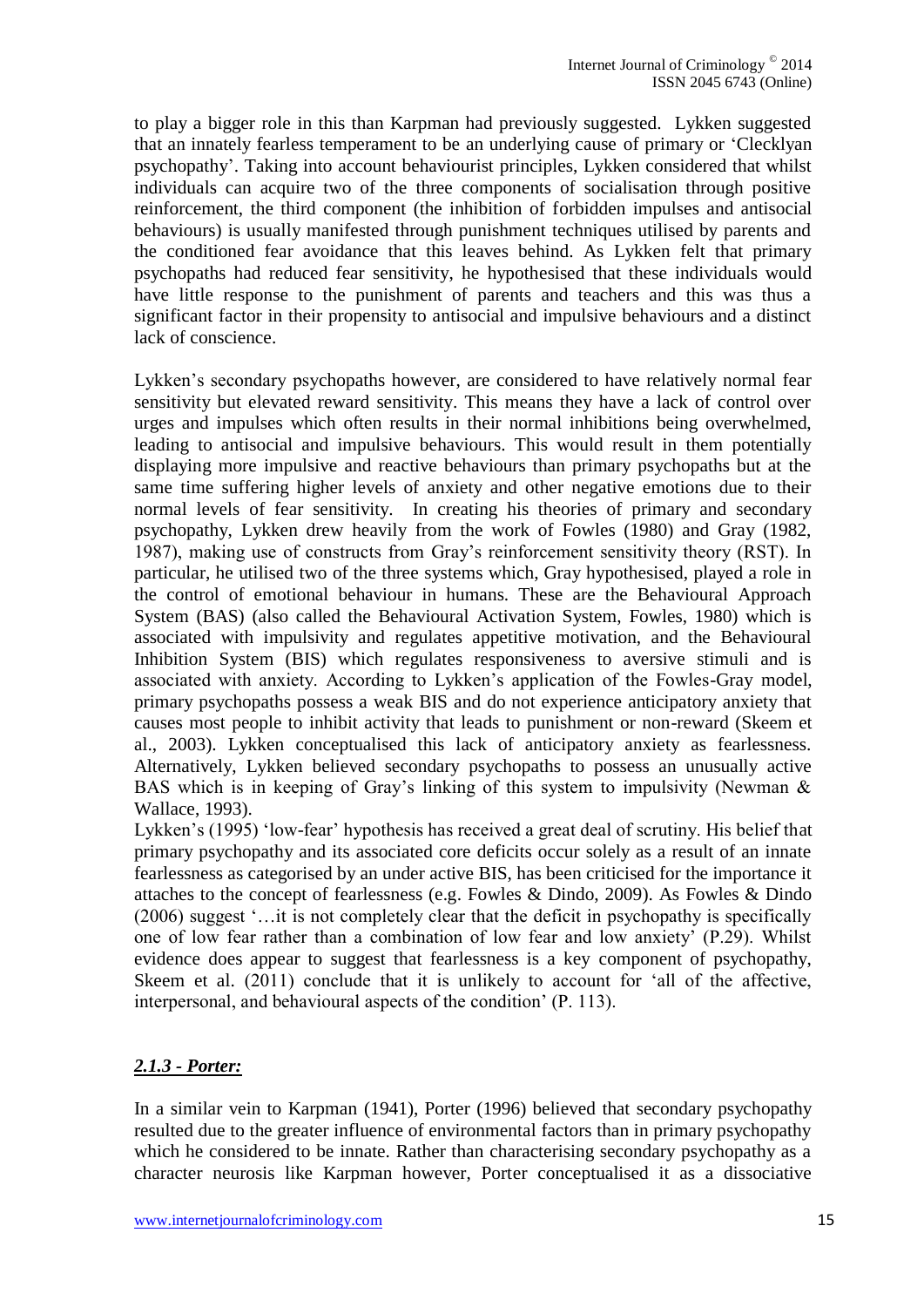disorder. In other words, due to the experience of abuse or abandonment in early life, secondary psychopaths effectively 'turn off' or 'de-activate' their ability to form emotional bonds. This in turn leads to issues pertaining to the development of their conscience (see Lykken's (1995) 'hysterical psychopath'). Despite the disagreement with Karpman's character neurosis distinction, Porter's theory is in line with Karpman's in that they agree that secondary psychopathy is more amenable to treatment than primary psychopathy.

There is certainly evidence in support of Porter's theory that secondary psychopaths are more likely to have histories of child abuse or trauma (e.g. Blackburn, Logan, Donnelly & Renwick, 2008; Poythress, Edens, Skeem, Lilienfeld, Douglas, Frick, Patrick, Epstein & Wang, 2010). Despite this, caution must be exercised due to the potential for confounds that prevent causal inferences. As Skeem et al. (2003) suggest, if psychopathy is strongly influenced genetically, psychopathic children are more likely to have psychopathic parents, and thus stand a greater risk of being abused.

# *2.1.4 - Mealey:*

Mealey (1995), also considered secondary psychopathy to stem from the influence of environmental factors; however, contrary to other theories she took evolutionary perspective on why this occurs. According to Mealey, primary psychopathy represents a mechanism for maintaining 'cheating', an extinction and speciation based process through which the individual defects after initially signalling cooperation with another. This occurs due to a genetic unresponsiveness to 'cues necessary for normal socialization and moral development' (Mealey 1995, p.536). In other words, because primary psychopaths are not constrained by taking into account of the feelings of others, or emotions such as anxiety, they are free to make decisions on the basis of what is the best outcome for them.

Secondary psychopaths however, are not genetically predisposed to this behaviour. Instead, due to being competitively disadvantaged through such factors as low socioeconomic status (SES), inconsistent discipline and family violence they become 'phenocopies' of primary psychopaths that occur when the 'carrying capacity of the 'cheater' niche grows' (Mealey, 1995, p.530). Whilst this may lead to antisocial behaviours, Mealey maintains that they do still experience emotions unlike their primary counterparts.

As Skeem et al. (2011) allude to; Mealey would expect primary psychopaths to manifest greater levels of the interpersonal and affective features of psychopathy relating to Factor 1 of the PCL-R TFM. Alternatively, secondary psychopaths would demonstrate more antisocial type behaviours relating to Factor 2 of the PCL-R.

Whilst there is support for aspects of Mealey's work it should be noted her theory was on a sample of individuals diagnosed with APD (Skeem et al., 2003), rather than psychopathy. As discussed in Chapter One, APD represents a much larger group of individuals of which only 15-30% meet the criteria for a diagnosis of psychopathy (Hart & Hare, 1997). So whilst her work may have some relevance to studies in psychopathy, it is necessary to view it with caution due to the difficulties in generalising research on APD to a strictly psychopathic population.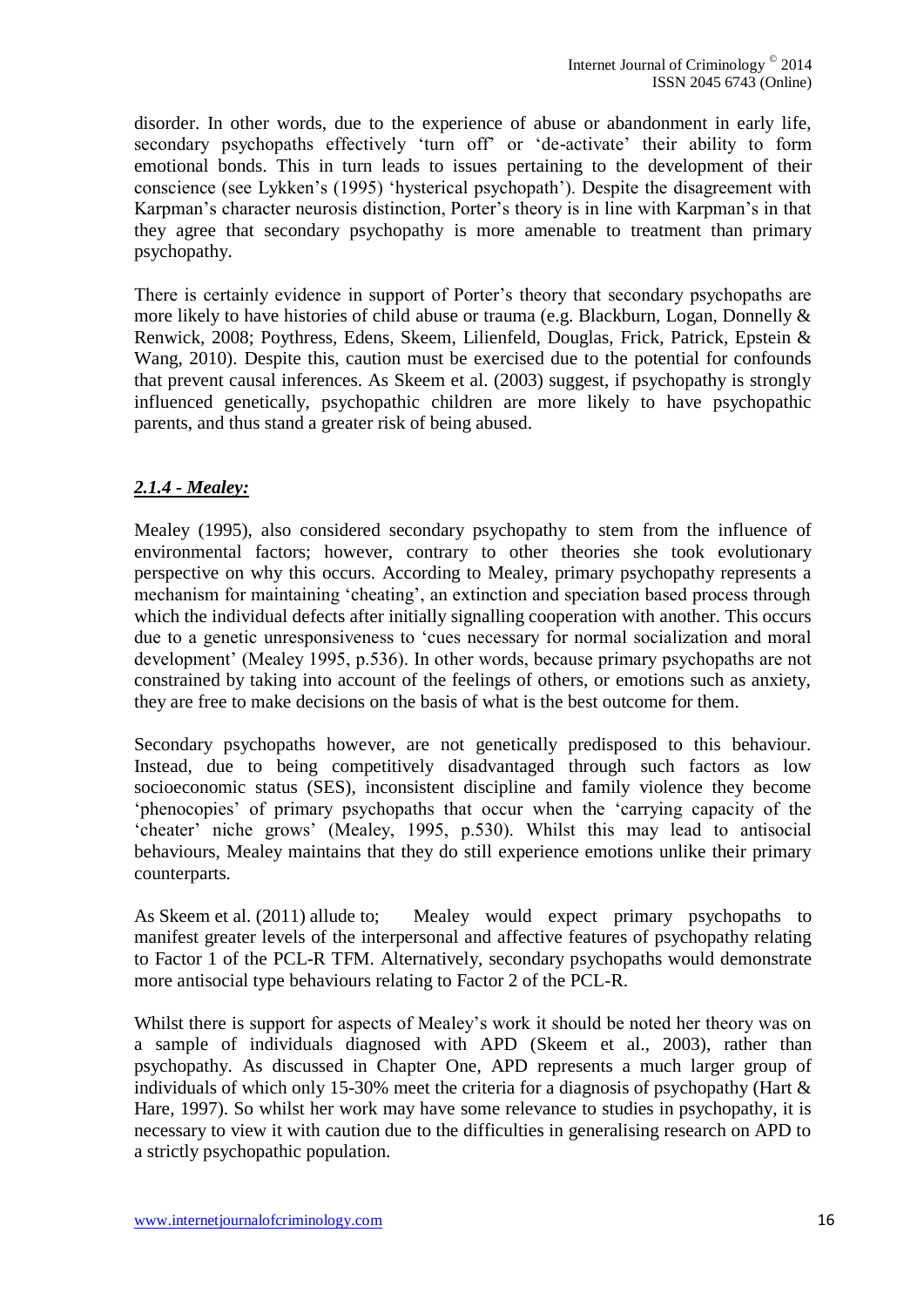### *2.1.5 - Blackburn:*

Blackburn (2006), like Lykken (1995), considered primary psychopaths to have fearless temperaments and secondary psychopaths to possess elevated reward sensitivity. However, contrary to Lykken, he felt that primary psychopaths also possessed elevated reward sensitivity and secondary psychopaths, elevated fear sensitivity. Blackburn and Lee-Evans (1985) similarly to Karpman (1941), also considered this to be more as a result of environmental factors early in life than a purely genetic cause. Blackburn (1996) also considered the possibility that primary psychopaths may display more narcissistic traits whilst secondary psychopaths 'may be predominantly borderline personalities' (p. 19).

# *2.1.6 - Skeem et al. 2003:*

In their systematic review of the literature regarding primary and secondary variants of psychopathy, Skeem et al. (2003) theorised five key dimensions to best differentiate variants, namely, (1) etiology (2) pattern of traits across the PCL-R facets, (3) neuroticism or trait anxiety, (4) degree of borderline traits and (5) type of narcissistic traits. They stated that etiology is one of the most fundamental differences between primary and secondary psychopathy. In line with many preceding theories (e.g. Blackburn, 2006; Karpman, 1941; Porter, 1996) they hypothesised that primary psychopathy has a much stronger genetic basis than secondary psychopathy, which occurs as a result of stronger environmental influences.

In their second key dimension they again drew consensus with the theories of Karpman (1941), Mealey (1995) and Porter (1996) in their suggestion that in comparison to secondary psychopaths, primary psychopaths are characterised by more affective deficits (Factor 1 PCL-R, affect facet FFM) and lower levels of impulsivity (Factor 2 PCL-R, lifestyle facet FFM).

Skeem et al.'s (2003) third dimension examined the possibility for distinguishing between variants on the basis of the levels of neuroticism or trait anxiety they experience. With particular reference to the work of Kosson & Newman (1995) and clearly in support of Karpman's theory, they argued that evidence appeared to suggest that primary psychopaths suffered much lower levels of anxiety in comparison to secondary psychopaths. However, the authors noted that it remains to be determined whether this dimension can be conceptualised more narrowly as neuroticism as Karpman did, or more broadly as negative affectivity (e.g. anxiety, depression, hostility and alienation). Relating to this in their fourth dimension, Skeem et al. (2003) clearly drew on Blackburn's (1996) hypothesis that secondary psychopaths may have predominantly borderline personalities. In their final dimension, Skeem et al. (2003) argued that primary psychopathy may manifest itself through features of overt narcissism (e.g. aggressive, egotistical, outspoken) whereas secondary psychopathy displays more features of overt narcissism (e.g. anxious, mood, defensive). Skeem et al.'s (2003) perceived dimensions for the distinction of primary and secondary psychopathy can be seen in the graph below (Fig. 1).

<u>w</u> which distinctions between primary and secondary psychopathy may be **and 17 Fig. 1: A graph that summarises Skeem et al.'s (2003) key dimensions on made and the levels at which these dimensions are considered to play a role in each variant.**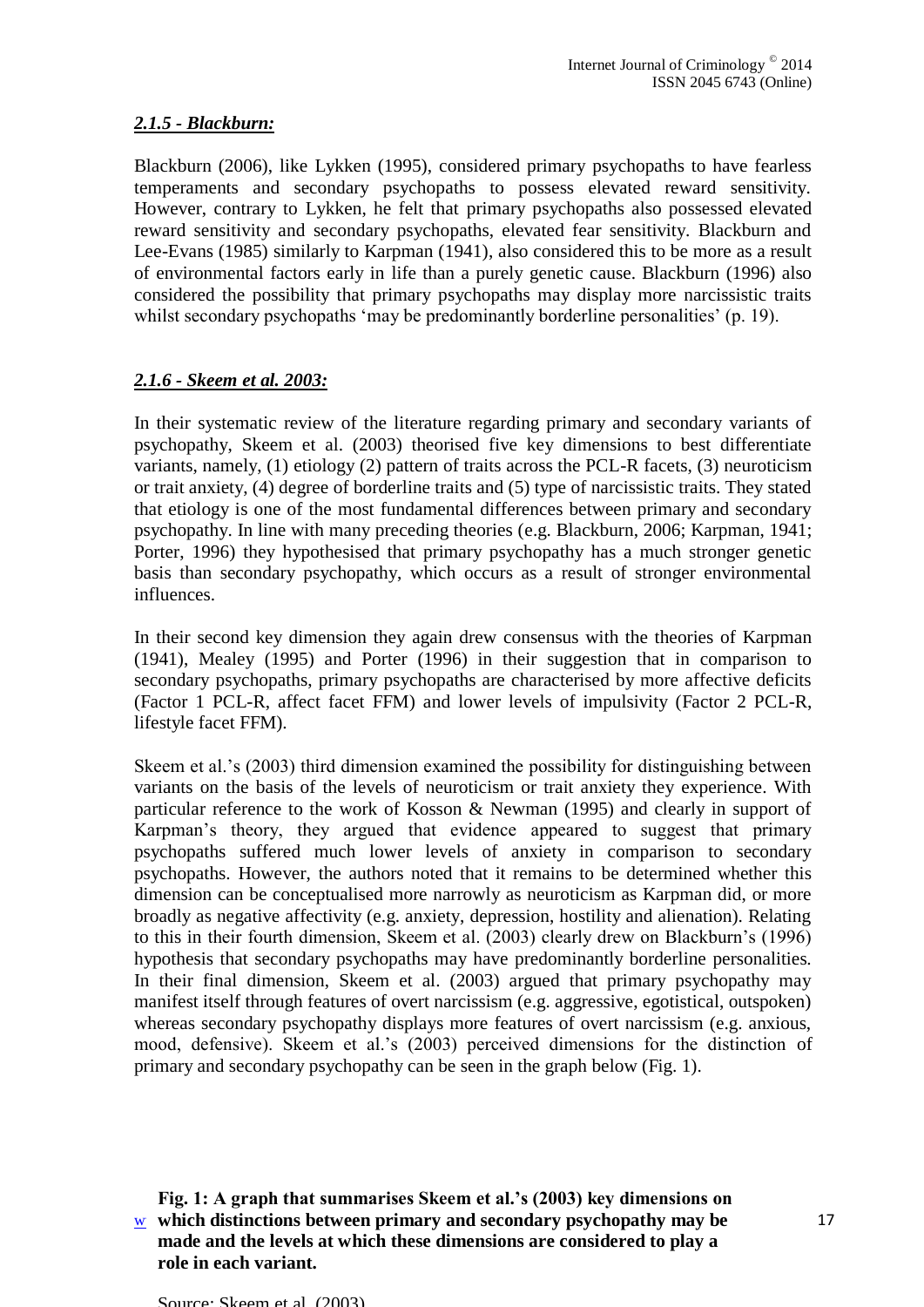

### *2.2 - Evidence supporting the existence of secondary psychopathy:*

Whilst the amount of research in consideration of primary and secondary variants of psychopathy is still relatively small, a growing body of research is beginning to emerge that lends support to this distinction. Whilst the PCL-R presents itself as a useful starting point for discussions on variants of psychopathy, cluster based analyses allow researchers to take a population sample (psychopathy) and find sub populations within it (primary and secondary) based upon how individuals have scored on a range of measures which identify multiple traits and features.

Due to the length constraints of this study, only three cluster based studies shall be presented here, see Skeem et al. (2003) for a review of earlier cluster based studies (e.g. Haaspasalo and Pulkkinen, 1992; Alterman, McDermott, Cacciola, Rutherford, Boardman, McKay & Cook, 1998; Hervé, Ling, & Hare, 2000) Whilst Skeem et al. (2011) consider these early studies to have relied on less rigorous experimental techniques; their findings have largely been supported by the studies we shall now consider.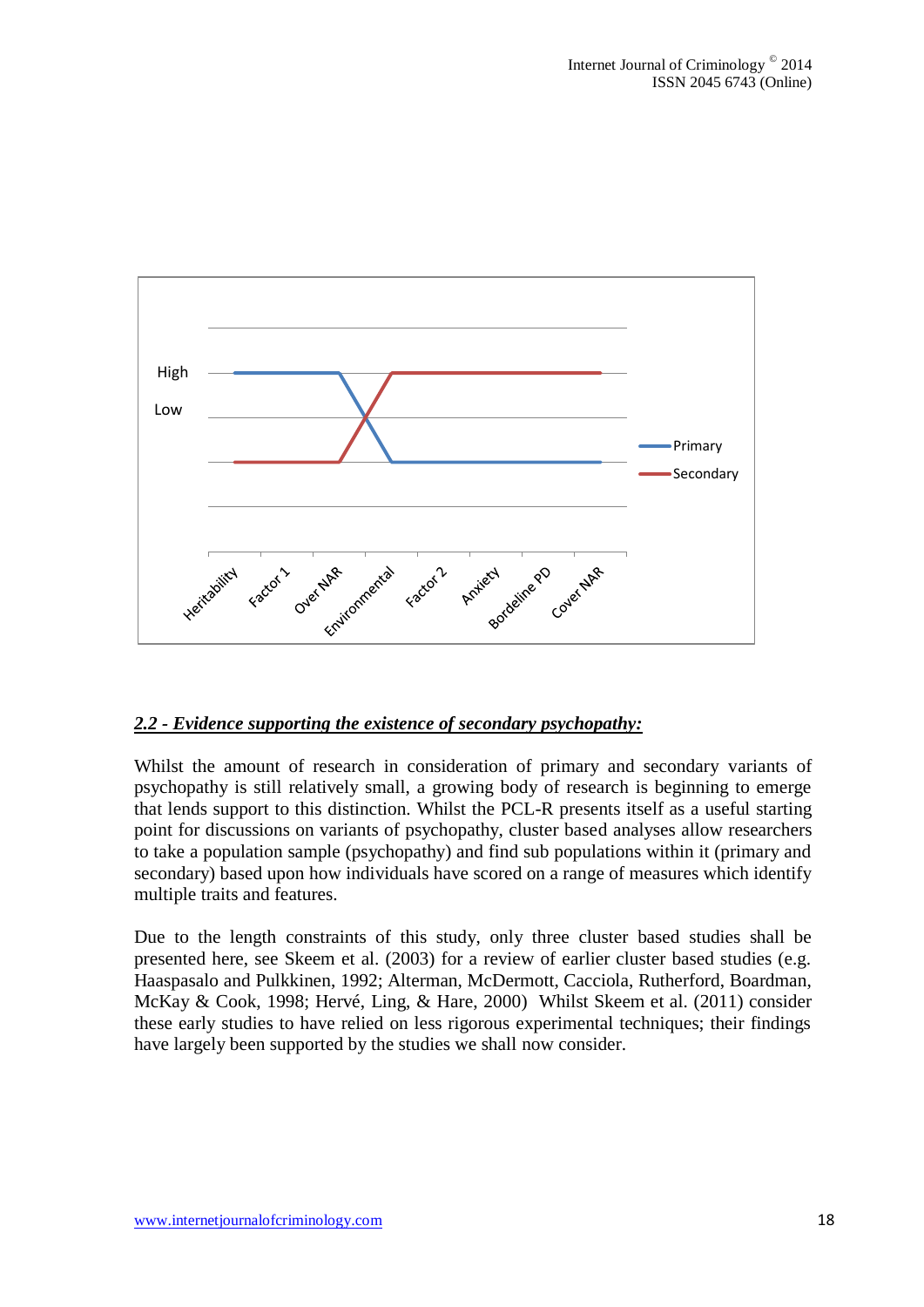# *2.2.1 - Hicks, Markon, Patrick, Kruger & Newman (2004):*

Using the 11 personality trait scales of the Multidimensional Personality Questionnaire-Brief Form (MPQ-BF; Patrick, Cutrin & Tellegen, 2002) in an American sample of federal prisoners (n=96) with a PCL-R score of 30 or over, Hicks et al. (2004) identified two subgroups generally consistent with primary and secondary variants of psychopathy.

When compared to a non-psychopathic control group (n=125) Hicks et al.'s (2004) primary group were found to score low on facets of the broad trait construct of negative emotionality (NEM; Hicks & Patrick, 2006) which relates to anxiety and stress reactions. This was indicative of an emotionally stable personality style, hence this group being labelled as 'emotionally stable' psychopaths. Hicks et al. considered this group to be largely consistent with the Clecklyan psychopath due to their 'high PCL-R scores indicative of deviance in the presence of relatively high stress tolerance and superficially normal interpersonal presentation' (Skeem et al., 2011).

The secondary subgroup (labelled as 'aggressive' psychopaths) were found to score highly on facets of NEM relating to aggression, hostility and alienation as well as anxiety, social withdrawal and a lack of self-control. They also reported to have more fights and an earlier age of first arrest, but scored lower in measures of intelligence and socialisation in comparison to their primary counterparts.

# *2.2.2 - Poythress, Edens, Skeem, Lilienfeld, Douglas, Frick, Patrick, Epstein & Wang (2010)*

Utilising a much larger sample than the other two cluster based studies we will examine (n=691), Poythress, Edens et al.'s (2010) also differs in that its investigations were based on the DSM-IV diagnosis of ASPD rather that psychopathy specifically. Despite this, given that it made use of three of the four facts of the PCL-R (interpersonal, affective, lifestyle), as well as self-report measures of fearlessness, reward sensitivity and childhood abuse, its findings can be still considered of some relevance to our discussions of secondary psychopathy.

The study identified four subgroups, of which three exhibited high scores on the three facets of the PCL-R the study used. These groups were labelled as "primary", "secondary" and "fearful"<sup>9</sup>. When scores on measures were compared, the secondary variant was found to differ significantly in clustering variables achieving higher scores in measures relating to childhood abuse and anxiety, whilst scoring lower than there primary counterparts on measures pertaining to; fearlessness, affective traits of psychopathy on the PCL-R, behavioural drive and fun seeking. As well as this, the secondary subgroup were found to have marginally better passive-avoidance symptoms, greater impulsivity and also manifested a greater number of internalising and externalising symptoms.

Poythress, Eden's et al. (2010) also looked differences in the institutional adjustment and treatment responsivity of subgroups due to their relevance for policy decisions. Regarding incarceration, the secondary subgroups appeared to have more problems in controlling

 $\overline{a}$ 

 $9^9$  The fourth group did not score highly enough on these facets of the PCL-R and were thus labelled as "nonpsychopaths".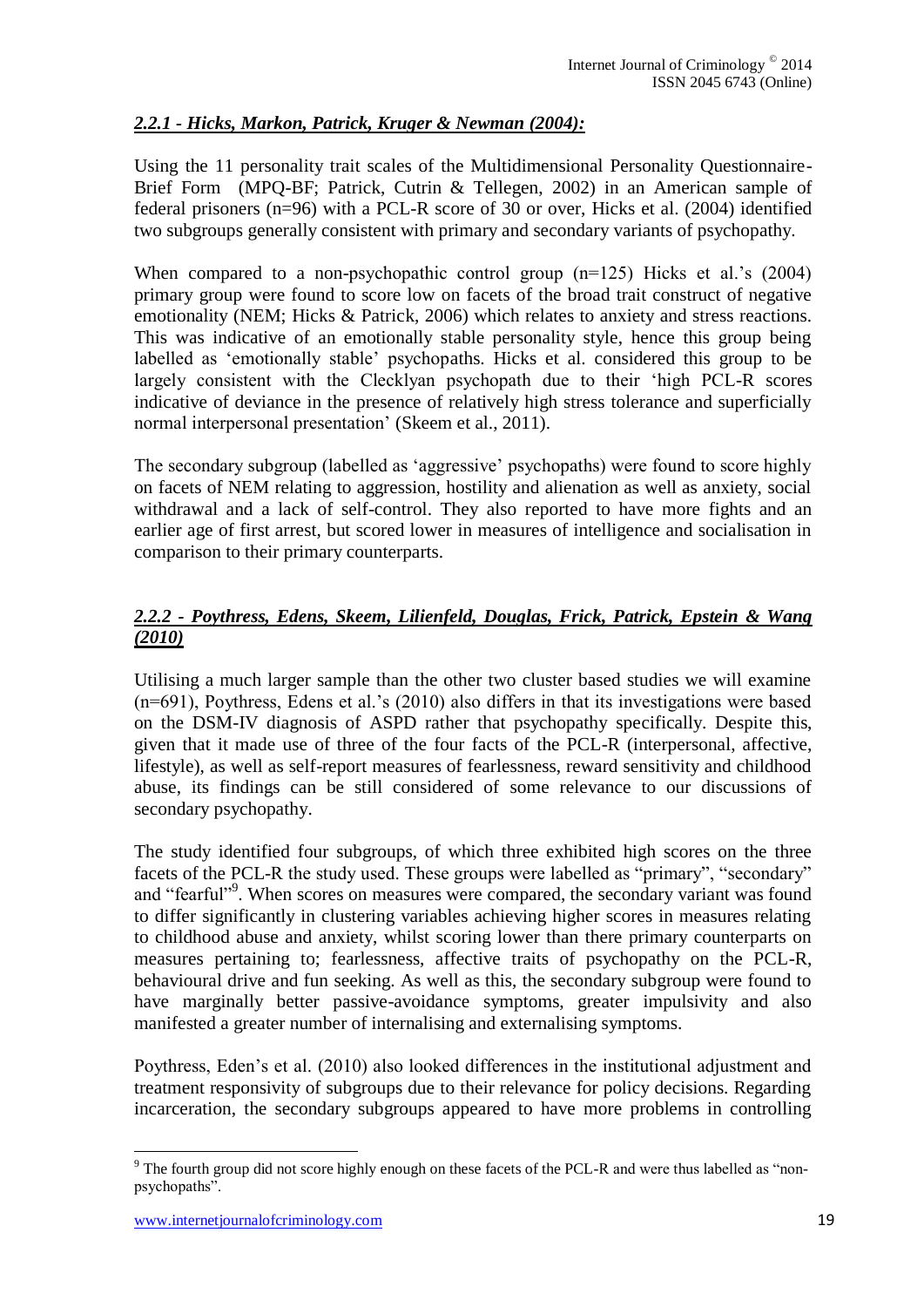aggression, experiencing a greater level of infractions for both general and aggressive incidents and were also more likely to be re-arrested after release for violent offences. In a treatment context, whilst the secondary subgroup showed greater levels of motivation for treatment that the primary subgroup, they did not differ significantly in their disruptive behaviour

The authors suggest that their findings indicated that the primary subgroup was broadly consistent with several theoretical descriptions of primary psychopathy and that the secondary subgroup was more closely related to Karpman's theory of secondary psychopathy, rather than those of Lykken, Blackburn or Porter.

#### *2.2.3 - Hicks, Vaidyanathan & Patrick (2010):*

Utilising a similar methodology to Hick's et al. (2004) through the use of the 11 personality trait scales of the MPQ-BF (Patrick et al., 2002), on a sample of incarcerated female offenders (n=226). Hicks et al. (2010) found two groups that had scored higher than 25 on the PCL-R, which they felt largely fitted in with previous conceptualisations of primary and secondary psychopathy.

In the group they labelled as secondary psychopaths  $(n=39)$  they found that they were characterised by traits of negative emotionality and impulsivity, had an early onset of antisocial and criminal behaviour, and suffered from more mental health problems including symptoms of post-traumatic stress disorder in comparison to the primary psychopathy group (n=31). These findings seem to fall in line with other studies in this area.

### *2.3 - Evaluation of evidence for the existence of secondary psychopathy:*

The studies of Hicks et al. (2004), Poythress, Edens et al. (2010) and Hicks et al. (2010) as well as the wider body of research in this area (e.g. Skeem et al., 2007; Blackburn et al., 2008; Swogger & Kosson, 2007; Swogger, Walsh & Kosson, 2008; Vassileva, Kosson, Abramowitz & Conrod, 2005), all appear to provide evidence for the theoretical existence of a secondary variant of psychopathy. In particular, the study's findings in relation to secondary psychopathy appear to align most closely to Karpman's (1941), conceptualisations and also Skeem et al.'s (2003), four key dimensions, in that they emphasise the importance of factors such as trait anxiety and impulsivity in the secondary variant of psychopathy. Poythress et al.'s (2010), results also lend potential support to Porter's (1996), hypothesis that child abuse or trauma may be more prevalent in individuals with secondary psychopathy compared to those with the primary variant. Similar results were found by Blackburn et al. (2008), although more research is clearly needed in this area, particularly due to the risk factors for violence and other criminal activity that these represent (Farrington, Coid, Harnett, Jolliffe, Soteriou, Turner & West, 2006; Monahan, Steadman, Silver, Appelbaum, Robbins, Mulvey & Banks, 2001).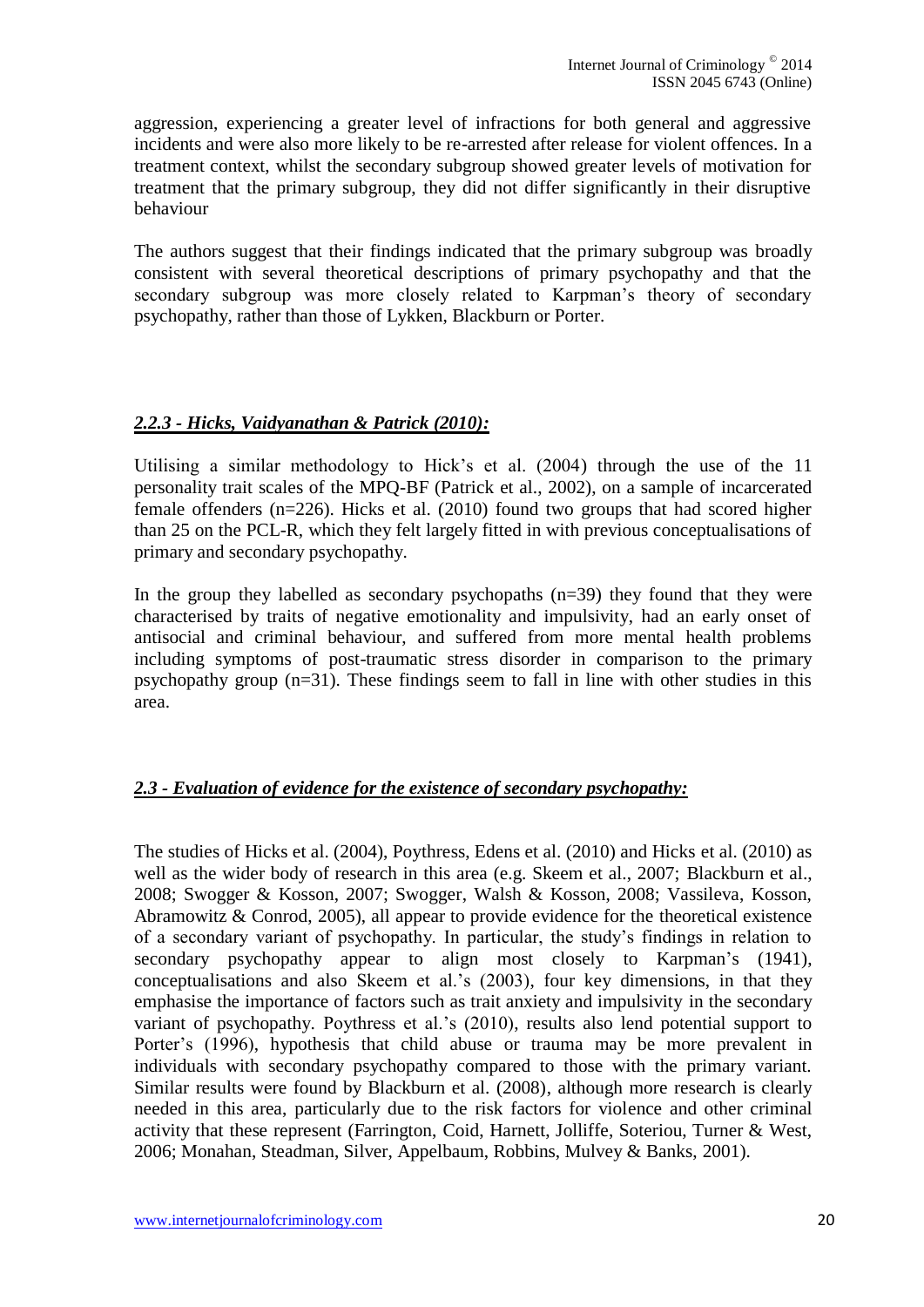Relating to the concept of violence another promising area for future research that appears to arise out of these and other study's in this areas findings (e.g. Hicks et al., 2005; Skeem et al., 2007), is the concept that secondary psychopathy may be marked by greater levels of hostile aggression than primary psychopathy. Evidently, this has wide ranging implications for the risk assessment and treatment of these individuals. Brief considerations will be made of these at the end of Chapter Three.

Clearly, the results of all studies must be viewed with caution particularly in light of their limitations. Both studies by Hicks et al. (2004; 2010) have relatively small sample sizes which makes generalising their results difficult. Whilst this is less of a concern with the study by Poythress, Edens et al. (2010), the fact that the focus of their study is primarily on APD rather than psychopathy per se, means despite their use of three facets of the PCL-R, the findings, much like Mealey's interpretations of primary and secondary psychopathy, may not be generalisable to a strictly psychopathic population.

With the exception of Hicks et al's (2010), use of a female population sample, both Hick's et al. (2004) and Poythress, Edens et al. (2010) utilised a male population sample like many of the previous studies in this area (e.g. Skeem et al., 2007; Blackburn et al., 2008; Swogger & Kosson, 2007; Swogger et al., 2008; Vassileva et al., 2005). This potential over reliance on male population sample is common with a great deal of the research into psychopathy (Skeem et al., 2011). This may reflect a greater propensity for males to display higher levels of psychopathic traits, indeed some authors (e.g. Coninger, 1978, Lilienfeld, Van-Valkenberg, Larntz, & Akiskal, 1986) have theorised that psychopathy manifests itself differently in men than women, with men more likely to display antisocial patterns of behaviour and women more likely to display features of Histrionic personality disorder (HPD), such as seductiveness, dramatic behaviours, vanity, and self-centeredness. Whilst studies such as that by Hamburger, Lilienfeld & Hogben (1996) have found provisional support for this, more recent studies have produced more mixed findings (e.g. Cale & Lilienfeld, 2002; Salekin, Rogers & Sewell, 1997) and so further research into this area is required.

This over reliance on male population samples suggests it would be difficult to generalise the findings of this study beyond this population. This is not, however to suggest that the results are not valid and indeed many studies suggest that psychopathy is relatively stable across populations (see Skeem et al., 2011 for a brief review of the literature in this area). Clearly, further research examine the role that ethnicity, gender and cultural differences play both in the formation of the psychopathic construct and in increasing our knowledge regarding primary and secondary variants of psychopathy is required.

These limitations must of course be taken into account when drawing any conclusions concerning the existence of a secondary variant of psychopathy. The fact that numerous studies utilising differing methodologies and cluster based analyses have found seemingly common features of what they consider to be a secondary variant of psychopathy, there is not enough evidence at present to make any firm conclusions, nor to even suggest that a primary and secondary distinction is an optimal one.

Interestingly, Skeem et al. (2011) offer an interesting hypothetical consideration regarding the possibility that secondary psychopathy may rather be a form of 'pseudopsychopathy' than actual psychopathy. Whilst they state that this may be true of both primary and secondary variants, they suggest that it is more likely true of the secondary variant due to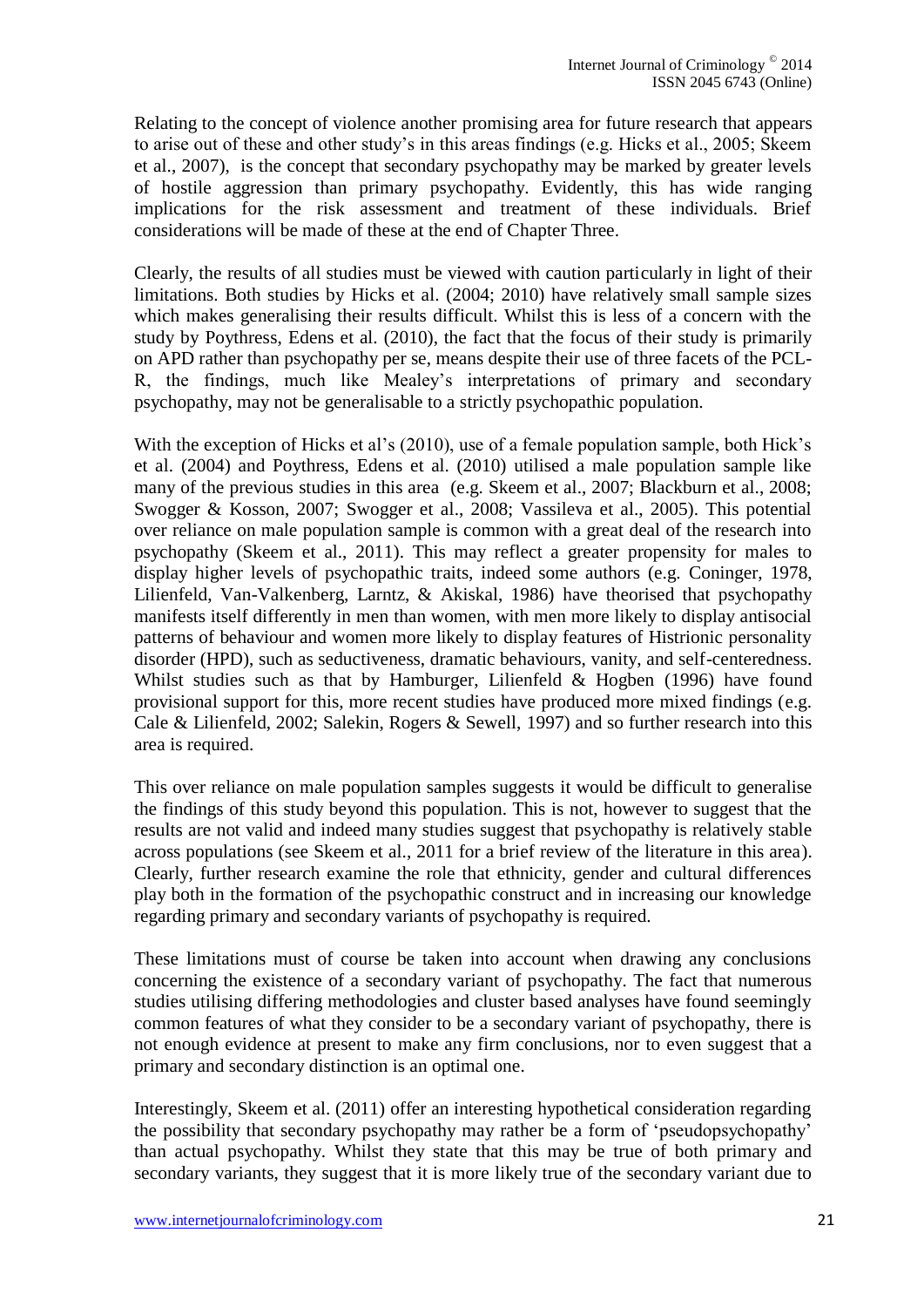its marked differences from classical conceptions of psychopathy, which are closer related to the primary variant. This is clearly a very interesting hypothesis and will be discussed further in the final chapter of this study, to which attention will now turn.

# **Chapter Three: Discussion**

This study set out with the primary aim to evaluate both theories and evidence for the existence of a secondary variant of psychopathy. A further aim was to evaluate our current levels of understanding regarding the psychopathic construct. Chapter One did this through an analysis of psychopathy's relationship with APD, past and present conceptualisations including the operationalisation of the construct through its measures the PCL-R and the PPI-R, and finally an examination of the role that the recently developed triarchic model can play in helping us to clarify our current understanding and further our knowledge of the psychopathic construct.

As a result of the evaluations and analyses conducted, three key findings emerged. In relation to the primary aim, evidence appeared to support the existence of a secondary variant of psychopathy, which has marked differences from classical conceptualisations of primary psychopathy. Interestingly, through analyses for the existence of a secondary variant of psychopathy a third, albeit more hypothetical, finding emerged. Following on from Skeem et al.'s (2011) citing of Thorndike's (1904) 'jingle fallacy', Chapter Two concluded with a consideration of the possibility that due to its marked differences from classical conceptions of primary psychopathy, secondary psychopathy may not be a form of psychopathy at all.

In the context of the secondary research aim, this study found that whilst our understanding of psychopathy has clearly been advanced since Cleckley's (1941) original conceptualisations of it, it remains fundamentally flawed due to inherent problems in our ability to conceptualise and measure it.

This chapter will firstly examine each of these findings in more depth. It will then move on to a consideration of some of the limitations that may have affected this study. Finally, the implications of this study's findings for the continued research, policy and treatment decisions regarding psychopathy will be briefly considered.

### *3.1 - Finding 1: Evidence appears to supports the existence of a secondary variant of psychopathy which has marked differences from primary psychopathy:*

Chapter Two considered both theories and evidence relating to the existence of a secondary form of psychopathy. Whilst the theories presented all differed somewhat in their individual conceptualisations of secondary psychopathy and in particular, they beliefs regarding its etiological pathways a common set of characteristics appeared to emerge. Many of the theories seemed to find primary psychopathy closely aligned with classical conceptions of psychopathy, in particular Cleckley's (1976) conceptualisations. In contrast to this, they argued that secondary psychopathy is marked by higher levels of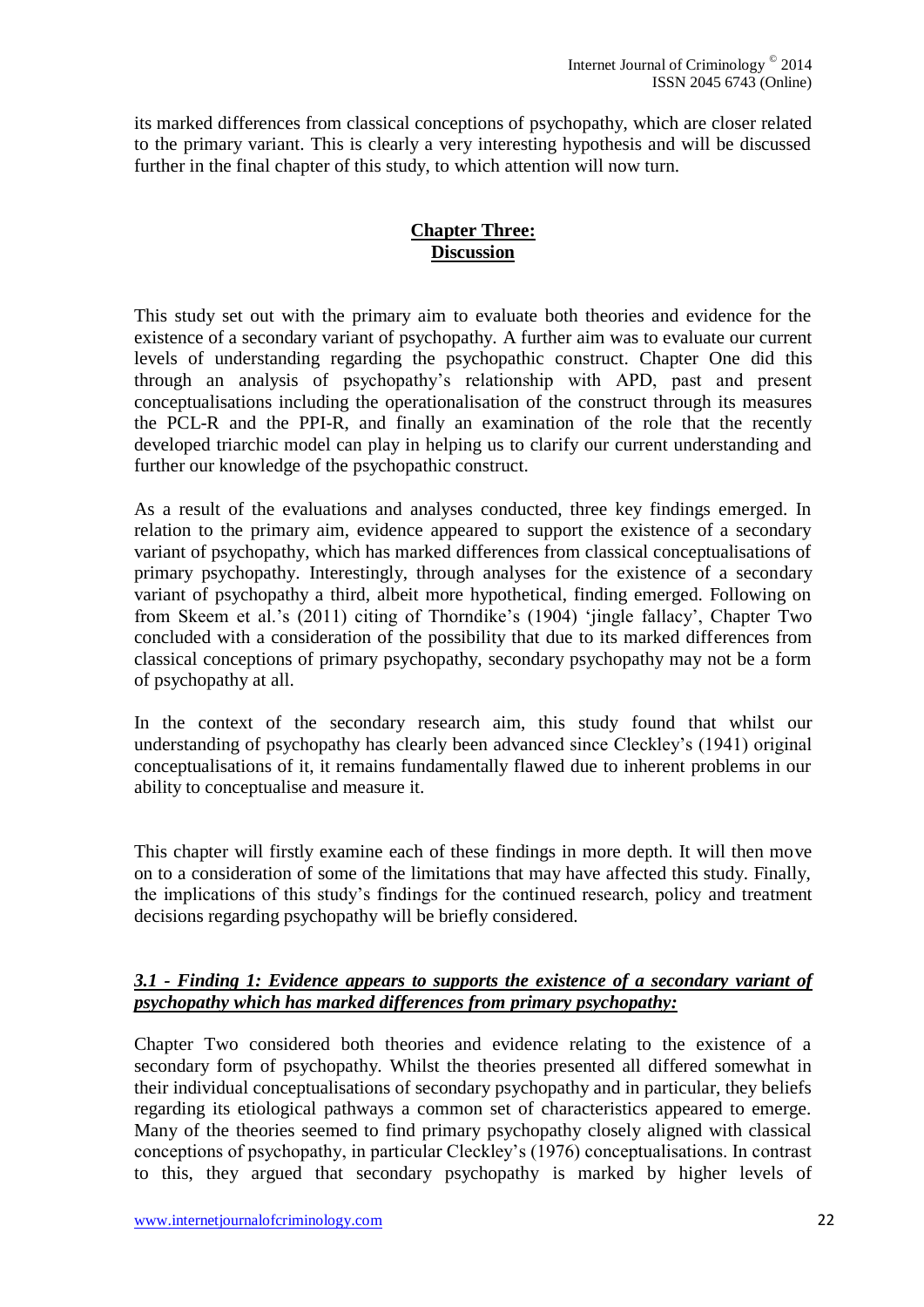anxiety/fearfulness, impulsivity and emotionality. These differences also appear to be backed up by a growing body of research in this area, some of which was evaluated in Chapter Two (e.g. Hicks et al., 2004; Poythress, Edens et al., 2010; Hicks et al., 2010), which appeared to lend support to the theories of Karpman (1941) and Skeem et al. (2003). Whilst the theories of Lykken (1995), Mealey (1995) and Porter (1996) have all helped form our generalised conceptualisations of primary and secondary psychopathy, their individual limitations as discussed in Chapter Two means that in isolation these theories cannot be considered to offer complete enough conceptualisations of a secondary variant of psychopathy.

It is important to note that due to the apparent dimensional nature of psychopathy, the primary and secondary distinctions cannot be considered to be strict typologies. As can be seen in Fig. 2, this would suggest that there may be overlaps between the two variants. Further to this, it is also important to consider that descriptions of primary and secondary psychopathy should be regarded as idealised and prototypical examples of individuals that 'fall near the grand mean of each variant and manifest all of the variant's most defining characteristics' (Skeem et al., 2011, P. 116). This may offer an explanation as to the subtle differences in both theoretical and evidential conceptualisations. In essence, they may be tapping in to differing parts of the same multidimensional space what we could label the psychopathic continuum (see Fig. 2).



**Fig. 2: A theoretical illustration of the dimensional nature**  <sub>3D</sub> **of the psychopathic continuum, theoretical conceptualisations of its primary and secondary variants, and the possibility for the existence of an overlap between these variants.**

Clearly there appears to be increasing evidential and theoretical support for the existence of a primary variant of psychopathy. However, as mentioned in Chapter Two, the evidence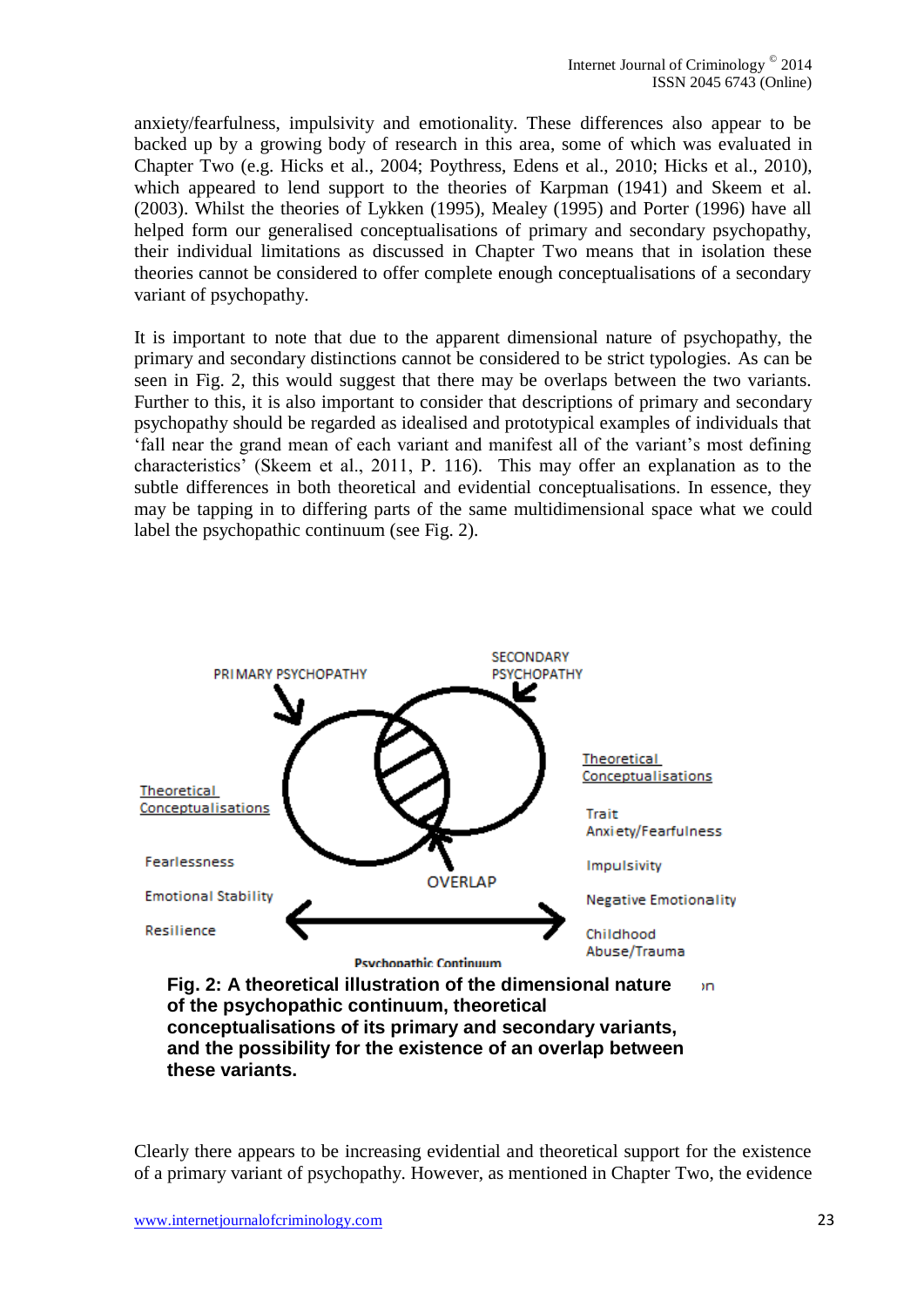is not yet strong enough to draw firm conclusions or to suggest that a primary and secondary distinction is optimal. In the second finding that will be presented here, we must bear in mind the possibility that the condition both theory and evidence are identifying, marked by its similar scores on the PCL-R but higher levels of anxiety, impulsivity and negative emotionality in comparison to primary psychopathy, may not be a form of psychopathy at all.

### *3.2 - Finding 2: Secondary psychopathy may not be a form of psychopathy at all:*

Clearly, at present there is not enough evidence to support the idea that the secondary variant of psychopathy as identified in Chapter Two may not be a form of psychopathy at all. This finding therefore constitutes more of a theoretical consideration, but one that attention and further research should be afforded to.

Whilst the previous findings discussed the growing body of evidence which supports the existence of a secondary variant of psychopathy, Skeem et al.'s (2011) extensive literature review drew attention to the possibility that secondary psychopathy may actually be a form of pseudopsychopathy. Conceptualisations of secondary psychopathy marked by, in particular, its higher levels of trait anxiety and negative emotionality (e.g. Karpman, 1941, 1948; Skeem et al., 2003), appear to be at odds with classical conceptions of psychopathy that have highlighted features such as emotional stability and fearlessness (e.g. Cleckley, 1976, Lykken, 1995, Hare, 2003). Whilst as discussed above, there are elements of the two variants that seemingly overlap, as indicated by their very similar scores on the PCL-R; the polarisation of many of their features may suggest that they are in fact different conditions. This view may be further supported by the fact that the majority of theories analysed in Chapter Two considered secondary psychopathy to occur as a result of very different etiological pathways than primary psychopathy with environmental factors playing a bigger role than genetic ones. This study will not offer other alternatives to what secondary psychopathy may potentially be, due to a lack of any substantial evidence indicating any possibilities.

This debate clearly warrants further investigation and as will be considered in the last section of this chapter, the potential for secondary psychopathy to not actually be a form of psychopathy has implications for continued research, policy decisions and the treatment of individuals concerned. Unfortunately, until inherent problems in our ability to conceptualise and measure psychopathy are resolved (see Finding 3, below), then this debate is likely to remain unresolved. As how can we decide if secondary psychopathy is psychopathy, if we still remain uncertain as to what constitutes the psychopathic construct?

#### **3.3. - Finding 3: Our understanding of psychopathy is fundamentally flawed, due to inherent problems in our ability to conceptualise and measure it.**

Chapter's One and Two have displayed how complex a phenomenon psychopathy actually is. Whilst our understanding of psychopathy has clearly increased since the work of Cleckley, largely due to an ever increasing amount of empirical evidence which assists in the validation of theories and conceptualisations, there still appears to be no general consensus as how we should conceptualise the psychopathic construct. Certainly, when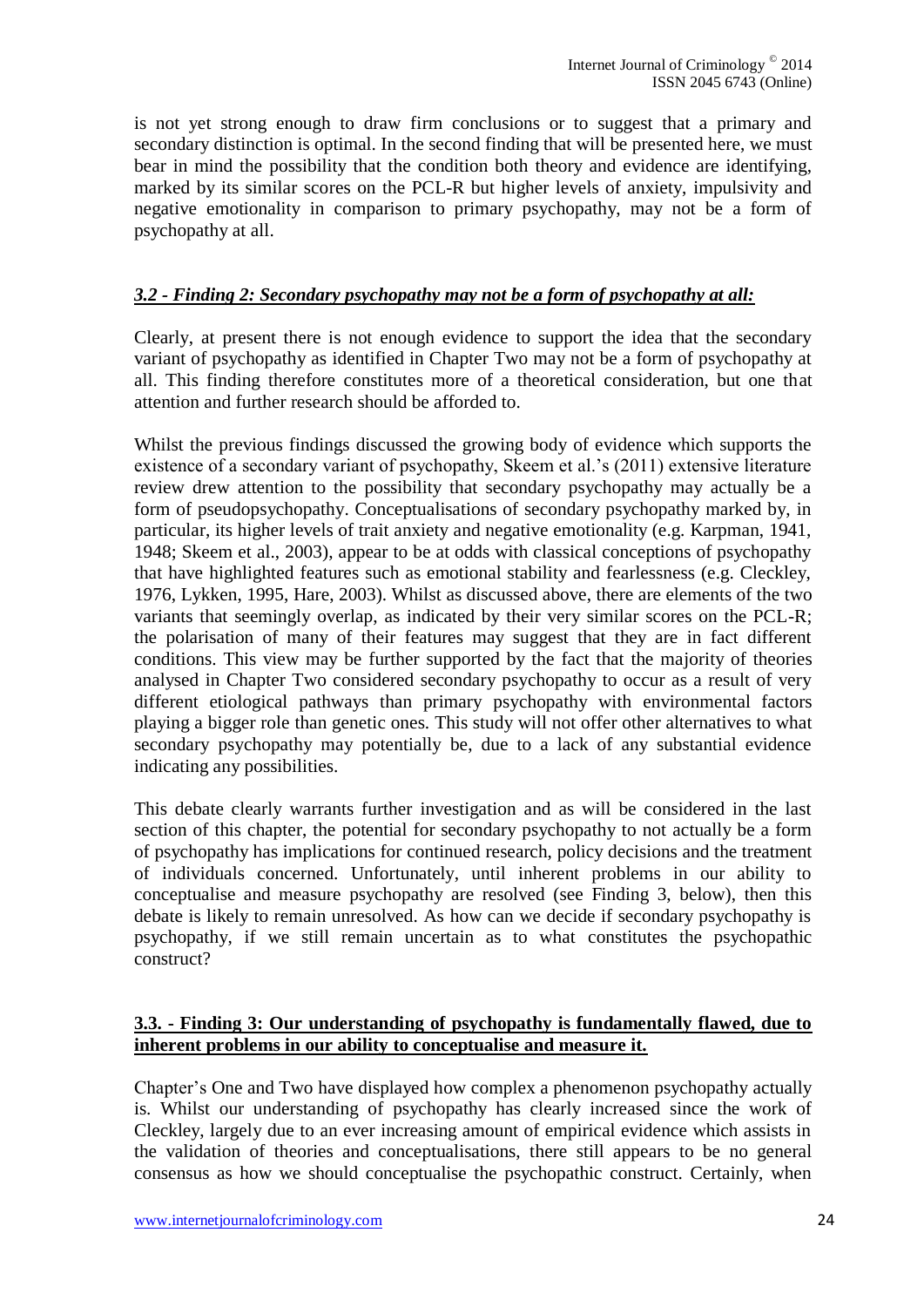analysing contemporary and previous research the vague outline of a prototypical psychopath appears to emerge, one which is manipulative, emotional stable, fearless and resilient (Cleckley, 1976; Lykken, 1995; McCord & McCord, 1964), Agreement also appears to have been reached regarding the dimensional nature of psychopathy and also (as discussed above) the possibility for the existence of variants within its construct.

However, our understanding of many of these concepts and the relationships between them is still very vague. This is highlighted by the numerous debates that occur within research circles dedicated to the study of psychopathy, with uncertainty over the roles elements such as Cleckley's positive adjustment features, criminality and indeed many of the aforementioned traits associated with psychopathy; play in the formation of the psychopathic construct. Chapter One's analysis of the relationship between psychopathy and APD has shown that the two conditions should not be considered synonymous and that criminality or antisociality should not be considered central to the psychopathic construct, however, at present the importance of criminality and its relationship with psychopathy remains unresolved. This may well be due to our difficulties in understanding and conceptualising psychopathy.

Very much like the dimensional nature of psychopathy, theories relating to it appear to sit at various points along a continuum, all appearing to be describing a similar condition, but emphasising different elements of it. This is perhaps best captured by the three constructs of the triarchic model (Patrick et al., 2009) meanness, boldness and disinhibition. Through these constructs we are able to view the similarities and differences between competing conceptualisations of psychopathy. However, whilst this is useful in helping us to clarify the similarities and differences between theories and conceptualisations of psychopathy, as alluded to in Chapter One, it does not take into account etiological factors, which some argue are crucial to increasing our understanding of psychopathy (Skeem et al., 2007).

This theme relating to the level of uncertainty and vagueness that still persists over our understanding of the psychopathic construct continues when we consider the two measures of psychopathy that were analysed in Chapter One. Undoubtedly, without these measures, in particular the PCL-R, we would understand far less than we currently do about psychopathy. Its very nature as a personality disorder makes it impossible to directly observe many of its most important features. However, whilst this process of operationalising a construct through its measures is necessary in order to gain a better understanding of it, issues can arise. This was highlighted in the brief discussion surrounding the over dominance of the PCL-R and the potential for researchers to conflate the measure with the construct. Whilst the PCL-R has provided an extremely useful tool in increasing our understanding of psychopathy, and is backed up by an impressive and extensive array of research, caution should continually be exercised in its use. As Skeem et al. (2011) argue, a PCL-R score is no more equivalent to psychopathy than an intelligence test score is equivalent to intelligence itself. Indeed, the use of PCL-R scores in decisions relating to policy and treatment presents itself as somewhat problematic particularly in light of its inability to distinguish between possible variants of psychopathy. Considerations of this will be briefly examined in the final section of this chapter.

The emergence of self-report measures of psychopathy, in particular the PPI-R, is an interesting addition to the contemporary research landscape. Despite its uses, particularly in assessing community population samples and its ability to better capture Cleckley's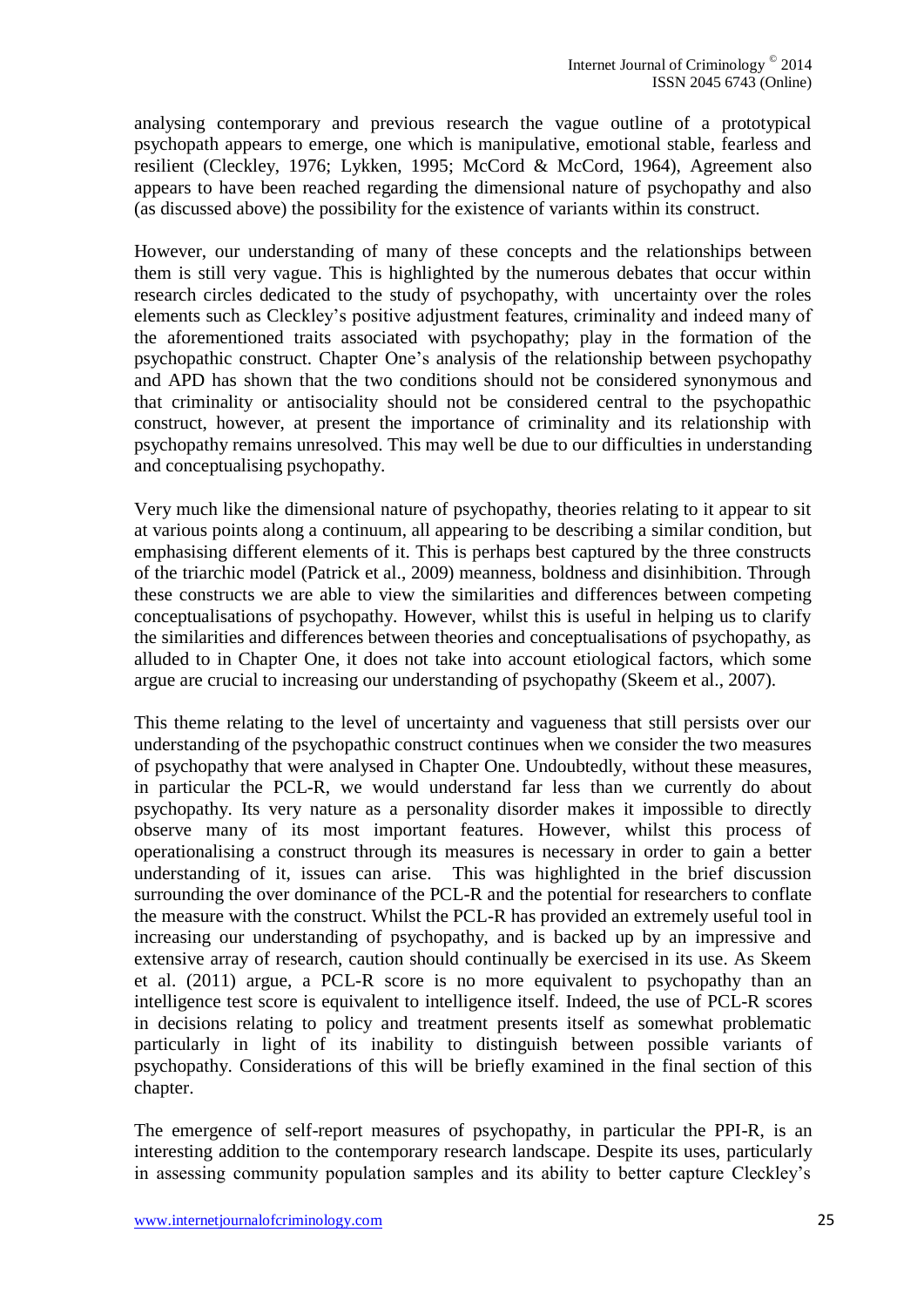positive adjustment features in comparison to the PCL-R, there are some issues that must be considered relating to the use of self-report measures with individuals who may be psychopathic. A particular element of psychopathy that appears to draw consensus from competing conceptualisations is the propensity for psychopathic individuals to be deceitful and manipulative (Hare, 1993; Cleckley, 1976). Clearly, there is a possibility that responses from individuals such as this in self-report tests could affect the validity of the results. These affects could further be amplified through the possibility of suffering from 'semantic aphasia' (Cleckley, 1988) as described in Chapter One. These findings would appear to suggest that whilst the the PPI-R has a role to play in research into psychopathy, extreme caution should be exercised in the interpretation of results from it. It is perhaps advisable that until the responses of psychopathic individuals to self-report studies are better understood, measures such as the PPI-R should be used in conjunction with other measures, to increase the validity of any research findings.

A further obstacle to the resolution of competing conceptualisations of psychopathy and the formulation of a psychopathic construct relates specifically to the previous discussions in Finding 1 (see above). As discussed, the possible dimensional nature of psychopathy means that theoretical conceptualisations tend to isolate only one particular configuration of traits and behaviours which could constitute the label of psychopathy. This makes pinning down a precise definition and construct of psychopathy incredibly difficult. Until advancements in our ability to measure the dimensional nature of psychopathy occur, it seems that uncertainties and differences in individual conceptualisations of psychopathy will remain.

### *3.4 - Implications of findings for research, policy and treatment decisions related to psychopathy:*

The key findings of this study obviously have considerable implications for continued research, policy decisions and treatment interventions related to the field of psychopathy. What is particularly apparent is that until our understanding of psychopathy is clarified and expanded on to a much greater degree the assessment, and applications of psychopathy to real world situations will remain fundamentally flawed. These three key areas will now be briefly considered in turn.

### *3.4.1 – Research:*

The paradoxical nature of psychopathy, in that until we have a unified construct of psychopathy research in the area will continue to be flawed, yet in order to reach this goal we must continue this research, presents an interesting and complex challenge. Clearly however, when considered in the context of the following points relating to policy decisions and treatment interventions, continued research into psychopathy is now perhaps more important than ever.

An apparent sub theme that has emerged during this study is the importance of the etiological factors that impact upon psychopathy in furthering our understanding. Whilst as discussed in Chapter Two, there are inherent difficulties in separating our genetic and environmental variables a potential solution to this problem in the form of twin studies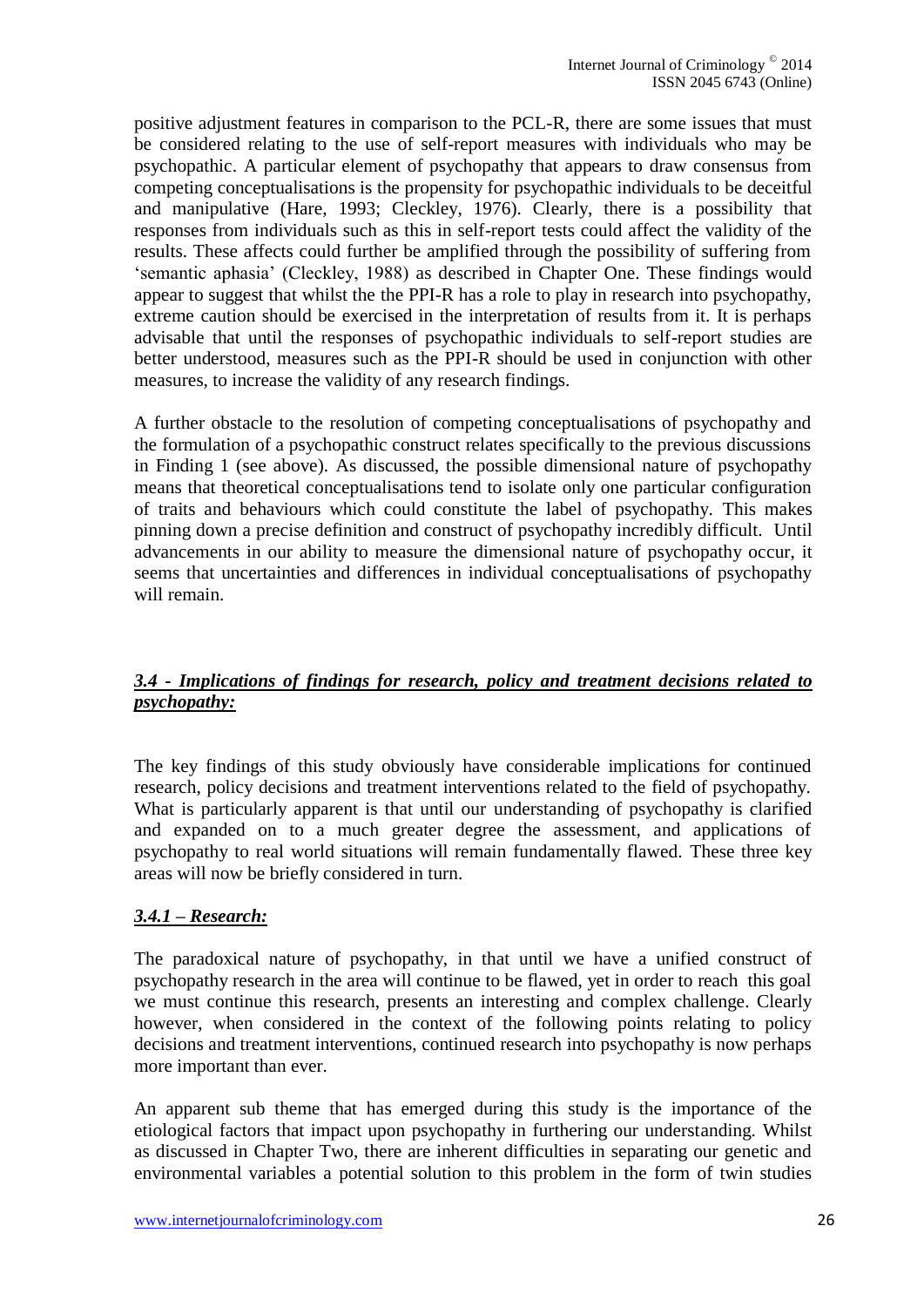was mentioned. There is a relative lack of this type of study currently and so this would provide a good path for future research to consider.

Research into the etiology of psychopathy may also assist in furthering our knowledge regarding secondary psychopathy and whether it is a form of psychopathy at all. Whilst this study tenuously suggested the idea that it may not, clearly further research in this area will need to be carried out. This is particularly important in the light of policy and treatment decisions that will be considered shortly.

Whilst these are clearly important areas for further research, we cannot just take a one dimensional approach to researching psychopathy. Clearly, a multifaceted disorder such as psychopathy warrants a multifaceted approach to its research and yet, at present, the fractured and divisive nature of the psychopathic research field reflects the fractured nature of our understanding of psychopathy. Perhaps it is time that researchers in this area put their differences behind them and came together to form an action plan through which research into psychopathy can be systematically and effectively tackled.

### *3.4.2 - Policy and Treatment Decisions:*

Perhaps the most concerning feature regarding psychopathy is the fact that, despite there being no general consensus over its features, nor a properly sanctioned set of criteria for its diagnosis, elements of it are still utilised to inform policy and treatment decisions.

Evidence suggest that the over dominance of the PCL-R (see Chapter One) extends beyond the realms of research and into practical areas such as in the assessment of dangerousness, in particular the risk of violence (Tolman & Mullendore, 2003). In fact, studies have indicated that a large percentage of forensic psychiatrists view the use of the PCL-R in violence related risk assessment as more important than the use of purpose built violence-risk-assessment tools (Tolman & Mullendore, 2003). Further to this there is evidence to suggest that the PCL-R is used to inform expert evidence on psychopathy which is presented in court. This is concerning when considered in light of studies which suggest the PCL-R is relatively poor in distinguishing between its possible primary and secondary variants.

This is important when considered in the context of treatment interventions. As has previously been discussed, many theories of psychopathy have considered it to be potentially untreatable (Cleckley, 1976; Hare, 1993). Indeed the label 'psychopath' tends to '…invite assumptions from laypeople and professionals alike that an individual is an unfeeling, hardwired superpredator' (Skeem et al., 2011, P. 119). And yet, following our discussions regarding primary and secondary variants of psychopathy many of these theorists considered those with secondary psychopathy to be potentially more amenable to treatment. Regardless of whether secondary psychopathy is a form of psychopathy or not, the fact that it scores similarly as primary psychopathy on the PCL-R, which is in turn used to inform decisions relating to policy and treatment, carries with it the very real risk that very separate groups of individuals with differing treatment needs (and indeed levels of amenability to treatment) may all be written off as inherently untreatable.

It seems clear that until our understanding of psychopathy increases, the application of its construct and its measures in real world situations must carry with it extreme caution. These are after all people lives we are dealing with. Regardless of whether they can be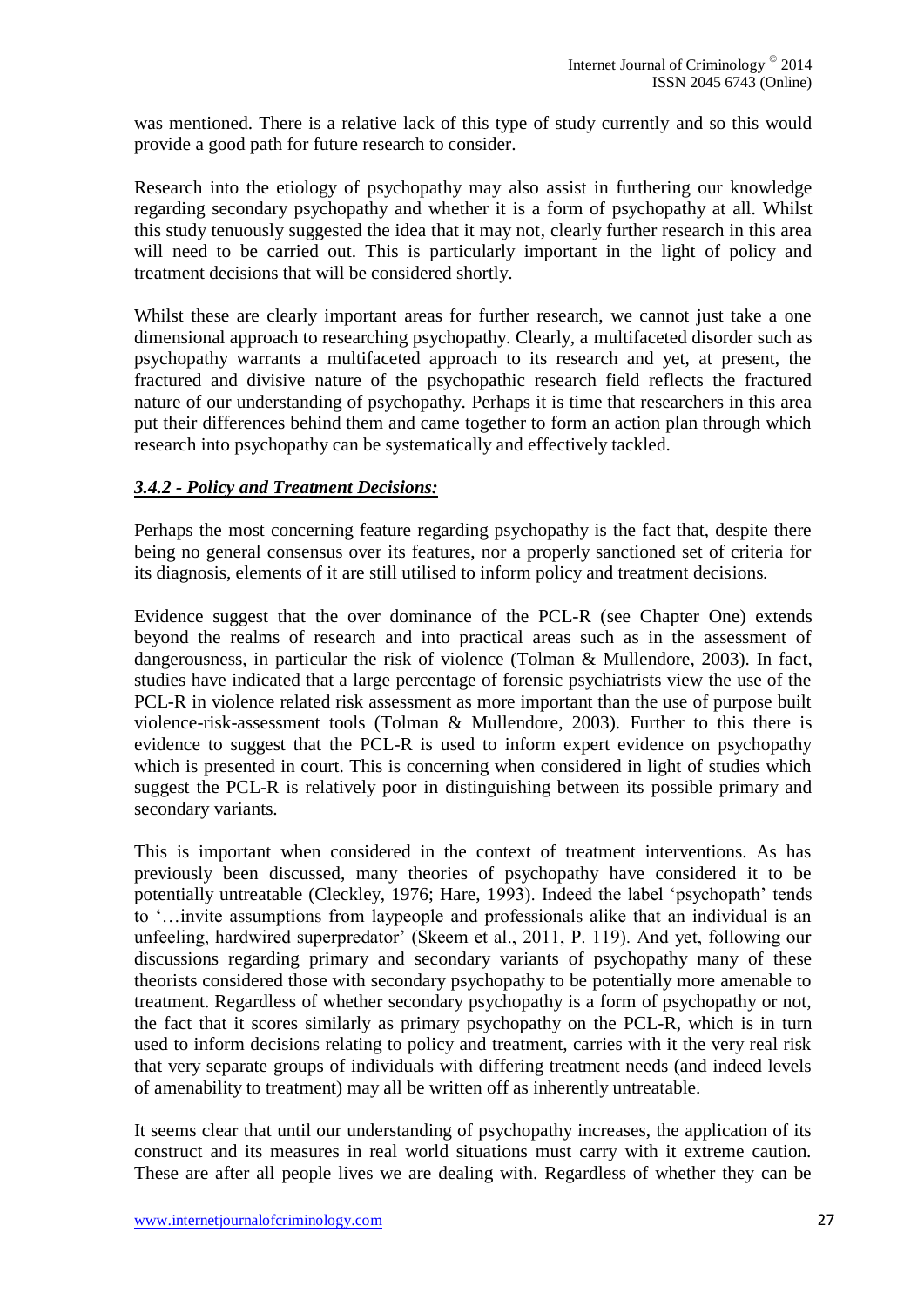classed as psychopathic or not, they deserve to all be treated as individuals and be given the same treatment opportunities as others.

### *3.5 - Limitations of study*

Whilst every effort has been taken to minimise them, like any study there are of course limitations associated with this present one. As secondary research focuses intensively on the work of others, there is the risk that limitations which affected these studies may be replicated in this study. As was highlighted in Chapter Two, the over reliance on many of the studies analysed on male populations samples makes generalising results to other populations difficult. Whilst this it potentially true of this study as well, this has been duly noted and no firm conclusions have been drawn. Rather, cautious interpretations of results have led this study to conclude that clearly more research is needed within multiple areas associated with psychopathy, before and firm conclusions can be made.

A second limitation of this study arises out of the views expressed by authors such as Skeem et al. (2007), who suggest that the study of etiological pathways associated with psychopathy is crucial in furthering our understanding of the construct. Unfortunately, due to length constraints it was decided that these areas could not be explored in sufficient depth to warrant their inclusion. This does not of course belie their importance and indeed a strong suggestion of this study has been that further research in this area is crucial.

Whilst these limitations are evidently valid, it is the opinion of this author that the findings presented still remain persuasive and thus should not be disregarded as a result.

### *3.6 - Conclusion:*

This study has found that whilst there does appear to be evidence for a secondary form of psychopathy, there are very real and valid concerns as to whether this constitutes actual psychopathy. This uncertainty is heightened due to inherent problems in our ability to conceptualise and measure the psychopathic construct. These findings have highlighted clear implications particularly in the continued use of the PCL-R in informing decisions relating to policy and treatment interventions. Specifically, the inability of the PCL-R to effectively distinguish between variants of psychopathy carries with it the risk that what are considerably different individuals, may all be treated under the general label of 'psychopaths'. Given that many consider psychopaths to be inherently untreatable (Cleckley, 1976; Karpman; 1941) this carries with it the very real risk that individuals who may actually be amenable to treatment, will not be given sufficient opportunity to receive this.

This study has also highlighted several key areas which it views are particularly crucial in order for many of the debates discussed to move towards a resolution. Evidently, further research into the existence of a secondary variant of psychopathy specifically to clarify its relationship, it this exists at all, to the psychopathic construct. It is suggested that research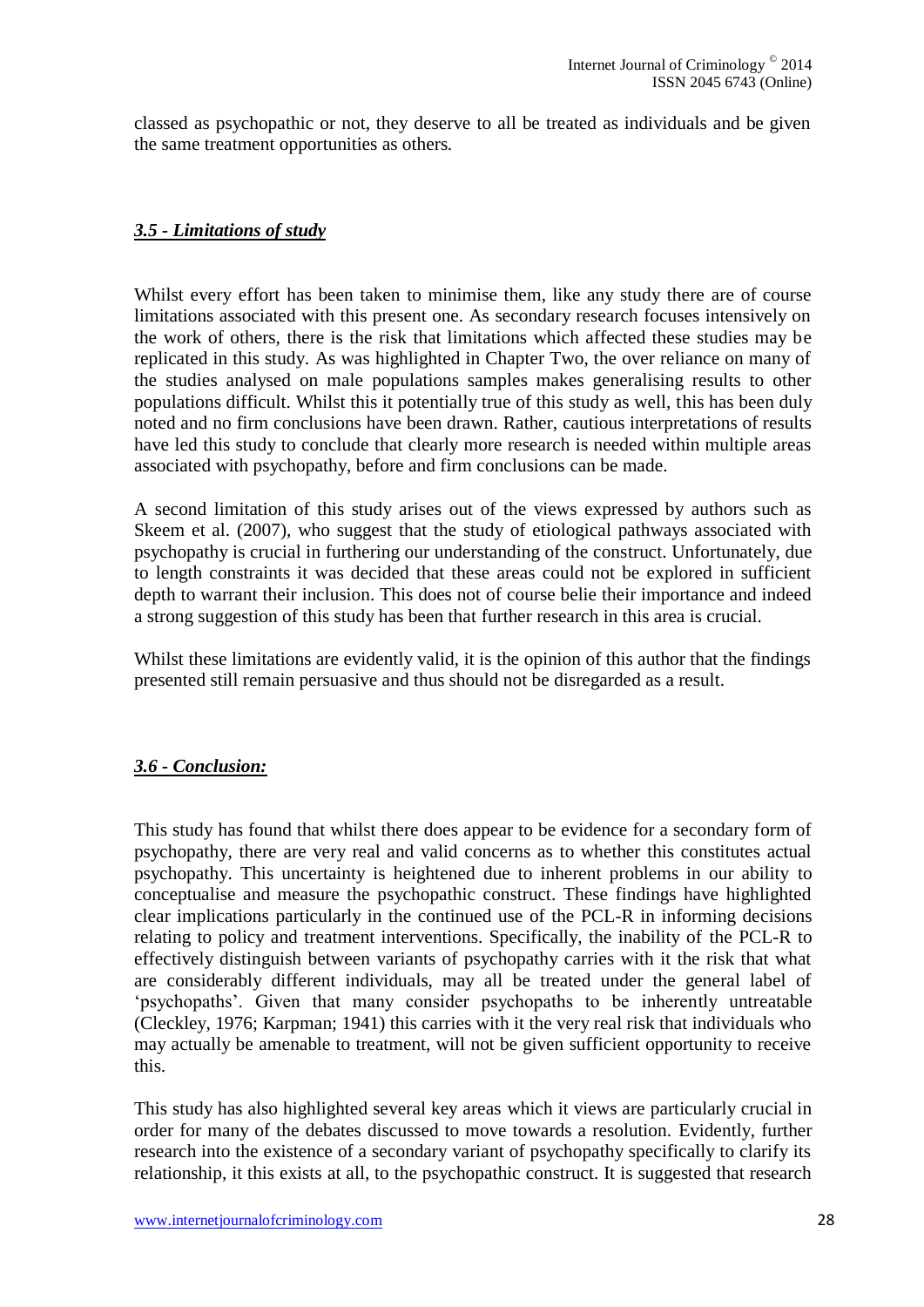into the etiological factors implicated in secondary psychopathy, and indeed psychopathy as a whole, is of crucial importance in the furthering of our knowledge.

Limitations of this study were also briefly considered and whilst they should of course be borne in mind, the extreme care taken over the analysis and interpretation of the results of others and the willingness not to over generalise the findings of this study all suggest that these limitations do not have a considerable effect on the results of this study.

This study has clearly shown psychopathy to be a fascinating but also deeply troubling field in which to conduct research. Unfortunately, due to the highly complex and dimensional nature of psychopathy and the difficulties inherent in measuring and conceptualising it, it seems relatively likely that for the foreseeable future psychopathy will remain an elusive construct which presents as many problems to continued research, policy decisions and treatment interventions as psychopathic individuals arguably present to society in general.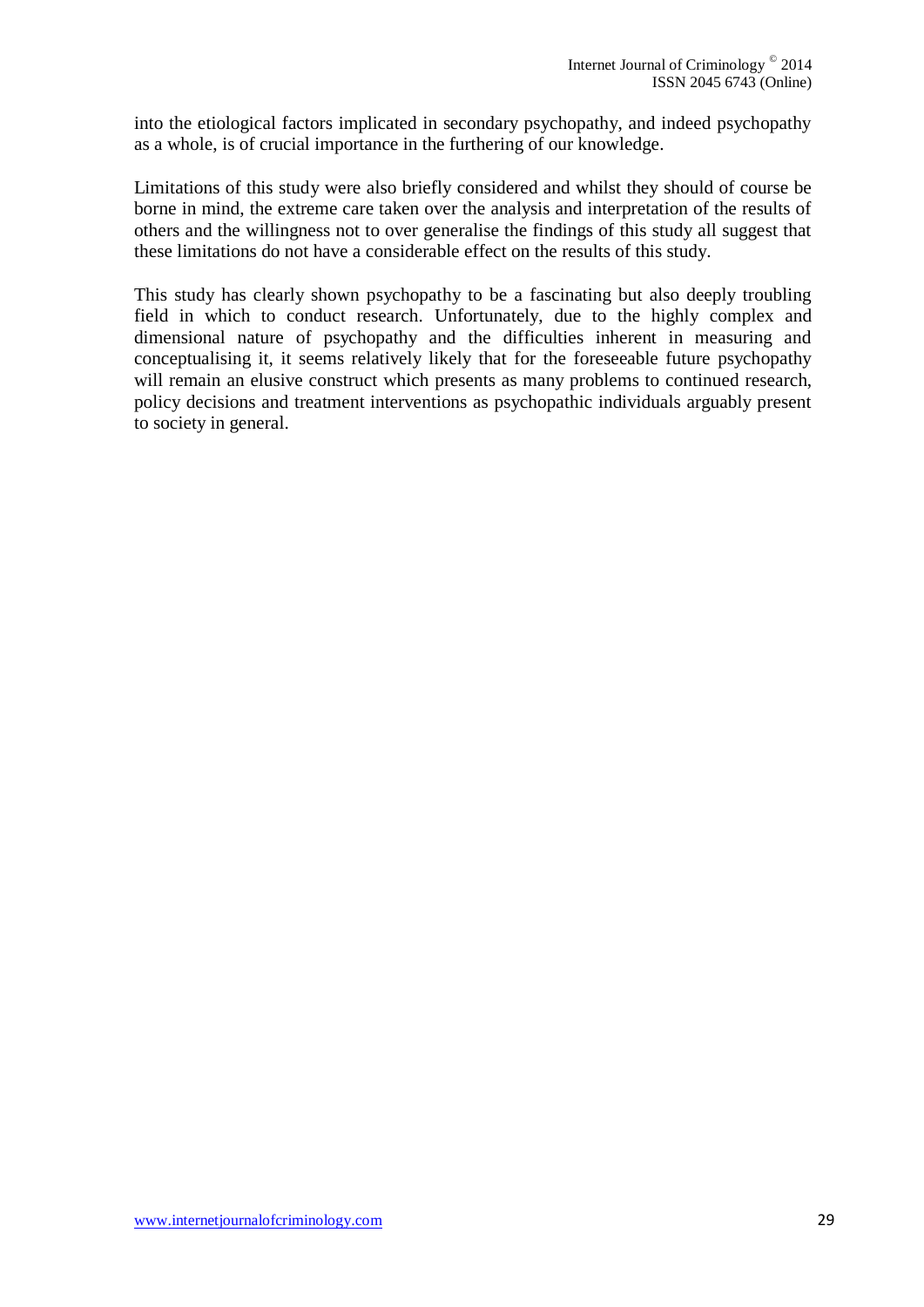#### **References**

Alterman, A. I., McDermott, P. A., Cacciola, J. S., Rutherford, M. J., Boardman, C. R., McKay, J. R., & Cook, T. G. (1998). A typology of antisociality in methadone patients. *Journal of Abnormal Psychology, 107*(3), 412-422.

American Psychiatric Association. (1994). *Diagnostic and statistical manual of mental disorders* (4th ed.). Washington, DC: Author.

Benning, S. D., Patrick, C. J., Blonigen, D. M., Hicks, B. M., & Iacono, W. G. (2005). Estimating facets of psychopathy from normal personality traits: A step towards community epidemiological investigations. *Assessment, 12(1),* 3-18.

Benning, S. D., Patrick, C. J., Hicks, B. M., Blonigen, D. M., & Krueger, R. F. (2003). Factor structure of the Psychopathic Personality Inventory: Validity and implications for clinical assessment. *Psychological Assessment, 15(3),* 340-350.

Benning, S. D., Patrick, C. J., Salekin, R. T., & Leistico, A. R. (2005). Convergent and discriminant validity of psychopathy factors assessed via self-report: A comparison of three instruments. *Assessment, 12(3),* 270-289.

Bishopp, D., & Hare, R. D. (2008). A multidimensional scaling analysis of the Hare PCL-R: Unfolding the structure of psychopathy. *Psychology, Crime, and Law, 14(2),* 117-132. Blackburn, R. (1988) On moral judgements and personality disorders: The myth of the psychopathic personality revisited. *British Journal of Psychiatry, 153*, 505–512.

Blackburn, R. (1996). Psychopathy and personality disorder: Implications of interpersonal theory. In D. J. Cooke, A. E. Forth, J. P. Newman, & R. D. Hare (Eds.), *Issues in criminological and legal psychology: No. 24, International perspective on psychopathy* (pp. 18-23). Leicester, UK: British Psychological Society.

Blackburn, R. (1998). Psychopathy and personality disorder: Implications of interpersonal theory. In D. J. Cooke, A. E. Forth, & R. D. Hare (Eds.), *Psychopathy: Theory, research, and implications for society* (pp. 269-301). Dordrecht, The Netherlands: Kluwer.

Blackburn, R. (2006). Other theoretical models of psychopathy. In C. J. Patrick (Ed.), *Handbook of psychopathy.* New York: Guilford Press.

Blackburn, R., Logan, C., Donnelly, J., & Renwick, S. J. D. (2008). Identifying psychopathic subtypes: combining an empirical personality classification of offenders with the Psychopathy Checklist-Revised. *Journal of Personality Disorders, 22*(6), 604–622.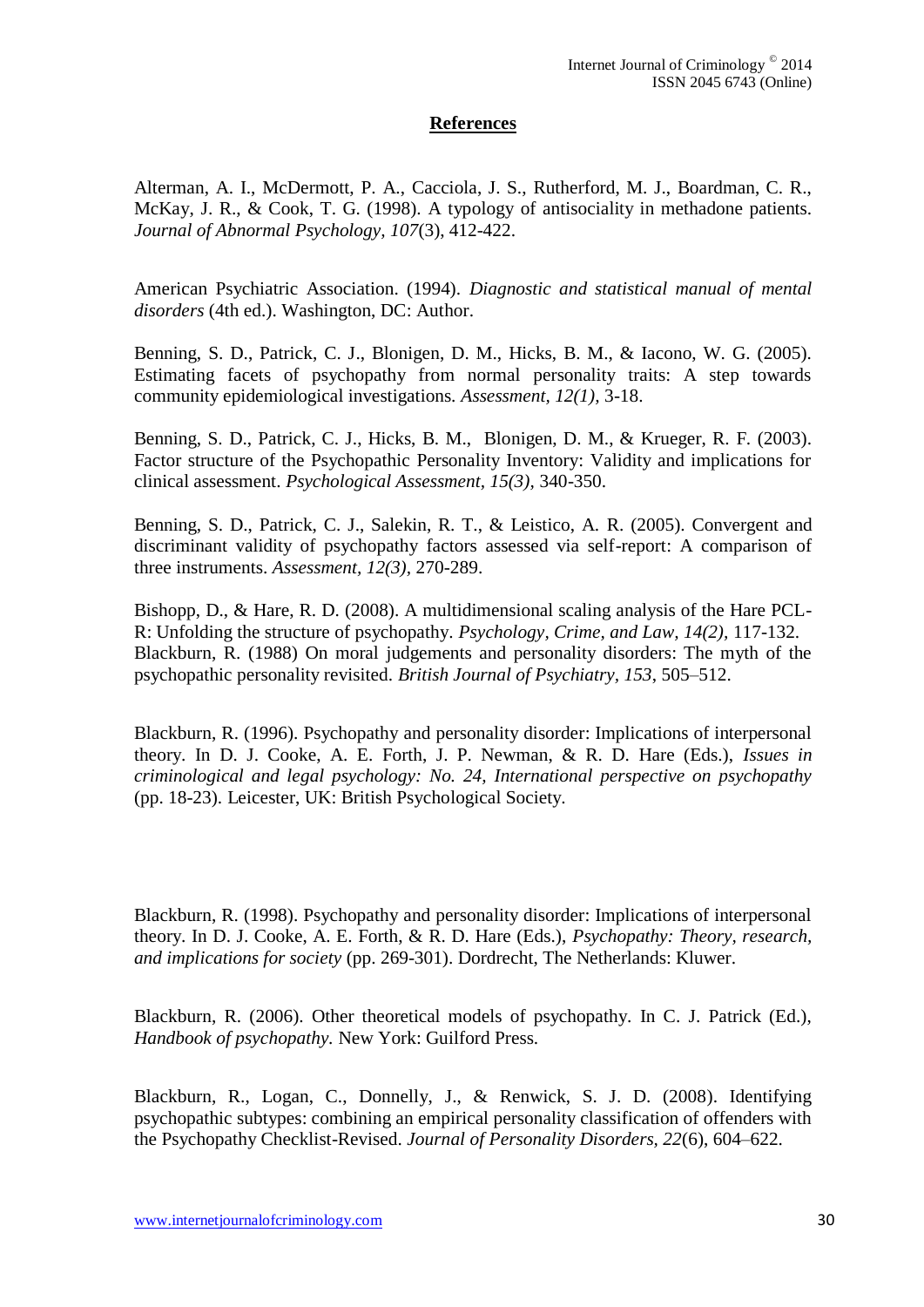Blair, R. J. R., Jones, L., Clark, F., & Smith, M. (1997). The psychopathic individual: A lack of responsiveness to distress cues? *Psychophysiology, 34*(2), 192-198.

Blair, R. J. R., Mitchell, D. G., & Blair, K. S. (2005). *The psychopath: Emotion and the brain.* Oxford, England: Blackwell Publishing Limited.

Blonigen, D. M., Hicks, B. M., Krueger, R. F., Patrick, C. J., & Iacono, W. G. (2005). Psychopathic personality traits: Heritability and genetic overlap with internalizing and externalizing psychopathology. *Psychological Medicine, 35*(5), 637-648.

Cale, E. M., & Lilienfeld, S. O. (2002). Sex differences in psychopathy and antisocial personality disorder: A review and integration. *Clinical Psychology Review, 22*, 1179- 1207.

Cleckley, H. (1941). *The mask of sanity: an attempt to reinterpret the so-called psychopathic personality*. Oxford, UK: Mosby.

Cleckley, H, (1976). *The mask of sanity* (5th ed,). St Louis, MO: Mosby.

Cleckley, H. (1988). *The mask of sanity: An attempt to clarify some issues about the socalled psychopathic personality* (5<sup>th</sup> ed.). Augusta, GA: E. S. Cleckley.

Cooke, D., & Michie, C. (2001). Refining the construct of psychopathy: Towards a hierarchical model. *Psychological Assessment, 13,* 171-188.

Cooke, D., Michie, C., & Hart, S. D. (2006). Facets of clinical psychopathy: Toward clearer measurement. In C. J. Patrick (Ed.), *Handbook of psychopathy.* New York, NY: Guildford Press

Copestake, S., Gray, N. S., & Snowden, R. J. (2011). A comparison of a self-report measure of psychopathy with the Psychopathy Checklist-Revised in a UK sample of offenders. *Journal of Forensic Psychiatry & Psychology, 22*(2), 169-182.

Cronbach, L. J., & Meehl, P. E. (1955). Construct validity in psychological tests. *Psychological Bulletin*, 52, 281–302

Edens, J.F. (2006), Unresolved controversies concerning psychopathy: Implications for clinical and forensic decision making. *Professional Psychology: Research and Practice, 37, 59-65.*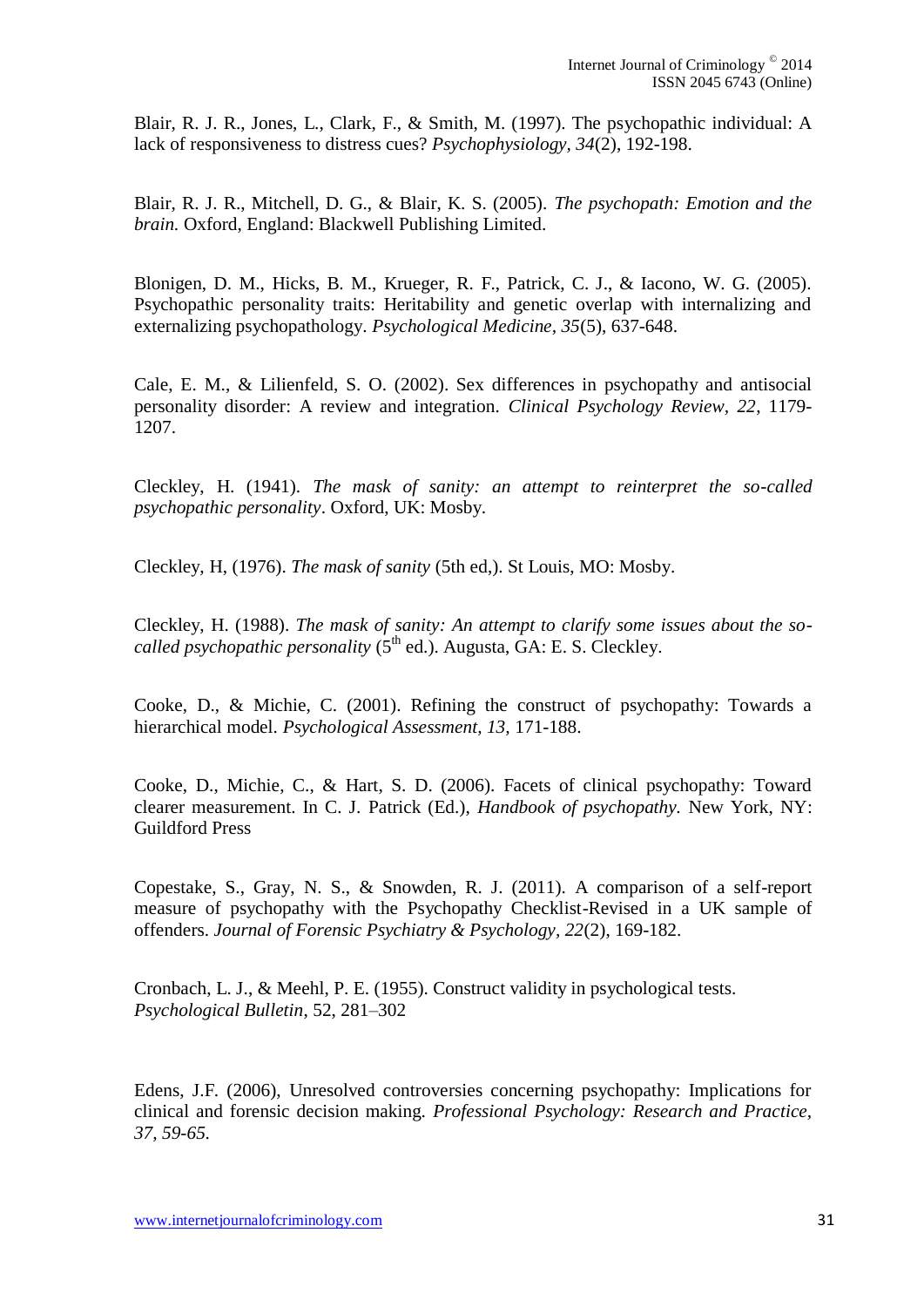Edens, J. F., Marcus, D. K., Lilienfeld, S. O. & Poythress, N. G. (2006). Psychopathic, not psychopath: taxometric evidence for the dimensional structure of psychopathy. *Abnormal Psychology, 115(1), 131-144.*

Douglas, K. S., Epstein, M. E., & Poythress, N. G. (2008). Criminal recidivism among juvenile offenders: Evaluating the incremental and predictive validity of three measures of psychopathic features. *Law and Human Behaviour, 32, 423-438.*

Farrington, D. P., Coid, J. W., Harnett, L., Jolliffe, D., Soteriou, N., Turner, R., & West, D. J. (2006*). Criminal careers up to the age of 50 and life success up to the age of 48*: *New findings from the Cambridge Study in Delinquent Development.* London, England: Home Office.

Forth, A. E., Kosson, D. S., & Hare, R. D. (2003). *The Psychopathy Checklist: Youth Version*. Toronto, Ontario, Canada: Multi-Health Systems.

Fowles, D. C. (1980). The three arousal model: Implications of Gray's two-factor learning theory for heart rate, electrodermal activity, and psychopathy. *Psychophysiology, 17*(2), 87-104.

Fowles, D. C., & Dindo, L. (2006). A dual-deficit model of psychopathy. In C. J. Patrick (Ed.), *Handbook of psychopathy* (pp. 14–34). New York, NY: Guilford Press.

Fowles, D. C., & Dindo, L. (2009). Temperament and psychopathy: A dual-pathway model. *Current Directions in Psychological Science*, 18, 179–183

Frick, P. J., & Hare, R. D. (2001). *The antisocial process screening device (APSD)*. Toronto, Ontario, Canada: Multi-Health Systems.

Gray, J. A. (1982). *The neuropsychology of anxiety: An enquiry into the functions of the septo-hippocampal system*. Oxford, England. Oxford University Press

Haapasalo, J., & Pulkkinen, L. (1992). The Psychopathy Checklist and nonviolent offender groups. *Criminal Behaviour and Mental Health, 2*, 315-328.

Hamburger, M. E., Lilienfeld, S. O., & Hogben, M. (1996). Psychopathy, gender, and gender roles: Implications for antisocial and histrionic personality disorders. *Journal of Personality Disorders, 10*(1), 41-55.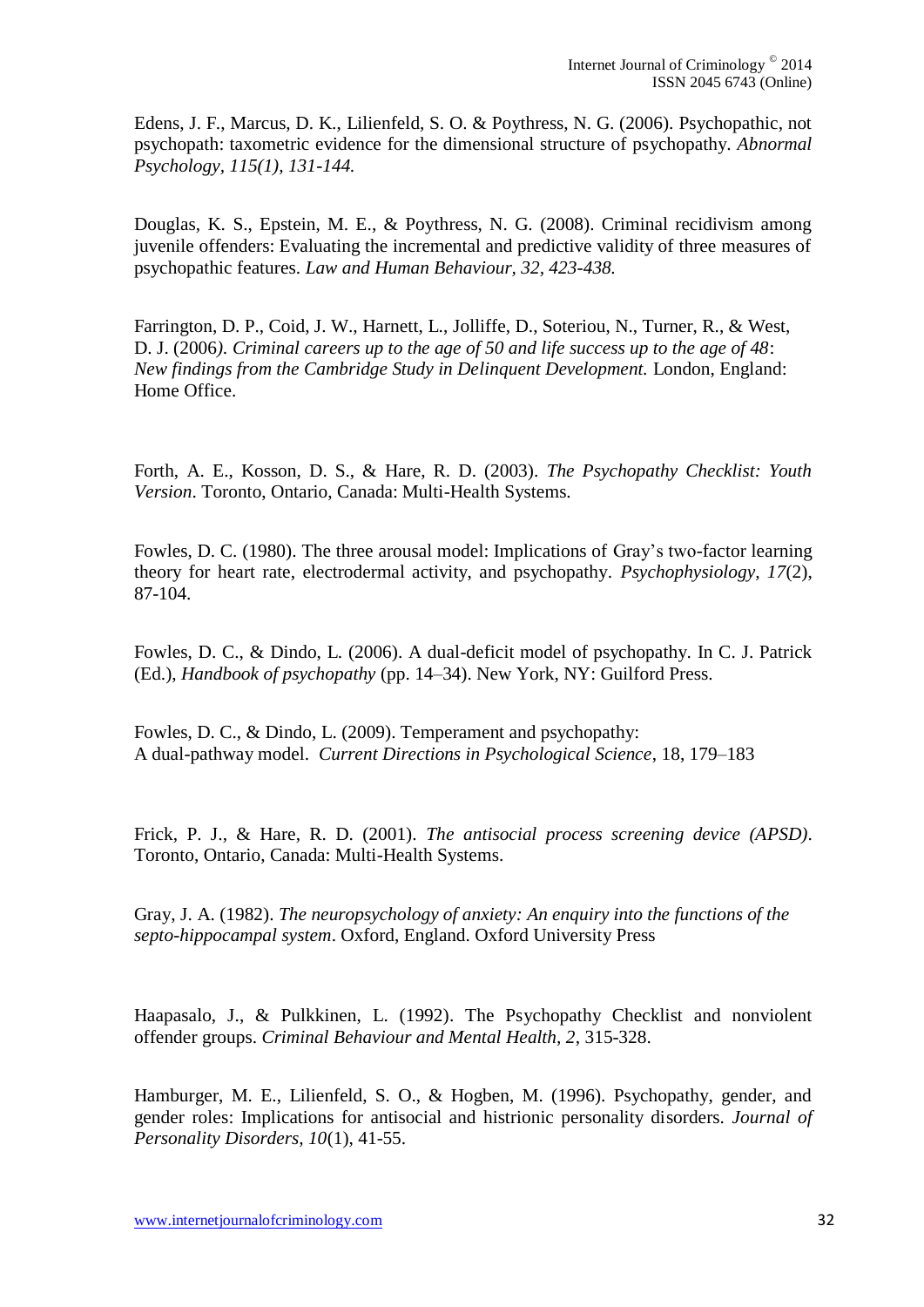Hare, R. D. (1980). A research scale for the assessment of psychopathy in criminal populations. *American Journal of Psychiatry, 140, 887-890.*

Hare, R. D. (1991) *The Hare Psychopathy Checklist-Revised*. Toronto, Ontario, Canada: Multi-Health Systems.

Hare, R.D. (1993) *Without conscience: The disturbing world of the psychopaths among us.*  New York, NY: Simon & Schuster.

Hare, R.D. (2001) *The Hare Psychopathy Checklist-Revised* (2<sup>nd</sup> ed.). Toronto, Ontario, Canada: Multi-Health Systems.

Hare, R. D., Harpur, T. J., Hakstian, A. R., Forth, A. E., Hart, S. D., & Newman, J. P. (1990). The Revised Psychopathy Checklist: Reliability and factor structure. *Psychological Assessment, 2,* 338-341.

Hare, R. D., & Neumann, C. S. (2005). Structural models of psychopathy. *Current Psychiatry Reports, 7(1),* 57-64.

Hare, R.D., & Neumann, C. S. (2008). Psychopathy as a clinical and empirical construct. *Annual Review of Clinical Psychology, 4,* 217-246.

Hart, S., Cox, D., & Hare, R. D. (1995). *Manual for the Psychopathy Checklist: Screening Version (PCL:SV)*. Toronto, Ontario, Canada: Multi-Health Systems.

Harpur, T. J., Hakstian, R., & Hare, R. D. (1988). Factor structure of the Psychopathy Checklist. *Journal of Consulting and Clinical Psychology, 56,* 741-747.

Hicks, B. M., Markon, K. E., Patrick, C. J., Krueger, R. F., & Newman, J. P. (2004). Identifying psychopathy subtypes on the basis of personality structure. *Psychological Assessment, 16*(3), 276-288.

Hicks, B. M., & Patrick, C. J. (2006). Psychopathy and negative affectivity: Analyses of suppressor effects reveal distinct relations with trait anxiety, depression, fearfulness, and anger-hostility. *Journal of Abnormal Psychology, 115,* 276-287.

Hicks, B. M., Vaidyanathan, U., & Patrick, C. J. (2010). Validating female psychopathy subtypes: Differences in personality, antisocial and violent behaviour, substance abuse, trauma, and mental health. *Personality Disorders: Theory, Research, and Treatment, 1*(1), 38-57.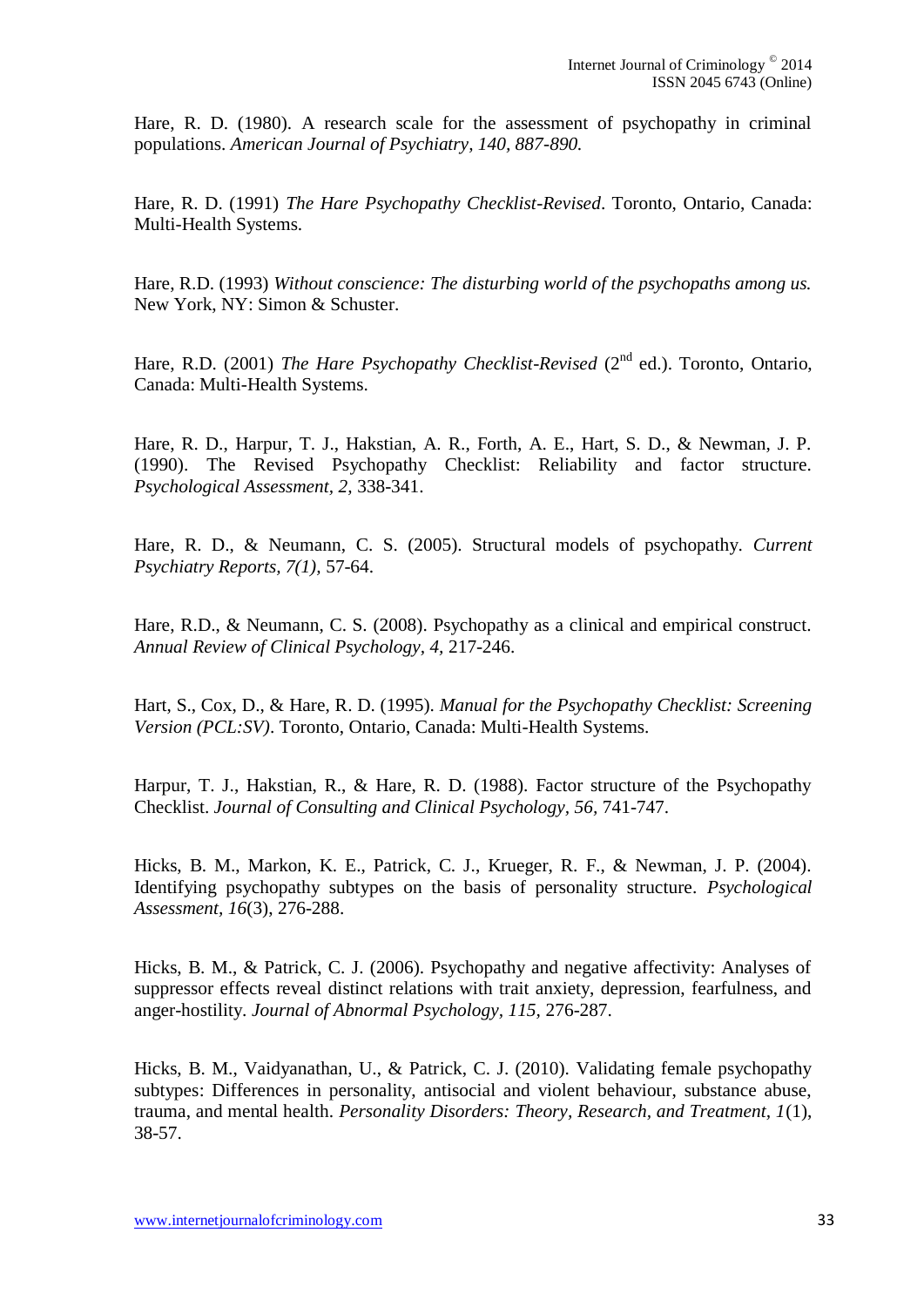Justus, A. N., & Finn, P. R. (2007). Startle modulation in non-incarcerated men and women with psychopathic traits. *Personality and Individual Differences, 43*, 2057-2071.

Karpman, B. (1941). On the need of separating psychopathy into two distinct clinical types: The symptomatic and the idiopathic. *Journal of Criminal Psychopathology, 3*, 112– 137.

Karpman, B. (1948). Conscience in the psychopath: Another version. *American Journal of Orthopsychiatry, 18*, 455–491.

Kosson, D. S. & Newman, J. P. (1995). An evaluation of Mealey's hypotheses based on Psychopathy Checklist-identified groups. *Behavioural and Brain Sciences, 18*, 562-563.

Lilienfeld, S. O. (1994). Conceptual problems in the assessment of psychopathy. *Clinical Psychology Review, 14*, 17–38.

Lilienfeld, S. O. (1998). Methodological advances and developments in the assessment of psychopathy. *Behaviour Research and Therapy, 36*, 99–125.

Lilienfeld, S. O., & Andrews, B. P. (1996). Development and preliminary validation of a self-report measure of psychopathic personality traits in noncriminal populations. *Journal of Clinical Psychology, 55,* 241-255.

Lilienfeld, S. O., & Widows, M. R. (2005). *Psychopathic Personality Inventory-Revised (PPI-R) professional manual.* Odessa, FL: Psychological Assessment Resources.

Lynam, D. R., & Derefinko, K. J. (2006). Psychopathy and personality. In C. J. Patrick (Ed.), *Handbook of psychopathy* (pp. 133-155). New York, NY: Guildford Press.

Malterer, M. B., Glass, S. J., & Newman, J. P. (2008). Psychopathy and trait emotional intelligence. *Personality and Individual Differences, 44*, 733-743.

Mealey, L. (1995). The sociobiology of sociopathy: An integrated evolutionary model. *Behavioral and Brain Sciences, 18*, 523-599.

McCord, W., & McCord, J. (1964) *The Psychopath: An Essay on the Criminal Mind*. Princeton, NJ: Van Nostrand.

Miller, J. D., Watts, A., & Jones, S. E. (2011). Does psychopathy manifest divergent relations with components of its nomological network depending on gender? *Personality and Individual Differences, 50*(5), 564-569.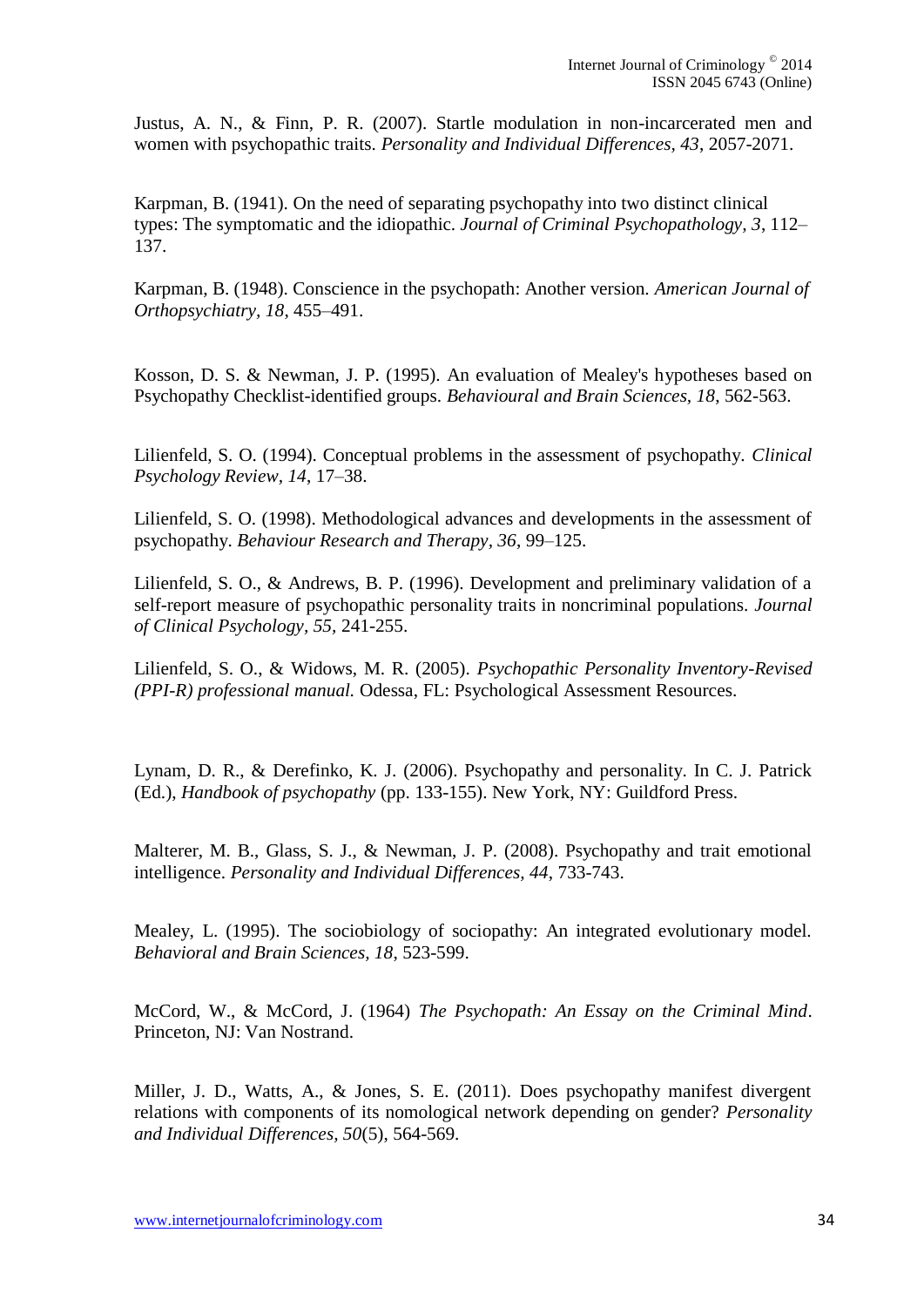Monahan, J., Steadman, H., Silver, E., Appelbaum, P., Robbins, P., Mulvey, E. & Banks, S. (2001). Rethinking violence risk assessment: Mental disorder and the law. New York: Oxford University Press.

Neumann, C.S., & Hare, R. D. (2007). Erroneous conclusions about the PCL-R based on faulty modelling. *British Journal of Psychiatry, 191,* 357-358.

Neumann, C. S., Vitacco, M. J., Hare, R. D., & Wupperman, P. (2005). Reconstruing the "reconstruction" of psychopathy: A comment on Cook, Michie, Hart, & Clark. *Journal of Personality Disorders, 19(6),* 624-640.

Newman, J. P., & Wallace, J. F. (1993). Psychopathy and cognition. In P. Kendall & K. Dobson (Eds.), *Psychopathology and Cognition* (pp. 293-349). New York: Academic Press.

Rilling, J. K., Glenn, A. L., Jairam, M. R., Pagnoni, G., Goldsmith, D. R., Elfenbein, H. A., & Lilienfeld, S. O. (2007). Neural correlates of social cooperation and non-cooperation as a function of psychopathy. *Biological Psychiatry, 61*(11), 1260-1271.

Patrick, C. J. (1994). Emotion and psychopathy: Startling new insights. *Psychophysiology, 31*(4), 319-330.

Patrick, C. J. (2006). Back to the future: Cleckley as a guide to the next generation of psychopathy research. In C. J. Patrick (Ed.), *Handbook of psychopathy* (pp. 605–617). New York, NY: Guilford Press.

Patrick, C. J. (2010). Conceptualizing psychopathic personality: Disinhibited, bold, or just plain mean? In R. J. Salekin & D. R. Lynam (Eds.), *Handbook of child and adolescent psychopathy* (pp. 15–48). New York, NY: Guilford Press.

Patrick, C. J., Bradley, M. M. & Lang, P. J. (1993). Emotion in the criminal psychopath: Startle reflex modulation. *Journal of Abnormal Psychology, 102*(1), 82-92.

Patrick, C. J., Cutrin, J. J., & Tellegen, A. (2002). Development and validation of a brief form of the Multidimensional Personality Questionnaire. *Psychological Assessment, 14*(2), 150-163.

Patrick, C. J., Zempolich, K. A., & Levenston, G. K. (1997). Emotionality and violent behavior in psychopaths: A biosocial analysis. In A. Raine & P. A. Brennan (Eds.), *Biosocial bases of violence* (pp. 145-161). New York: Plenum Press.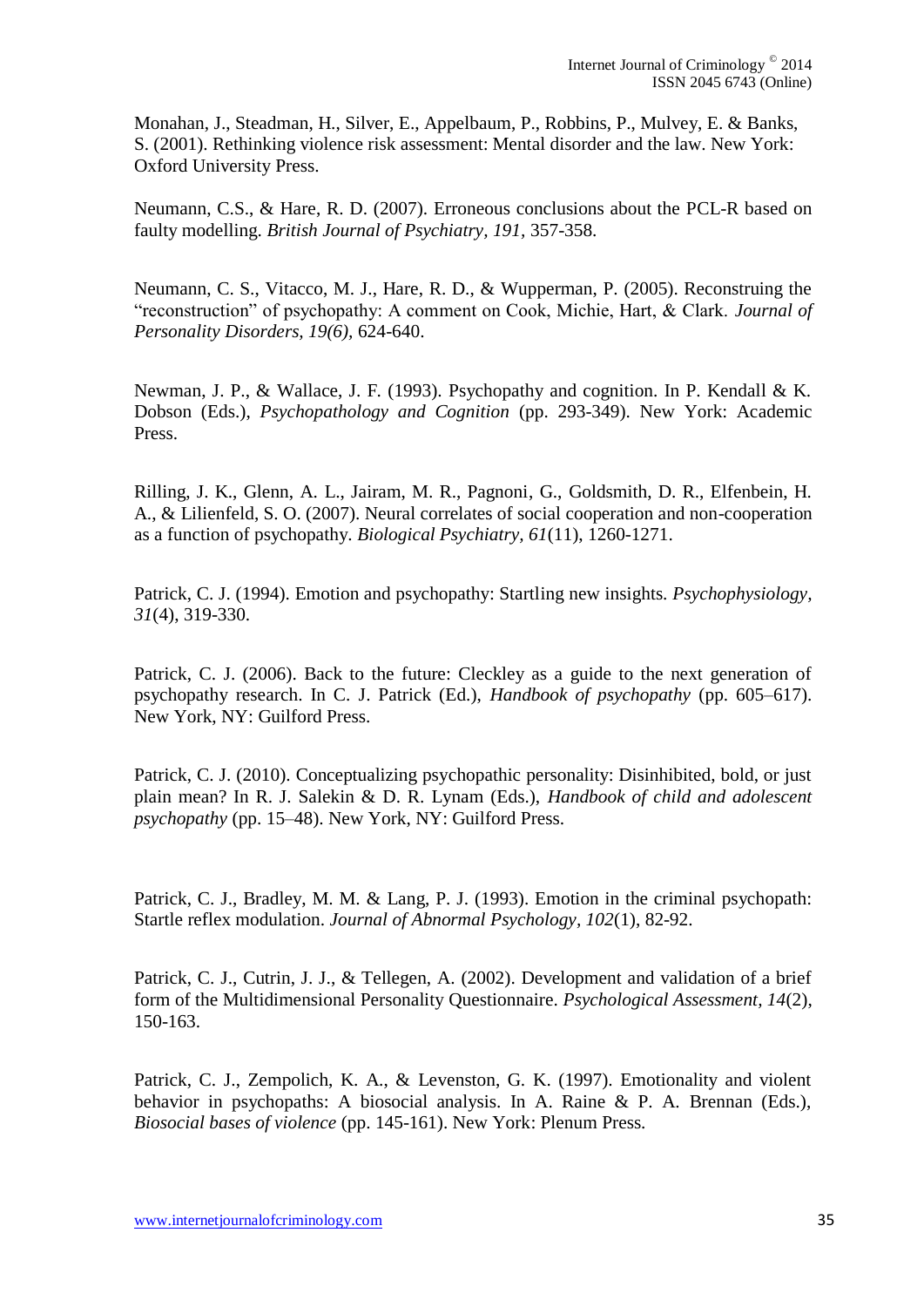Patrick, C. J., Hicks, B. M., Krueger, R. F. & Lang, A. R. (2005). Relations between psychopathy facets and externalizing in a criminal offender sample. *Journal of Personality Disorders, 19*(4), 339-356.

Patrick, C. J., Edens, J. F., Poythress, N. G., Lilienfeld, S. O., & Benning, S. D. (2006). Construct validity of the Psychopathic Personality Inventory two-factor model with offenders. *Psychological Assessment, 18*(2), 204-208.

Patrick, C. J., Fowles, D. C., & Krueger, R. F. (2009). Triarchic conceptualization of psychopathy: Developmental origins of disinhibition, boldness, and meanness. *Development and Psychopathology, 21*, 913–938.

Porter, S. (1996). Without conscience or without active conscience? The etiology of psychopathy revisited. *Aggression and Violent Behaviour, 1*(2), 179-189

Poythress, N. G., Edens, J. F., Skeem, J. L., Lilienfeld, S. O., Douglas, K. S., Frick, P. J., Patrick, C. J., Epstein, M., & Wang, T. (2010). Identifying subtypes among offenders with antisocial personality disorder: A cluster-analytic study. *Journal of Abnormal Psychology, 119*(2), 389-400.

Salekin, R., Rogers, R., & Sewell, K. (1997). Construct validity of psychopathy in a female offender sample: A multitrait-multimethod evaluation. *Journal of Abnormal Psychology, 106*(4), 576-585.

Skeem, J. L. & Cooke, D. J. (2010). Is criminal behaviour a central component of psychopathy? Conceptual directions for resolving the debate. *Psychological Assessment, 22,* 433-445.

Skeem, J. L., Johansson, P., Andershed, H., Kerr, M., & Louden, J. E. (2007). Two subtypes of psychopathic violent offenders that parallel primary and secondary variants. *Journal of Abnormal Psychology, 116*(2), 395-409.

Skeem, J. L., Poythress, N., Edens, J. F., Lilienfeld, S. O., & Cale, E. M. (2003). Psychopathic personality or personalities? Exploring potential variants of psychopathy and their implications for risk assessment. *Aggression and Violent Behaviour, 8*(5), 513-546.

Stout, M. (2005). *The sociopath next door: The ruthless versus the rest of us.* New York: Broadway books.

Swogger, M. T., & Kosson, D. S. (2007). Identifying subtypes of criminal psychopaths: A replication and extension. *Criminal Justice and Behaviour, 34*(8), 953-970.